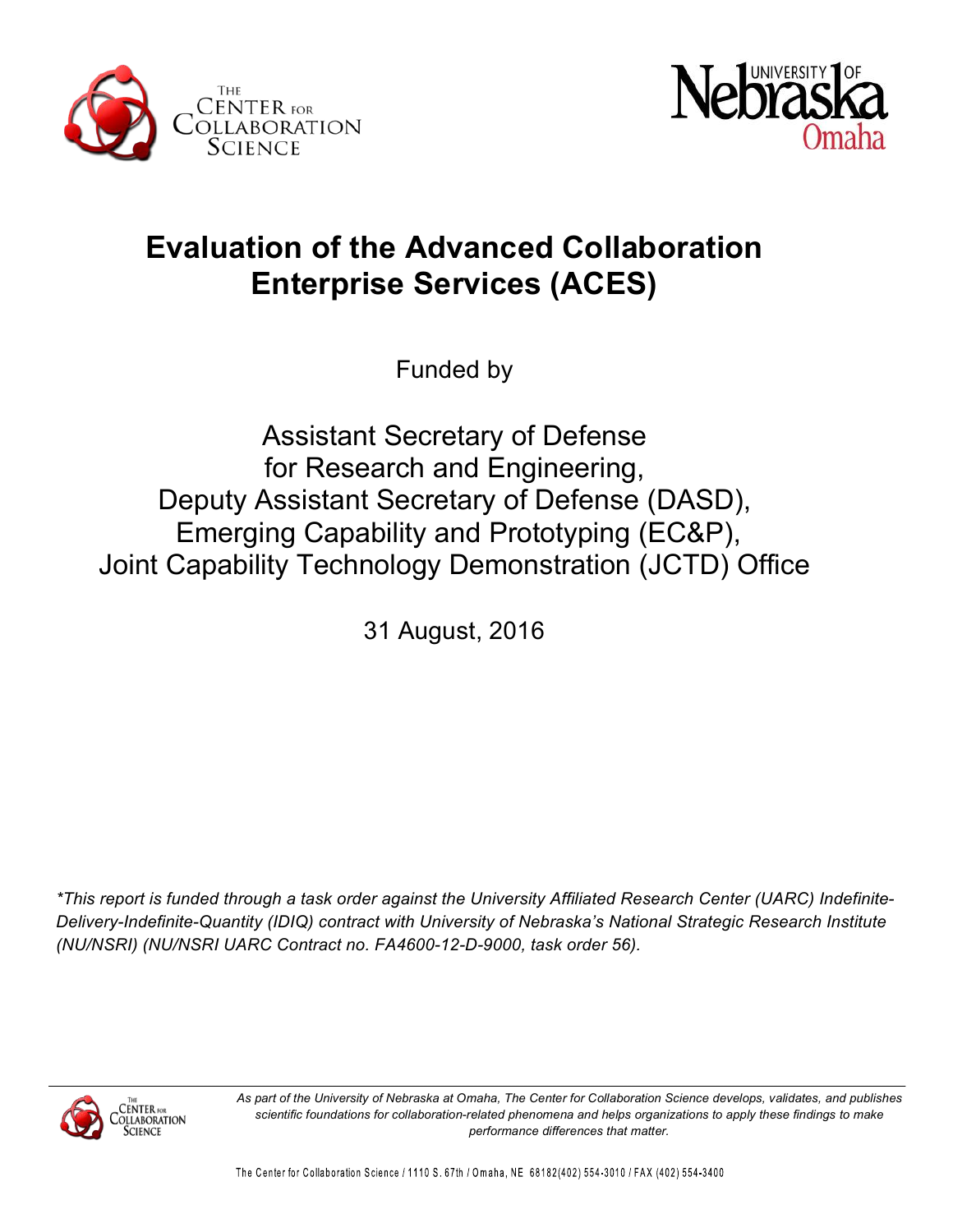## **About This Report**

The authors of this report are Dr. Douglas Derrick, Dr. Gina Ligon, and Mr. Joel Elson, Research Associate at the University of Nebraska at Omaha. Questions about this report should be directed to Dr. Douglas C. Derrick, dcderrick@unomaha.edu.

Multiple COCOMs IPLs, Joint Staff, and DoD CIO state the need for real-time multi-domain collaboration in garrison and on the move supporting quicker decision making. ACES is a joint venture that will purports to address the lack of efficient and secure information sharing across mission and classification boundaries. ACES is a fully-integrated operating system application to ensure secure, uninterrupted, discreet digital information exchanges across different classification levels and networks.

## **About NSRI**

The National Strategic Research Institute (NSRI) at the University of Nebraska is one of 13 University Affiliated Research Centers (UARCs) in the nation. Established in 2012, NSRI is engaged in a long-term, strategic partnership with our Department of Defense (DoD) sponsor, United States Strategic Command (USSTRATCOM). The NSRI provides mission-essential research and development capabilities for USSTRATCOM as well as other DoD components and federal agencies focused on combating weapons of mass destruction. We maintain five core competencies for the CWMD mission:

- Nuclear Detection and Forensics
- Detection of Chemical and Biological Weapons
- Passive Defense Against Weapons of Mass Destruction
- Consequence Management
- Space, Cyber and Telecommunications Law

NSRI receives funding from project sponsors through contracts generated from our sole-source, Indefinite Delivery Indefinite Quantity contract with USSTRATCOM, as well as other direct contract vehicles and grants.

## **Citations**

To cite this report, please use this format:

Derrick, D. C., Ligon, G. S., and Elson, J. S., (2016). "*Evaluation of the Advanced Collaboration Enterprise Service (ACES)*," Report prepared for the Assistant Secretary of Defense for Research and Engineering, Deputy Assistant Secretary of Defense (DASD), Emerging Capability and Prototyping (EC&P), Joint Capability Technology Demonstration (JCTD) Office.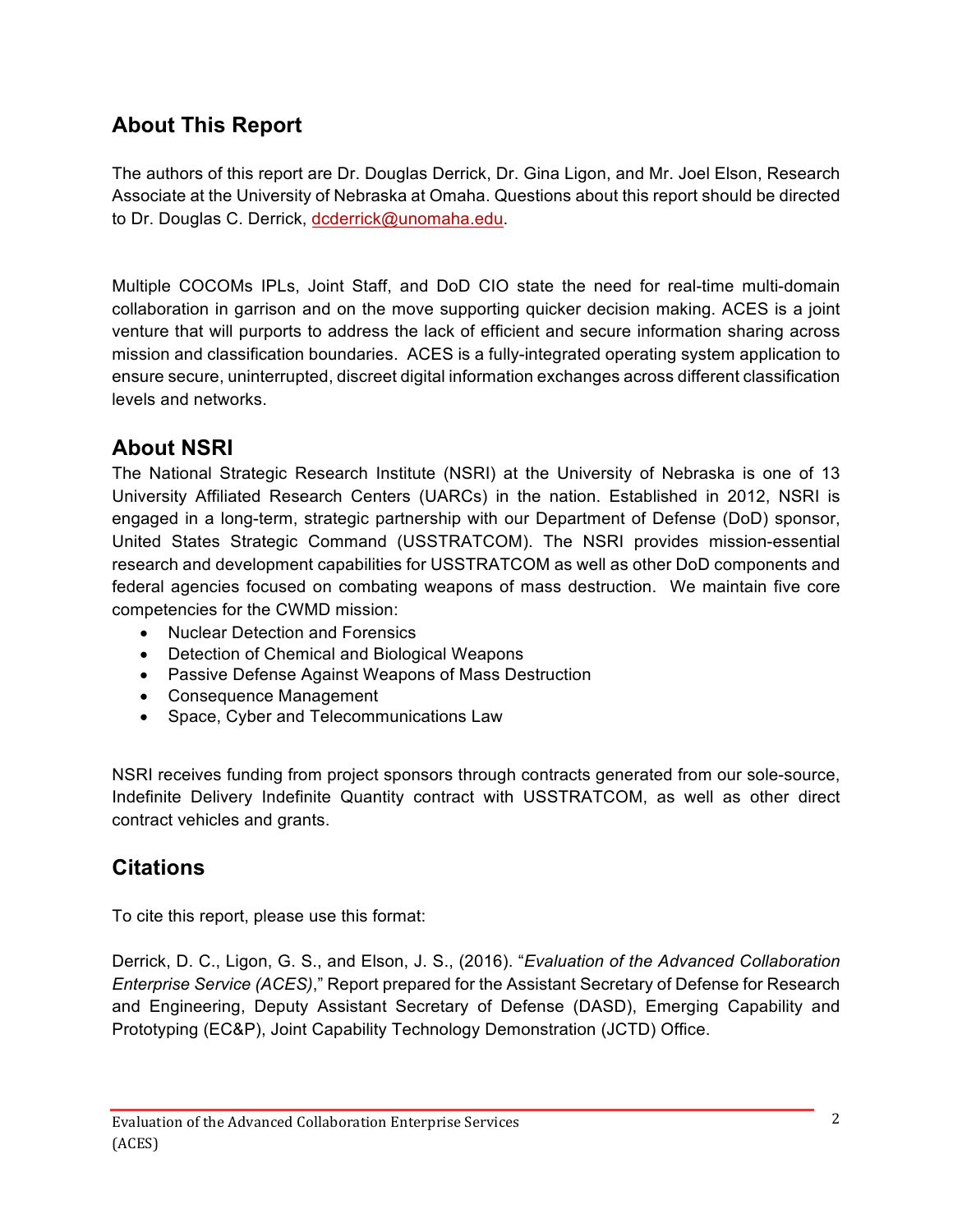## **Contents**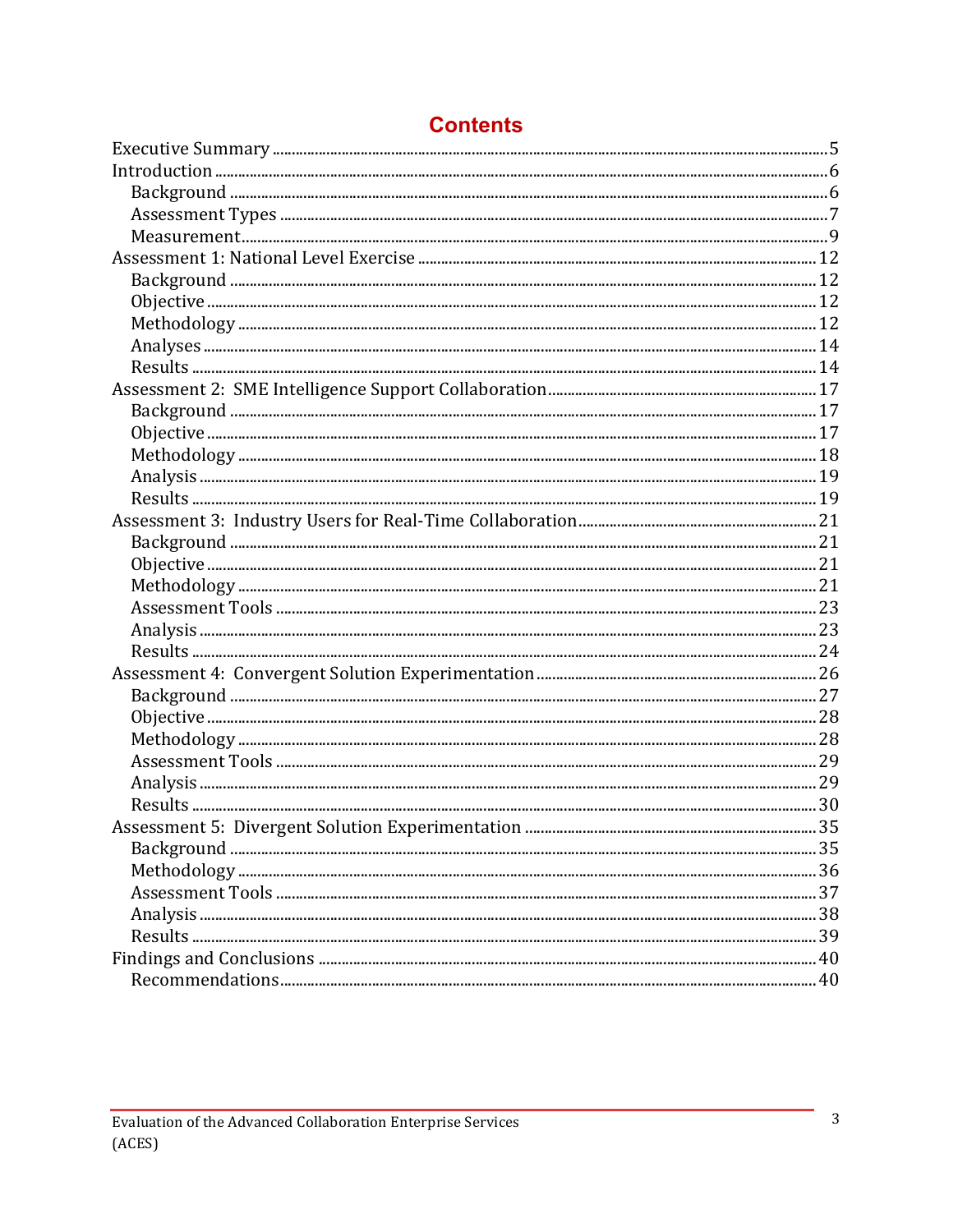## **List of Figures**

| Figure 7. Study room with mobile eye tracking rig and laptop (foreground center), ACES in |  |
|-------------------------------------------------------------------------------------------|--|
|                                                                                           |  |
| Figure 8. Experiment Plan for Divergent and Convergent Experimentation  27                |  |
|                                                                                           |  |
|                                                                                           |  |
|                                                                                           |  |
|                                                                                           |  |
|                                                                                           |  |

## **List of Tables**

| Table 5. After today, what concerns do you have about the ACES system? 33    |  |
|------------------------------------------------------------------------------|--|
|                                                                              |  |
| Table 7. What improvements would you like to see to current ACES system?  34 |  |
|                                                                              |  |
|                                                                              |  |
|                                                                              |  |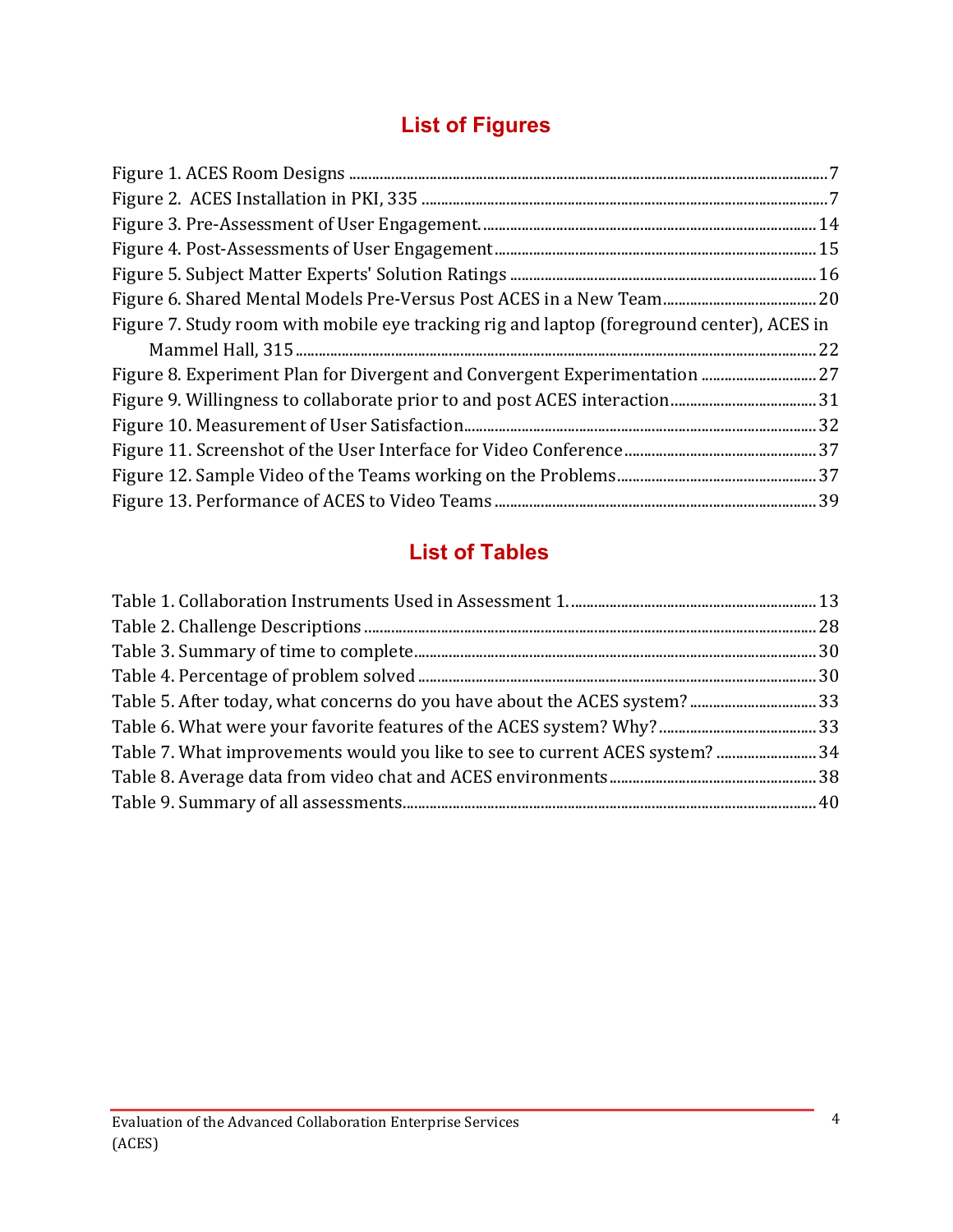### **Executive Summary**

We conducted five separate assessments of the Advanced Collaboration Enterprise Services (ACES). These assessments involved multiple types of stakeholders including: military and support personnel (during a National Level Event exercise), government contractors with advanced education, industry users, and graduate / undergraduate students. In total, we had over 80 people participate in the experiments and evaluations. We evaluated ACES in a series of operational and laboratory experiments with various problem types and outcome measures. The primary problem categories were convergent problems (i.e., a single best solution) and divergent problems (i.e., ill-defined problems with no clear solution). The outcome measures varied across assessment, and included: time for solution development, novelty of solution, quality of the solution, elegance of the solution, willingness to collaborate, creation of shared mental models, information sharing, process satisfaction, outcome satisfaction, and perceived value.

It appears that ACES offers significant value, especially for geographically-separated, multi-team systems, and for ill-defined, divergent collaborative processes. Co-located teams with a convergent process did not benefit from ACES in our experiments. A summary of each assessment is below.

| <b>Assessment</b>         | <b>Primary Users</b>   | <b>Description</b>             | <b>Result</b>                               |
|---------------------------|------------------------|--------------------------------|---------------------------------------------|
| <b>National Event</b>     | Army and Navy          | Support to a high              | Users reported high-engagement and          |
|                           | Active Duty and        | consequence exercise for a     | high value. SME ratings indicated that      |
|                           | Civilians              | convergent task. Examine       | ACES generated more novel and higher        |
|                           |                        | potential operational benefits | quality solutions.                          |
| Intelligence              | Post-graduate          | Create an intelligence support | Significant and rapid increase of shared    |
| Support                   | <b>Contractor SMEs</b> | document. Assess the           | mental models among experts with            |
|                           |                        | creation of shared mental      | disparate expertise.                        |
|                           |                        | models.                        |                                             |
| <b>Industry Usability</b> | Industry               | Link a development to market   | The information sharing, process            |
| Test                      | Professionals and      | research team. Examine         | satisfaction, and resulting mental          |
|                           | <b>Normal Users</b>    | multi-team system.             | models were superb. Technical               |
|                           |                        |                                | improvements identified.                    |
| Convergent Lab            | Graduate and           | Determine how ACES             | <b>ACES teams performed slower and less</b> |
| Experiment                | Undergraduate          | supports convergent            | effectively in co-located, convergent       |
|                           | <b>Students</b>        | collaboration tasks.           | tasks. Technical improvements               |
|                           |                        |                                | identified. However, willingness to         |
|                           |                        |                                | collaborate dramatically increased and      |
|                           |                        |                                | user satisfaction measures were high.       |
| Divergent Lab             | Graduate and           | Determine how ACES             | ACES teams outperformed video               |
| Experiment                | Undergraduate          | supports divergent             | conferencing, shared-text-space teams       |
|                           | <b>Students</b>        | collaboration tasks.           | on all measures (novelty, elegance, and     |
|                           |                        |                                | quality).                                   |
|                           |                        |                                |                                             |

#### We recommend that ACES moves forward for a broader, operational JCTD.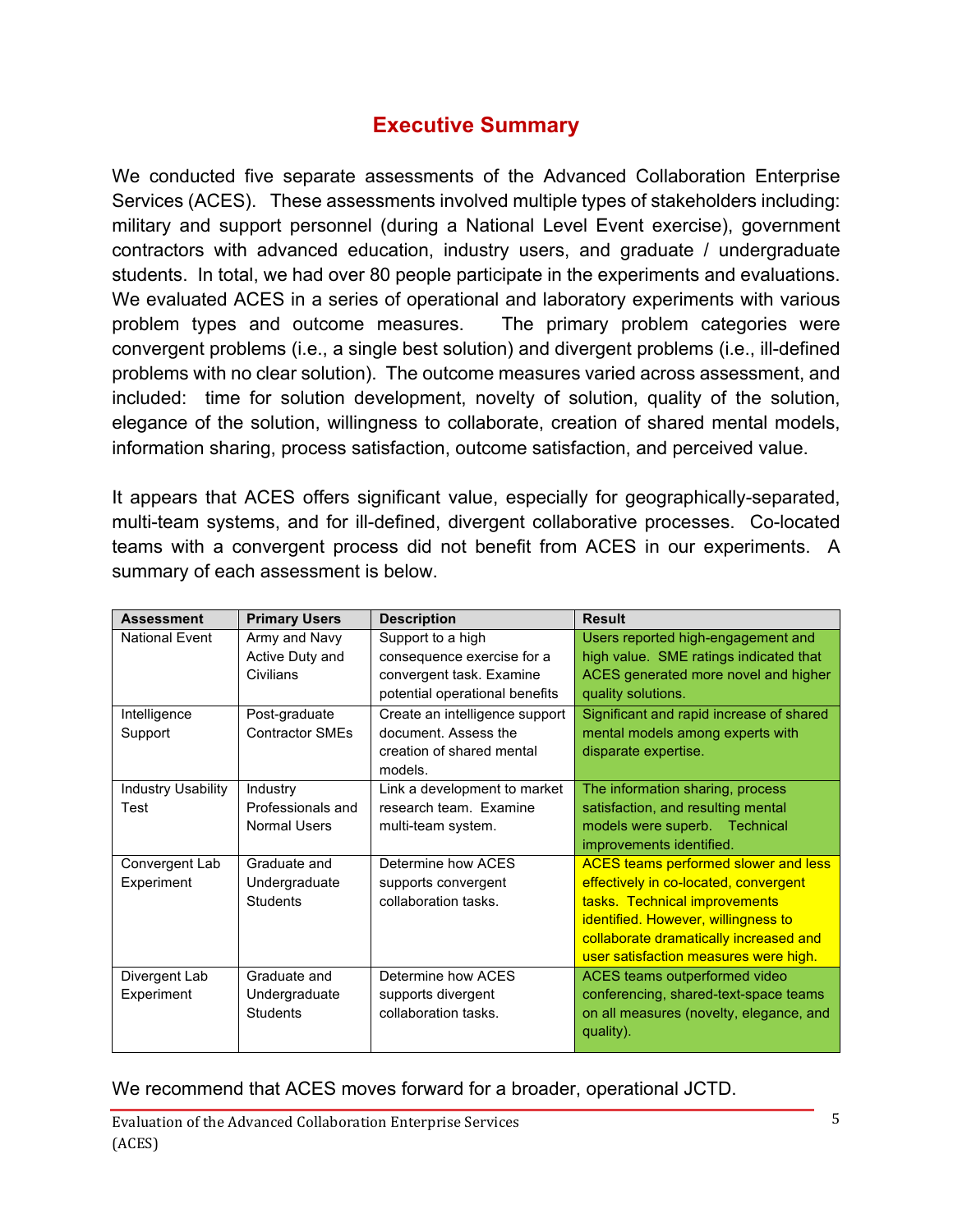## **Introduction**

Developing and maintaining capabilities for the Nation requires long-term commitment. The objective of this project was to configure and demonstrate a technology suite that is purported to help national leadership to accomplish three things: allow for more interactive engagement with content displayed on current Department of Defense (DoD) Operations Centers' knowledge walls; enable enhanced in-room and between-site collaboration capabilities supporting content integration for decision-making; and provide a pliable platform upon which media-rich, multiple intelligence (MULTI-INT) constructs could further shape technological advancements.

### **Background**

In order to determine the potential of this platform, we conducted multiple technical assessments in operational and controlled laboratory environments in order to provide holistic capability measurements and performance metrics. These metrics related to speed of convergence (e.g., decision-making, shared mental model), quality of the collaboration (e.g., users' process satisfaction), novelty (e.g., uniqueness of solutions generated), and quality of the work products developed. The purpose of the study was to provide feedback and assessments that the JCTD office can leverage to determine if this platform can provide optimized visualization, collaboration, and decision support in the digital operating environment.

For this effort, the ACES platform was installed and configured in four disparate locations. These included two at the University of Nebraska at Omaha, one at Dam Neck Annex, VA and one in Fort Bragg, SC (the description for these two installations are described in greater detail in Assessment 1). For the laboratory studies, ACES was installed in the Peter Kiewit Institute (PKI), room 335 and Mammel Hall, room 318. The rooms were outfitted with ACES/Photon installations to facilitate controlled, behavioral research efforts. These spaces were designed with the primary intention of allowing layout flexibility to support a diverse array of cognition experiments. The main spaces contain an existing Planar 2x4 touch screen array, which was integrated into the ACES-OE and was supplemented with a horizontal pair of 75" 4k resolution screens on an adjacent wall. This space also houses two L-shaped analyst workstations with two screens (one analyst for each workstation), and a dual analyst workstation with a 3 shared screen configuration. All workstations are on casters and able to move about the room, supporting multiple configurations. This allows collaboration experiments that utilize the entire space, as well as soft segregation between the touch screen array and 75" screen array as needed. Additionally, the "Nook" in the rear of the main space offers an area for small team collaboration with the use of a 75" 4k main display supported by another dual analyst work station. This workstation is also mobile and will have the ability to be added to the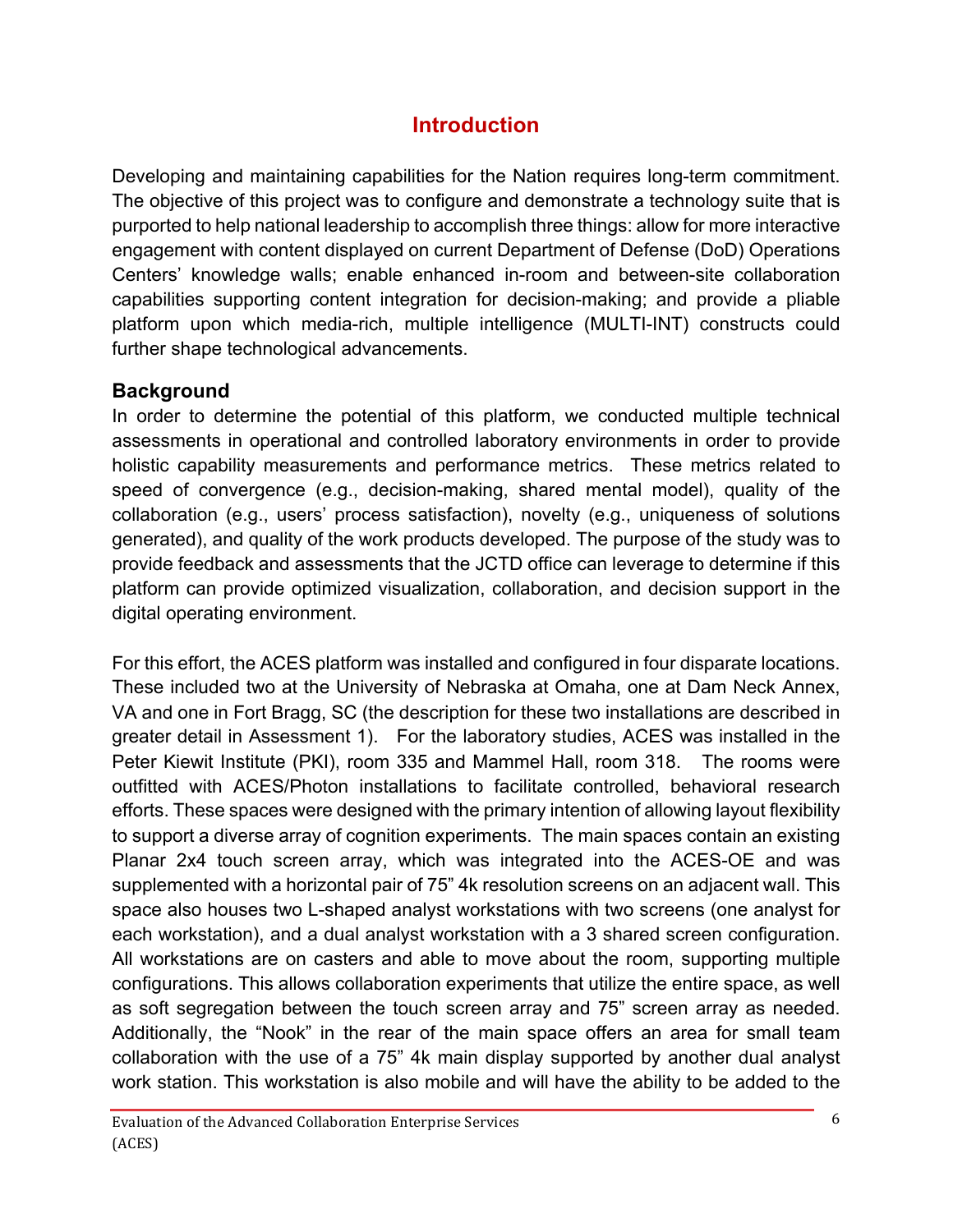main space for large team experiments. Figure 1 below shows the architecture for both rooms and figure 2 shows a photo of the installation.



**Figure 1. ACES Room Designs**



**Figure 2. ACES Installation in PKI, 335**

#### **Assessment Types**

We conducted five separate assessments of the Advanced Collaboration Enterprise Services (ACES). These assessments involved multiple types of stakeholders including: military and support personnel (during a National Level Event exercise), government contractors with advanced education, industry users, and graduate / undergraduate students. In total, we had over 80 people participate in the experiments and evaluations.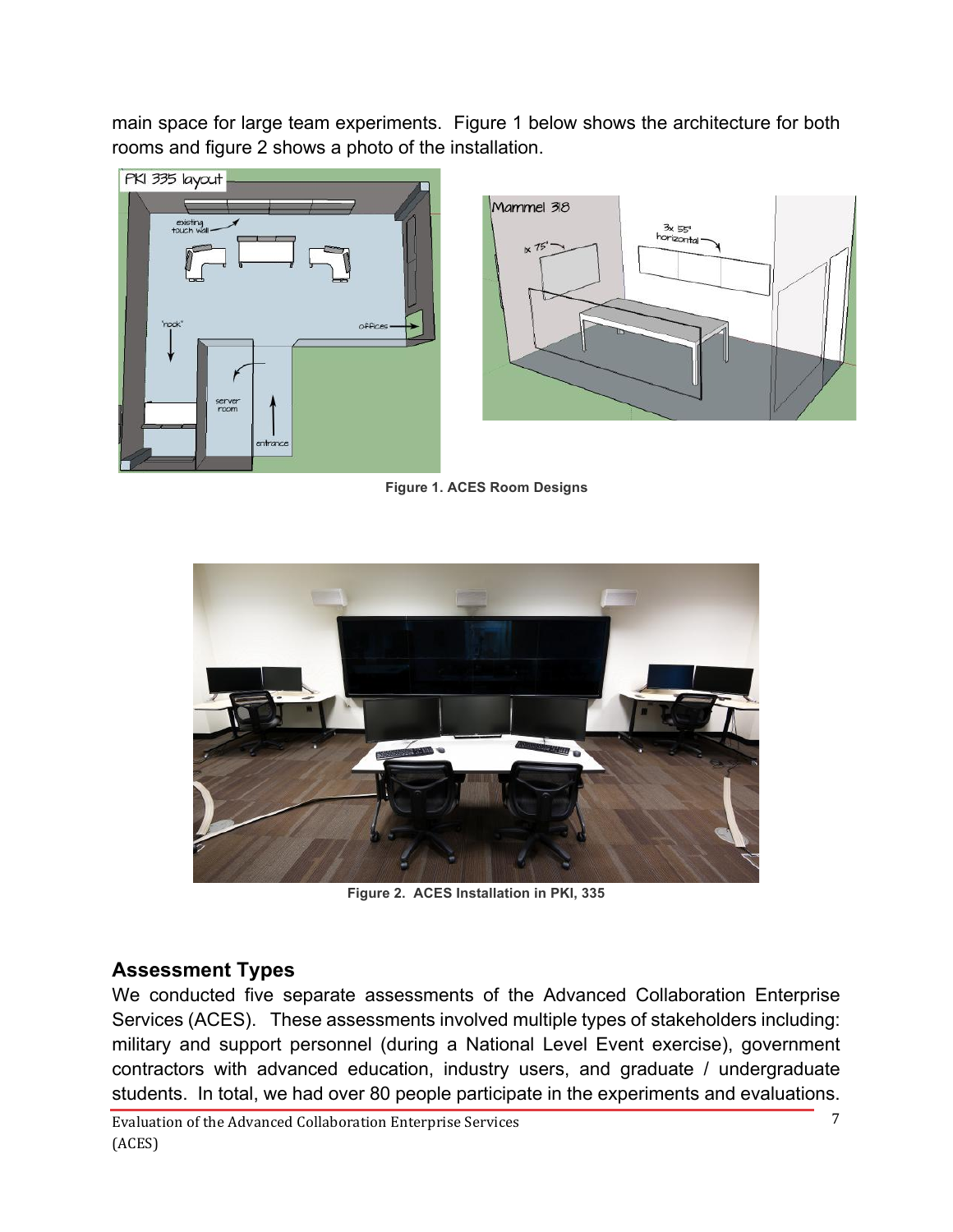Each of the assessments had a different purpose and will be described in detail in the following sections. A brief summary is below in order of most operational (i.e., most realistic/generalizable to DoD decision-makers) to least operational (i.e., most controlled / laboratory).

Assessment types:

- 1. **OPERATIONAL-LIKE ASSESSMENT.** National Level Event Exercise the purpose was to deploy the system in an operational environment and compare its capabilities and potential benefits and/or shortcomings to existing processes as the exercise progressed. It was the closest evaluation to an operational test.
- 2. **GROUP COGNITION ASSESSMENT.** The context was a team developing an intelligence product and the purpose of the assessment was to evaluate the impact of the technology on the development of a shared mental model, and to determine how the technology impacted group processes and group satisfaction with the activity. A team of four subject matter experts with varying degrees of expertise had to produce an intelligence support product and used ACES to create the document.
- 3. **MULTI-TEAM SYSTEM ASSESSMENT.** The context was a large private firm conducting actual market research with people from target demographic. The purpose was to evaluate how the technology impacted a team-of-teams working in different locations with varying expertise on a similar problem. The teams evaluated the system on two occasions to allow development teams to collaborate in real-time with interviewers and end users.
- 4. **CONVERGENT SOLUTION EXPERIMENT.** In the laboratory environment, teams were asked to come to one correct solution to a well-defined, but complex problem. The teams solved four different problems, two using ACES, and two without ACES. The purpose was to determine speed, and quality of solution development.
- 5. **DIVERGENT SOLUTION EXPERIMENT.** In the laboratory environment, teams were asked to develop novel and new solutions to an ill-defined problem and complex problem. A control group with similar collaboration technology was also evaluated for comparison. The goal was to determine how ACES impacted novelty, quality, flexibility and fluency of the solutions.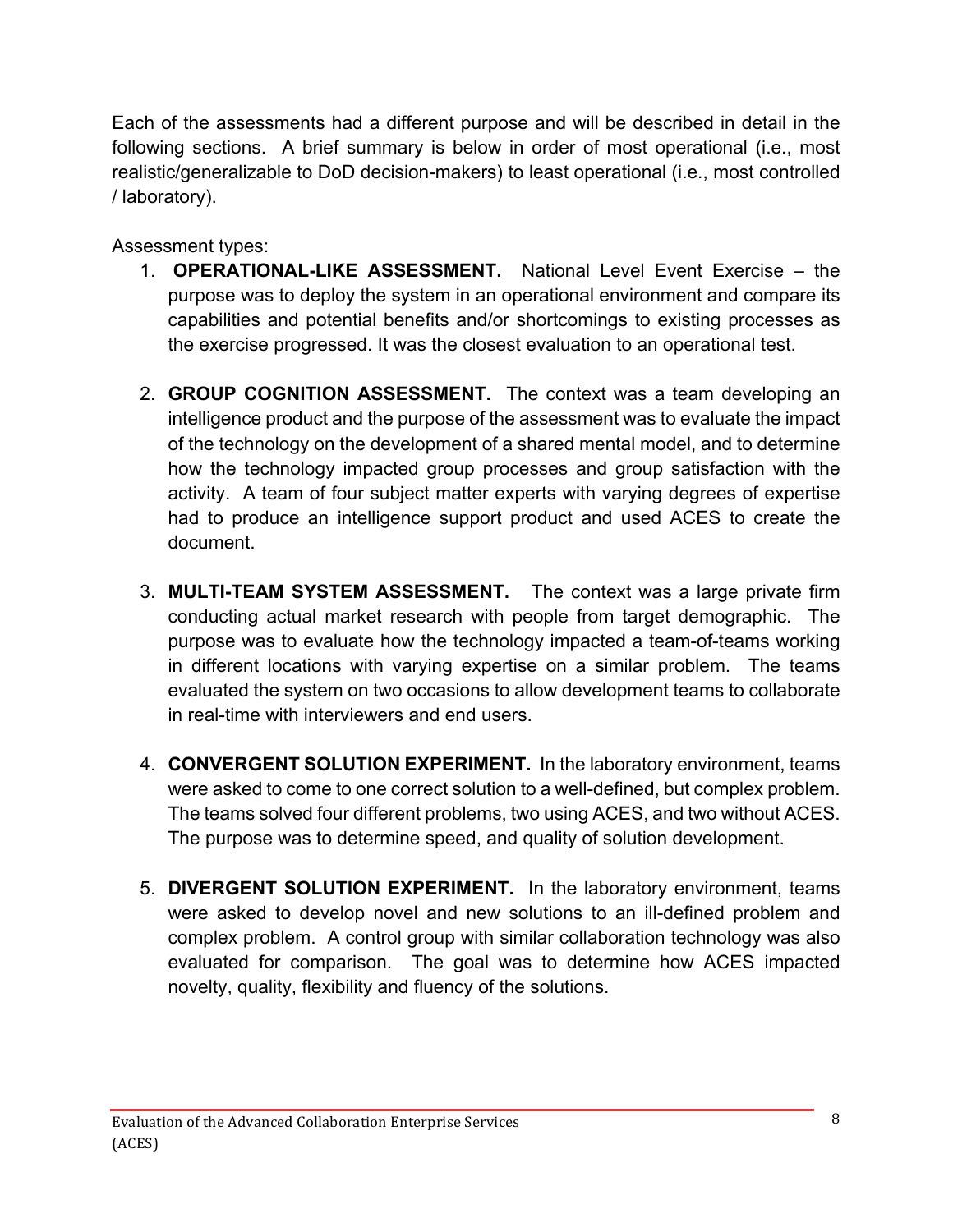#### **Measurement**

For group cognition, there are at least three theoretical constructs that need to be examined:

- 1. How does ACES affect the creation of team knowledge (shared mental models, team situation models)?
- 2. How does ACES affect group process satisfaction?
- 3. What is the relationship between group process engagement with ACES and operational outcomes?

#### *Team Knowledge / Shared Mental Models*

Team cognitive processes, such as situation assessment and coordination, rely on team knowledge. Team knowledge is critical to understanding team performance because it explains how members of effective teams interact with one another (Cannon-Bowers, et al, 2001) Team knowledge is also termed shared understanding, collective cognition, shared cognition, team mental models, shared knowledge, transactive memory, shared mental models, and so forth (Klimoski and Mohammed, 1994; Orasanu, 1990; Rentsch and Hall 1994). Team knowledge does not refer to a unitary concept; it refers to different types of knowledge that need to be shared in effective teams. In fact, researchers have proposed that teams may develop several different types of shared mental models including those related to equipment/technology, task requirements, team-member characteristics, and team interaction. (Klimoski and Mohammed, 1994; Cannon-Bowers, et al, 1993). Teams build knowledge about specific tasks (both declarative and procedural task-specific knowledge), items related to tasks (e.g. expectations of how teams operate), characteristics of teammates (e.g. strengths, preferences, weaknesses, tendencies of each individual), and attitudes and beliefs of teammates (Cannon-Bowers, et al, 1993). In addition to shared understanding of task requirements, it may be necessary for team members from different cultures to first develop shared models of team-member characteristics and of the individual and collective requirements for successful interactions.

Increased knowledge and understanding in any of these categories should lead to increased task performance. Team knowledge has been hypothesized to explain variance in team development, team performance, strategic problem definition, strategic decisionmaking, and organization performance (Klimoski and Mohammed, 1994).

Team knowledge is multifaceted and comprises relatively generic knowledge in the form of team mental models and more specific team situation models. Team knowledge features include type, homogeneity versus heterogeneity, and rate of knowledge change, etc. (Cooke, et al, 2007). There are multiple ways to measure the effectiveness of the creation and maintenance of team knowledge. For example, measurement features include knowledge elicitation method, team metric, and aggregation method. The hope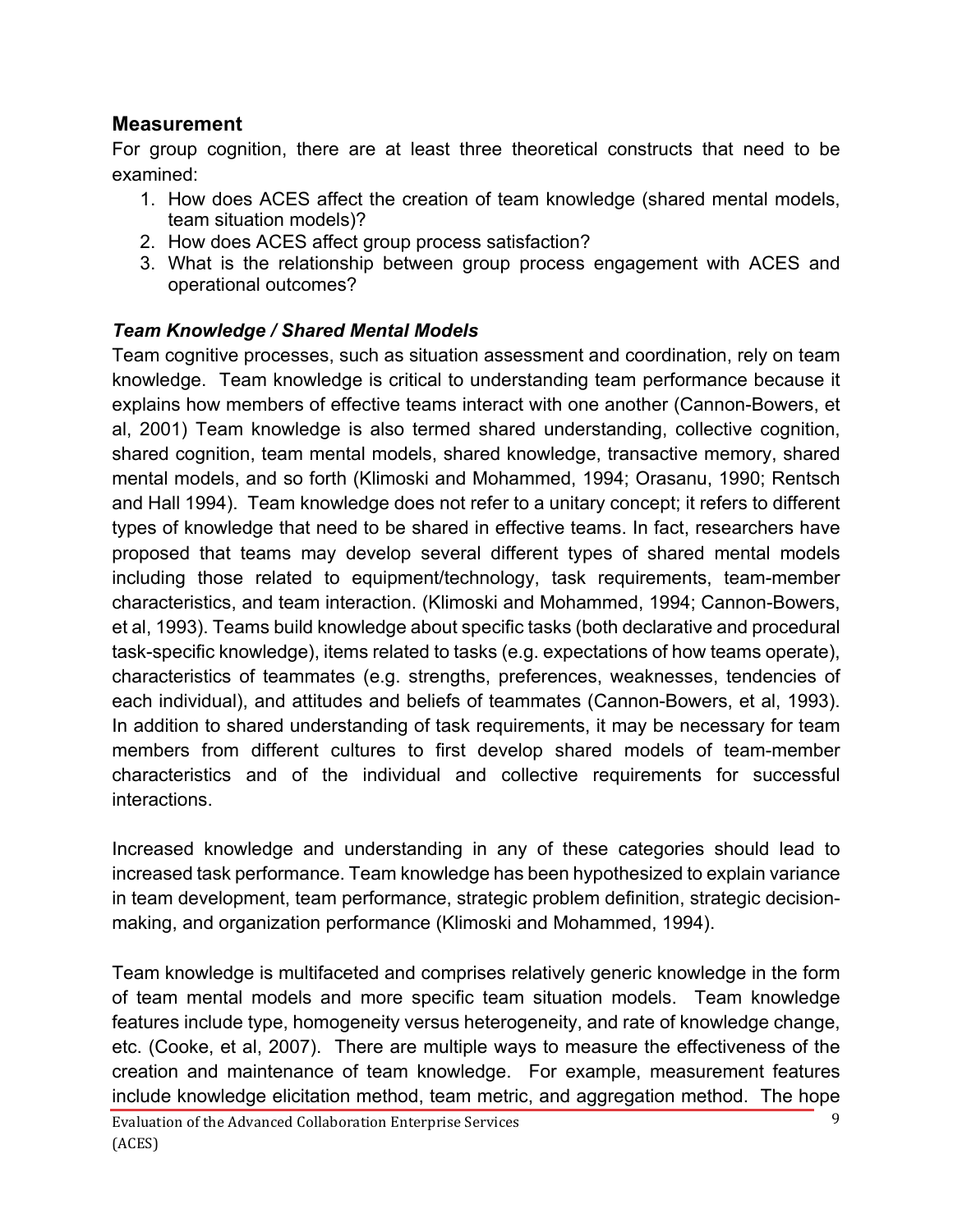is that ACES will speed the rate at which teams converge on a shared mental model and that it will also improve the fidelity of that team mental model (i.e., the model actually matches reality).

#### *Group Satisfaction*

Collaboration research indicates that people who feel dissatisfied with a technologysupported team process may discontinue use of such technology, even if it provides demonstrable benefits (Briggs, et al 2006). This is of concern because research has shown that people who find their experiences with a technology dissatisfying tend not to use it in the future (e.g., Hiltz & Johnson, 1990; Reinig, Briggs, Shepherd, Yen, & Nunamaker, 1996; Simon, Grover, Teng, & Whitcomb, 1996). We define satisfaction as an affective arousal with a positive valence on the part of an individual toward some object. In short, it is not only the outcome, but it is also the process of using ACES that matters. The evaluation was to determine if teams find using ACES more satisfying.

#### **Multi-Team Systems**

Multi-Team Systems (MTS), or "teams of teams" is highly related to the eventual use of ACES in the defense and security environments. As many of the same constructs that lead to greater performance within teams actually detract from MTS performance (Zaccaro et al.2012), ACES is in a unique position to generate knowledge for end-users about the ways that teams collaborate across locations, topics, and situations.

- 1. What team characteristics inhibit performance in a MTS environment in the context of ACES?
- 2. How can ACES facilitate group information sharing and problem solving in both ill-defined and concrete tasks?

#### *Team versus Multi-Team Research*

Defense environments require teams of diverse individuals working together on a problem set, but then also mandate that those teams come together to solve a common problem. For example, distributed teams work in crisis situations to solve problems where the nature of collaboration requires joint problem definition and information sharing, even when the teams have been socialized in markedly different environments (e.g., different branches of armed services) and have competing sub-goals under the broader effort (DeChurch et al., 2011). Given that ACES provides a shared workspace and common framework, it is likely that many of these dissimilarities will be ameliorated by the system. However, it is also possible that some will be exacerbated. Understanding what conditions facilitate teams working with teams from different host organizations and backgrounds is the intent of this research stream.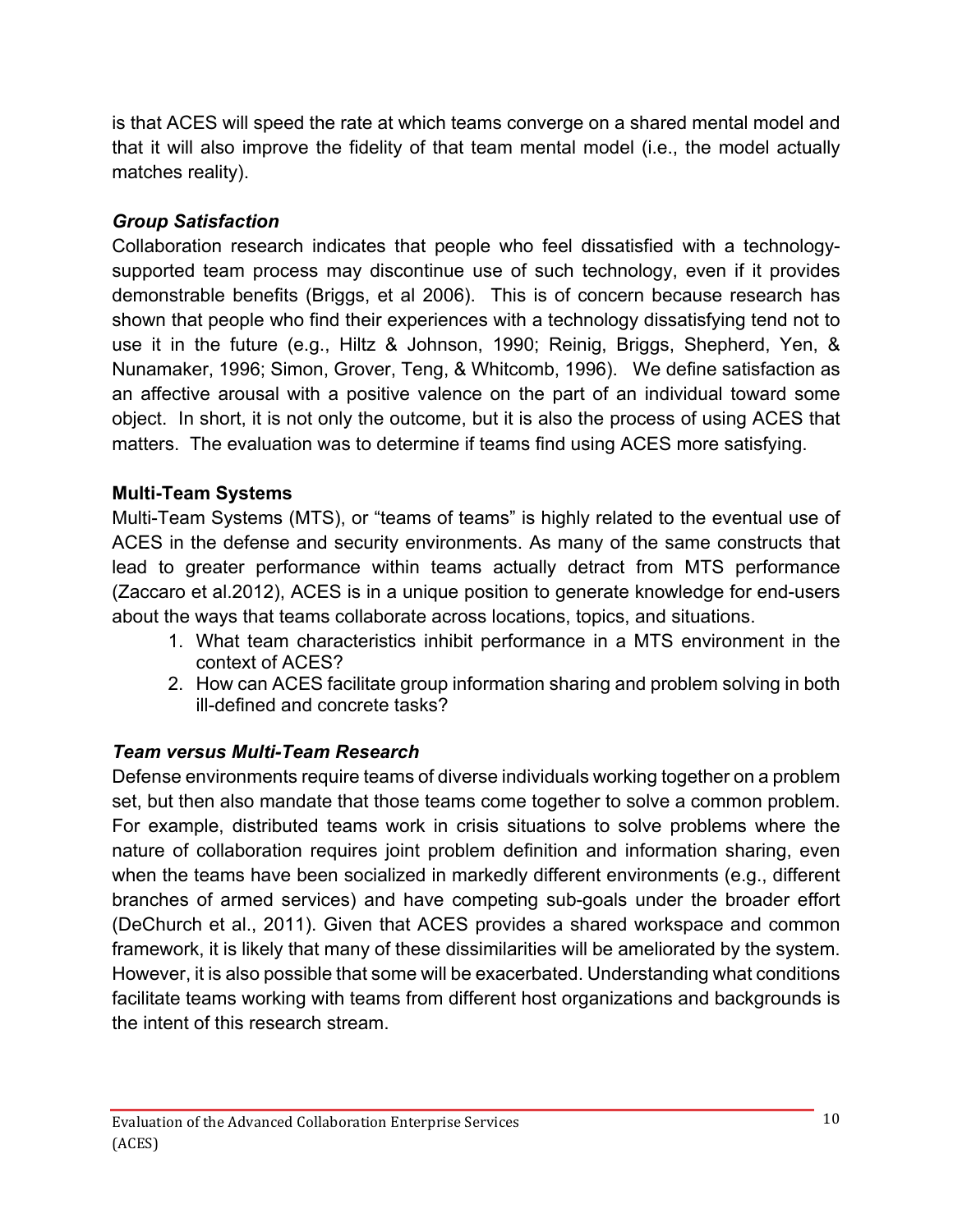#### *Nature of the Task*

While some problems that MTSs face are more concrete and planned-for (i.e., have O-Plans in place), others are more ill-defined and ambiguous. It is critical to determine how ACES can facilitate information sharing in environments where the nature of the problem to be solved is complex and does not have a clear-cut set of solutions that have been a priori defined.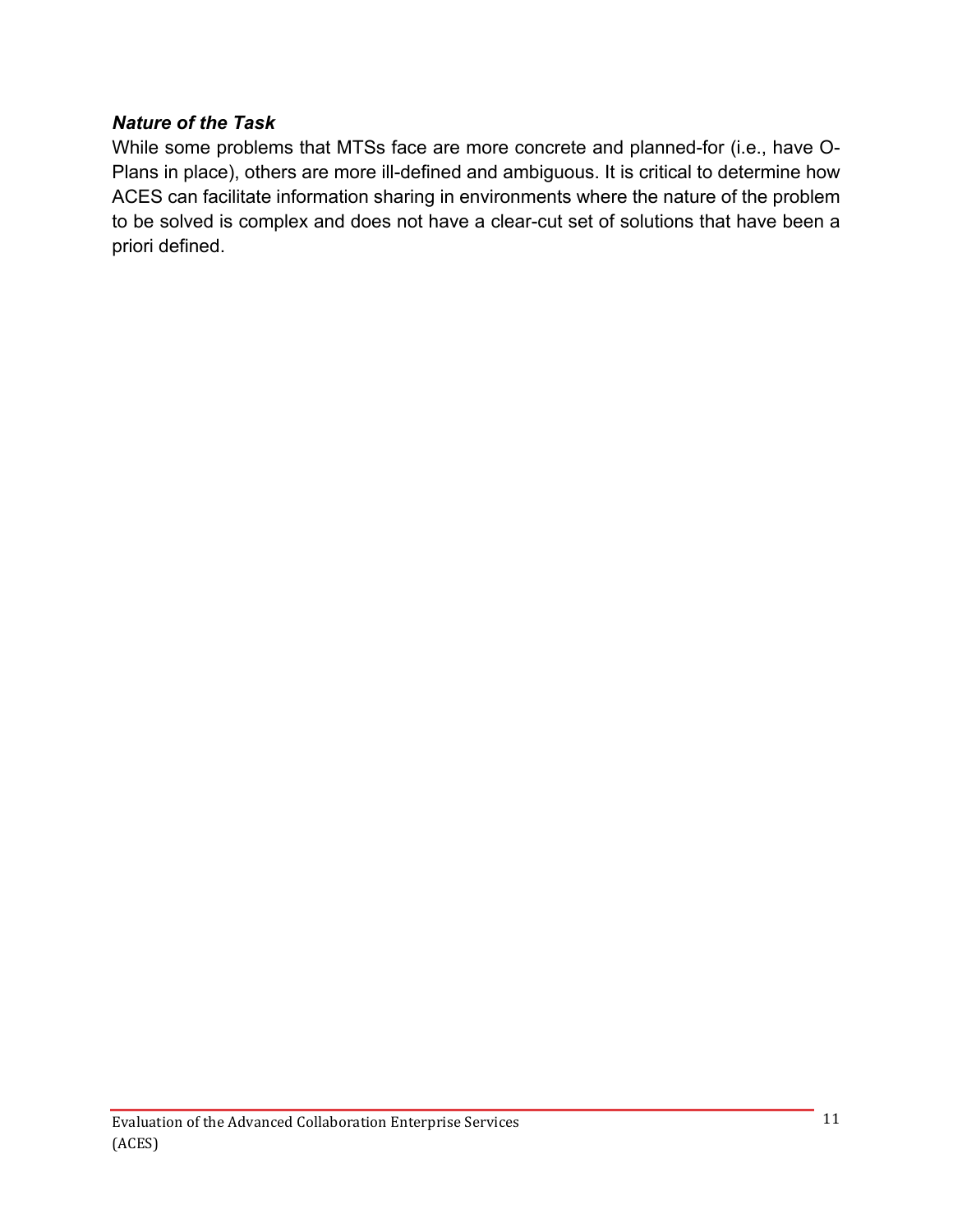### **Assessment 1: National Level Exercise**

#### **Background**

ACES was used to support participants in a National Level Event (NLE) Exercise in separate locations on 29 April 2016. The Exercise was time-bound, creating realistic conditions for decision making under crisis conditions. Participants were a mix of Army and Navy active duty and civilian DoD employees. The NLE Exercise took place using ACES at Fort Bragg and Dam Neck, and it required the participants in both locations to work together to reach a conclusion and coordinate a response between geographically dispersed operators and mission planners. The participants converged to produce a score sheet that was shared in order to provide mission operators the information needed to a plan an appropriate response. While participants in each location were familiar with the task and their teammates, participants had less familiarity with each other across locations. The exercise was classified, but it was an exercise global event that was "of great consequence."

#### **Objective**

The goal of this assessment was threefold. First, as participants were less familiar with the system, using ACES to support this particular exercise provided a realistic demonstration of the system utility as it related to collaboration outcomes such as performance, shared mental models, and user engagement. Second, because the exercise required participants who were distally located, this study provided some initial insights about how ACES functioned in a geographically dispersed environment. Finally, a third goal of this assessment was to gather data about the efficacy of ACES using pre and post measures from participants and expert raters.

#### **Methodology**

Six DoD participants in separate locations experienced minimal training on ACES system, and they completed an exercise highly relevant to their jobs using the system. Participants were given both pre and post-measures related to collaboration efficacy. Two Subject Matter Experts (SMEs), with a combined thirty years-experience with similar NLEs, provided ratings of the novelty, quality, and coordination of team performance. The exercise was a convergent task and lasted one day. The ACES nodes were installed, configured, and connected between Fort Bragg and Dam Neck. The teams in the two locations each were familiar with their own processes and each node was used by a different service (i.e., Army and Navy). Both teams had similar skill sets and expertise. Moreover, they had similar command guidance and organizational workflows.

*ACES Training.* An ACES facilitator conducted a brief training to familiarize participants with ACES features, operating norms, and interface components. This training was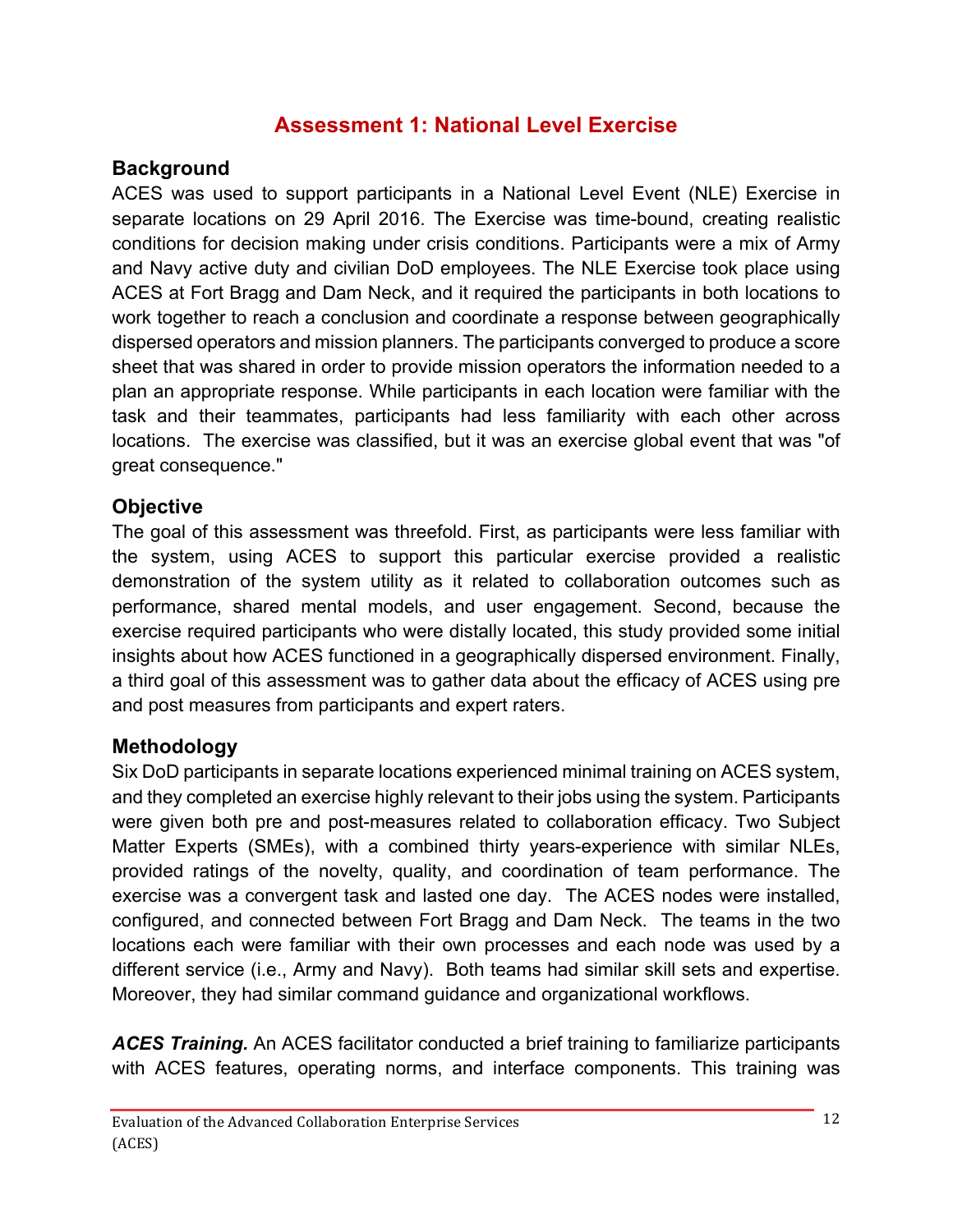interactive and conducted in-person in both locations. After initial training, participants were able to ask their ACES facilitator for additional help if required during the exercise.

*Pre-Assessments.* A series of validated measures and open-ended survey items were administered via a paper-and-pencil instrument to assess: 1) confidence with the system, 2) mental models for other participant expertise/background, 3) problem definition. Each construct was assessed via a Likert scale (range of 1-5), and participants were asked to justify their ratings for each on open-ended items following each rating. On average, the six participants took 10-15 minutes to complete this questionnaire immediately after receiving training on the ACES system.

*NLE Exercise.* After completing the pre-assessments, participants worked on a Joint National Level Event (NLE) Exercise across locations. Elements of the exercise required the participants in both locations to work together to reach a convergent conclusion and take an action of great consequence.

*Post-Assessments*. Immediately following the Exercise, two types individuals completed post-assessments: participant and expert evaluators. Exercise participants completed a similar measure to the pre-assessment; this allowed for a within-participant comparison of changes in engagement, mental models, and problem definition. Expert evaluators, or subject matter experts (SMEs), assessed the performance results of the Exercise, as compared to other exercises they had observed in the past 5 years. These SMEs rated the Exercise team solution quality, novelty, comprehensiveness, and speed (i.e., time to solution convergence as compared to other exercises they have observed). Collectively SMEs had over 30 years of operational experience in support of these types of exercises. Table 1 shows the type and flow of the instruments used to assess this Exercise.

|                    | Motivation                                                                                               | <b>Shared Mental</b><br>Models                                                                                                                                      | Engagement<br>& Satisfaction                        | Performance                                                                                                         | Self-Efficacy                                                                                                   |
|--------------------|----------------------------------------------------------------------------------------------------------|---------------------------------------------------------------------------------------------------------------------------------------------------------------------|-----------------------------------------------------|---------------------------------------------------------------------------------------------------------------------|-----------------------------------------------------------------------------------------------------------------|
| Constructs         | To<br>Collaborate<br>To Use<br>$\overline{\phantom{0}}$<br><b>ACES</b><br>For Divergent<br>٠<br>Thinking | Problem<br>$\sim$<br>Construction<br>Available<br>$\overline{\phantom{a}}$<br>Expertise of<br><b>Others</b><br>Decision Making<br>$\overline{\phantom{a}}$<br>Gates | Process<br>$\overline{\phantom{a}}$<br>Outcome<br>٠ | Novelty<br>$\overline{\phantom{a}}$<br>Quality<br>÷.<br>Comprehensiveness<br>٠<br>Speed<br>$\overline{\phantom{a}}$ | To Use ACES<br>$\overline{\phantom{a}}$<br>To Collaborate<br>$\overline{\phantom{a}}$<br>with Team in<br>Future |
| Pre-<br>Exercise   | Individuals<br>(Survey)                                                                                  | Individuals (Survey)                                                                                                                                                |                                                     |                                                                                                                     |                                                                                                                 |
| During<br>Exercise |                                                                                                          |                                                                                                                                                                     | Group<br>(Observation)                              |                                                                                                                     |                                                                                                                 |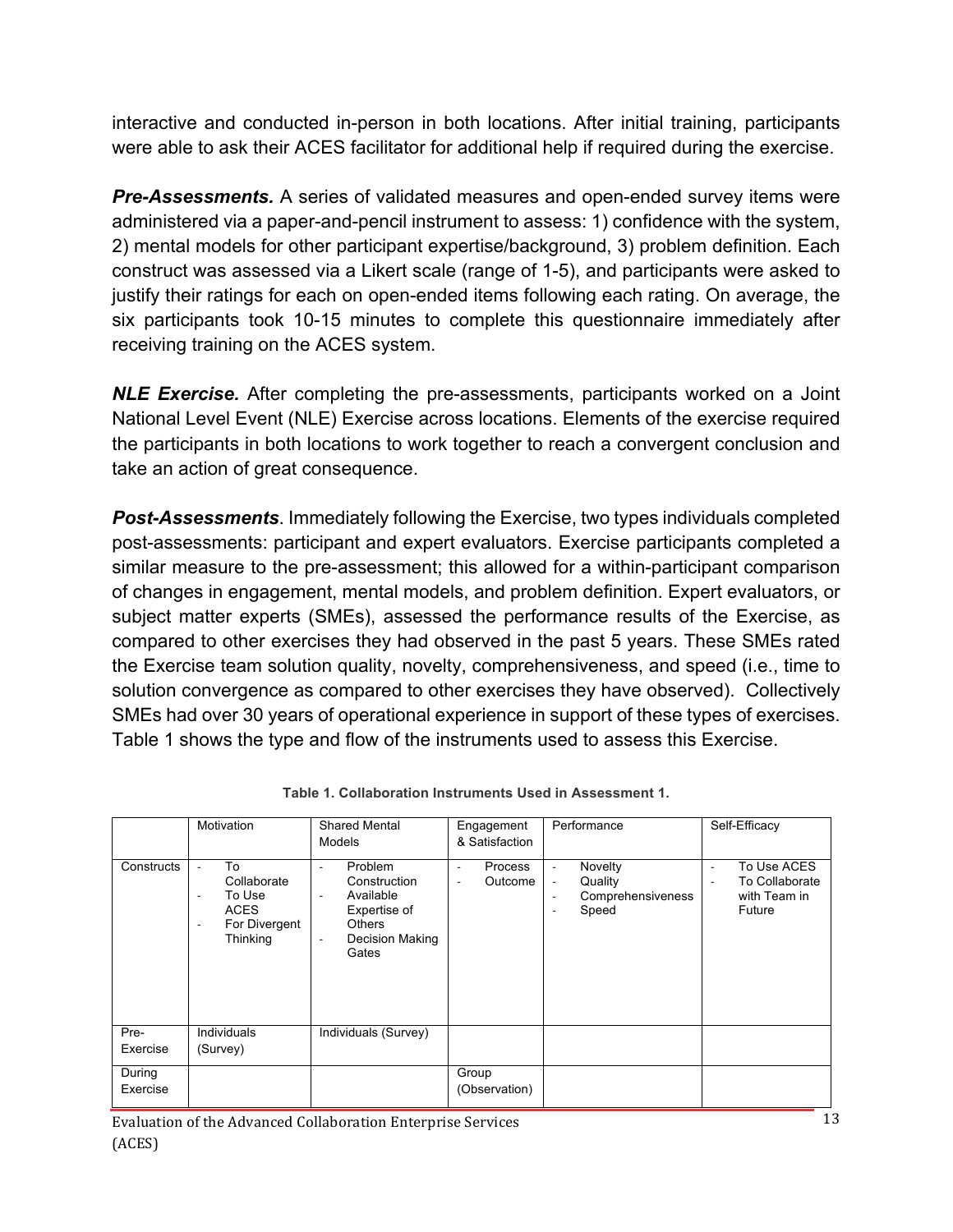| Post-<br>Exercise | Individuals (Survey) | Individuals<br>(Survey) | Group (SME ratings) | Individuals (Focus<br>Group and/or |
|-------------------|----------------------|-------------------------|---------------------|------------------------------------|
|                   |                      |                         |                     | Survey)                            |

#### **Analyses**

Given the small sample size of Exercise participants (n=6) and SMEs (n=2), the survey ratings were assessed using descriptive statistics of mean comparisons and standard deviation of ratings. In addition, open-ended responses from both participants and SMEs were content coded by industrial and organizational psychologist familiar with collaboration, team mental models, and user engagement of expert systems.

#### **Results**

When asked to engage in a multi-location, time-bound NLE Exercise, the ACES environment allowed for innovative and rapid decisions, and was engaging to participants in both sites as assessed by both participants and SMEs. First, when assessed on a 5 point Likert scale (1 = low, 5 = high), pre-assessments indicated that the short training provided by the ACES facilitator resulted in an engaging session (*x* = 4.8/5), a perception that ACES would be valuable (*x* = 4.4/5), and that ACES would help the teams accomplish their goals (*x* = 4.4/5). Open-ended comments supported these findings:



**Figure 3. Pre-Assessment of User Engagement.**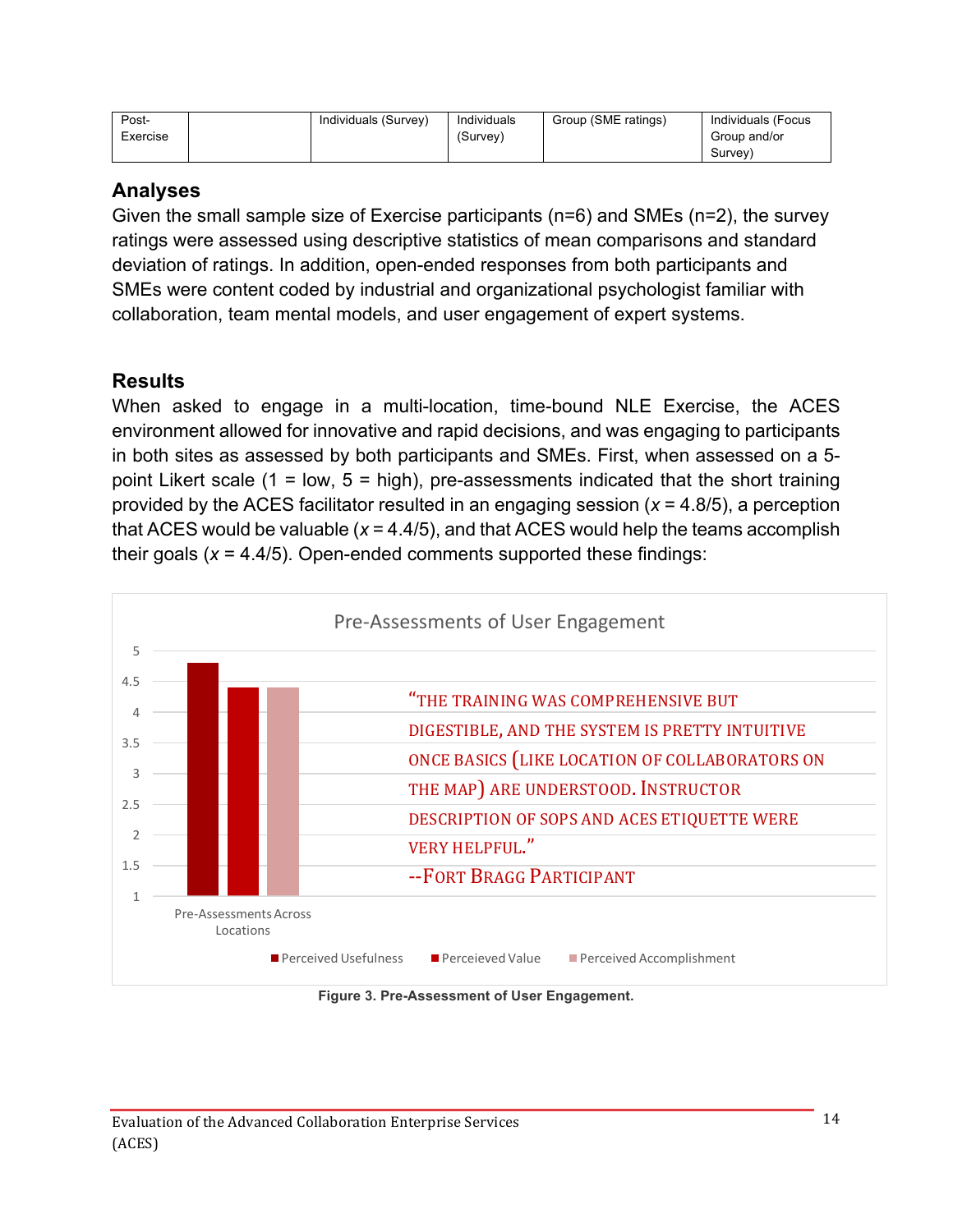Because participants reported high inter-personal familiarity within and across locations, there were no detectable changes in shared mental models from the pre to postassessments for this exercise.

Post assessments indicated that participants were engaged with the process  $(x = 5/5)$ and the outcome  $(x = 4.5/5)$  that resulted from use of ACES for the NLE Exercise. In open-ended responses, participants compared the ACES system process to previous exercises and reported elements such as joint authoring, situational awareness, and control over content flow as most engaging elements when compared to traditional collaboration approaches:



**Figure 4. Post-Assessments of User Engagement**

While user perceptions of engagement are critical for system adoption, the overall goal of ACES is to improve performance in collaborative settings. Thus, expert ratings of solution innovation were assessed via three indices: 1) quality (i.e., how effective each solution is for the problem at hand), 2) novelty (i.e., how unique the solution is compared to other solutions), and 3) comprehensiveness (i.e., how complete the solution is compared to the problem space it addressed). Each of these indices was assessed on a 5-point Likert scale from SMEs, and these raters then justified their assigned scores with written feedback.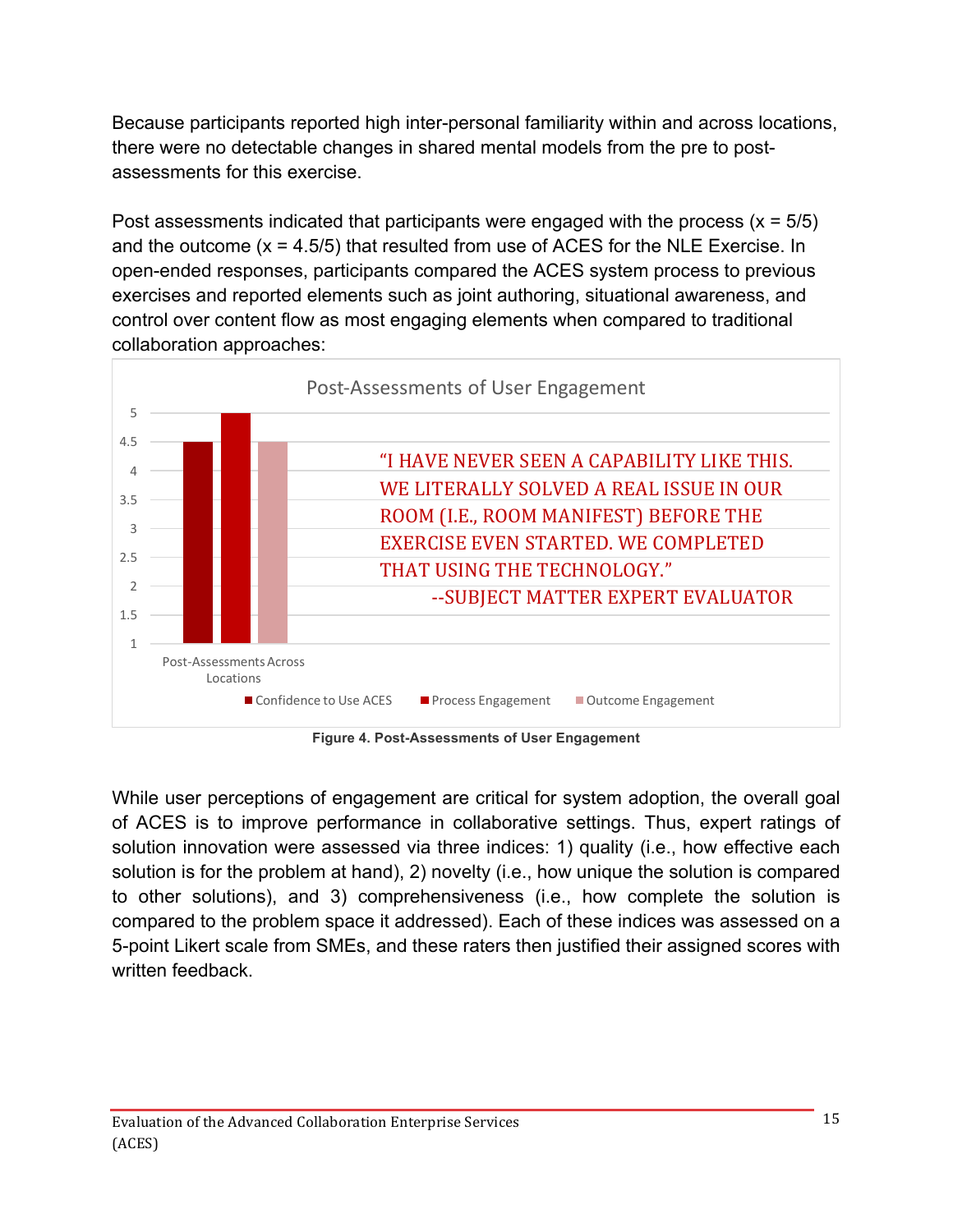

**Figure 5. Subject Matter Experts' Solution Ratings**

In addition to the innovativeness of the solution, SMEs were asked to assess time to completion, particularly as compared to similar exercises they have observed in the past. The scale evaluators used ranged from 1 (much slower than other exercises observed in past five years) to 5 (much faster than other exercises observed in the past five years). SME Evaluators both rated exercise participants as "5s," or much faster at solution generation and convergence when compared to similar exercises in the past. One SME justified this rating, "ACES provided the ability to quickly assimilate all information from mission planning teams and operators in order to find, fix, and respond to events in the field faster and more deliberately." The other SME stated, "ACES system reduced decision making time 10x compared to existing information sharing systems."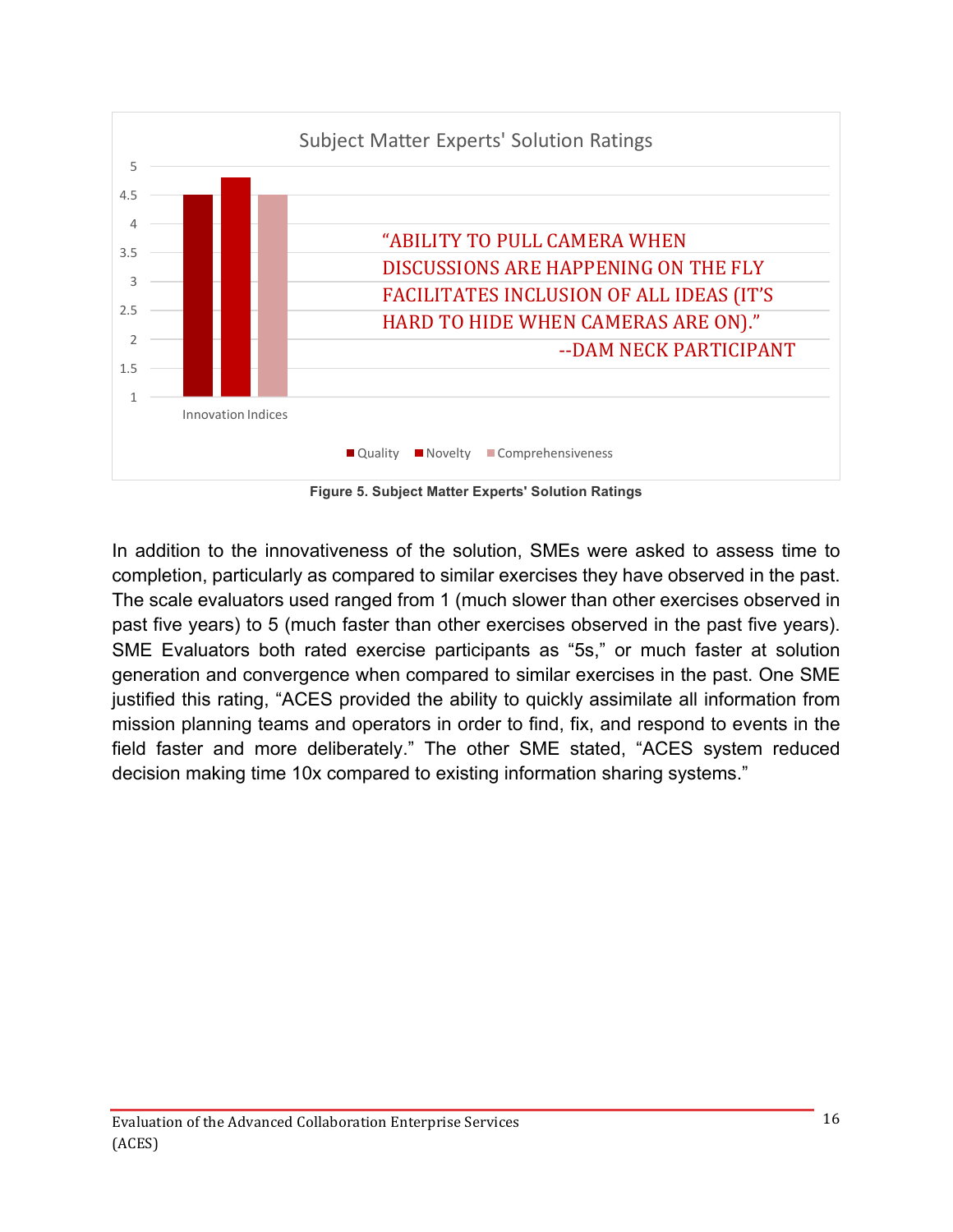## **Assessment 2: SME Intelligence Support Collaboration**

#### **Background**

While Assessment 1 allowed for both participant and SME evaluations of how ACES supporting an existing team, Assessment 2 was designed to provide data on how ACES facilitated information sharing in a more nascent, newly formed team. Individuals are more likely to share information that is already known by all of the members instead of unique information held by the individual (Stasser & Stewart, 1992). When individuals withhold information from one another, whether intentional or not, the group has less information with which to make an effective decision. By sharing information and creating a shared mental model, or shared understanding of the necessary information, members of the decision-making group are better able to generate solutions (Arreola, Robinson-Morral, Crough, Wigert, Hullsiek, & Reiter-Palmon, 2011), evaluate ideas, and plan for implementation (Mumford, Feldman, Hein, & Nagao, 2001). Thus, processes and technology should be in place for individuals to share unique information relevant to problem set.

This is particularly relevant to newly formed teams, comprised of individuals with diverse expertise (Bell & Smith, 2010). For example, when individuals first work together in novel settings, the tendency is to find areas of overlap and agreement to facilitate more harmonious group norms. However, when individuals are brought together specifically to share different types of expertise to solve a complex, ambiguous problem, this type of group dynamic can be particularly problematic. Thus, a goal of Assessment 2 was to examine how ACES might facilitate mental model sharing across a set of Intelligence researchers with varying backgrounds and domain expertise.

### **Objective**

Four researchers with doctoral degrees in clinical psychology, anthropology, political science, and organizational psychology were charged with developing a model to assess the effectiveness of strategic deterrence activities for the Defense Intelligence Agency and USSTRATCOM. In order to accomplish this, each researcher was to share his/her particular domain expertise to help frame different parts of the model. For example, the clinical psychologist, with expertise in threat assessment and measurement, was to identify indicators of State Leader Aggression that were difficult to detect without a systematic examination. The political scientist was to identify country-level differences that might lead to varying degrees of leader discretion in decision making authority.

This team was assembled based on their varying domain expertise; they had not worked together previously nor had all members met face-to-face. Thus, in March of 2016,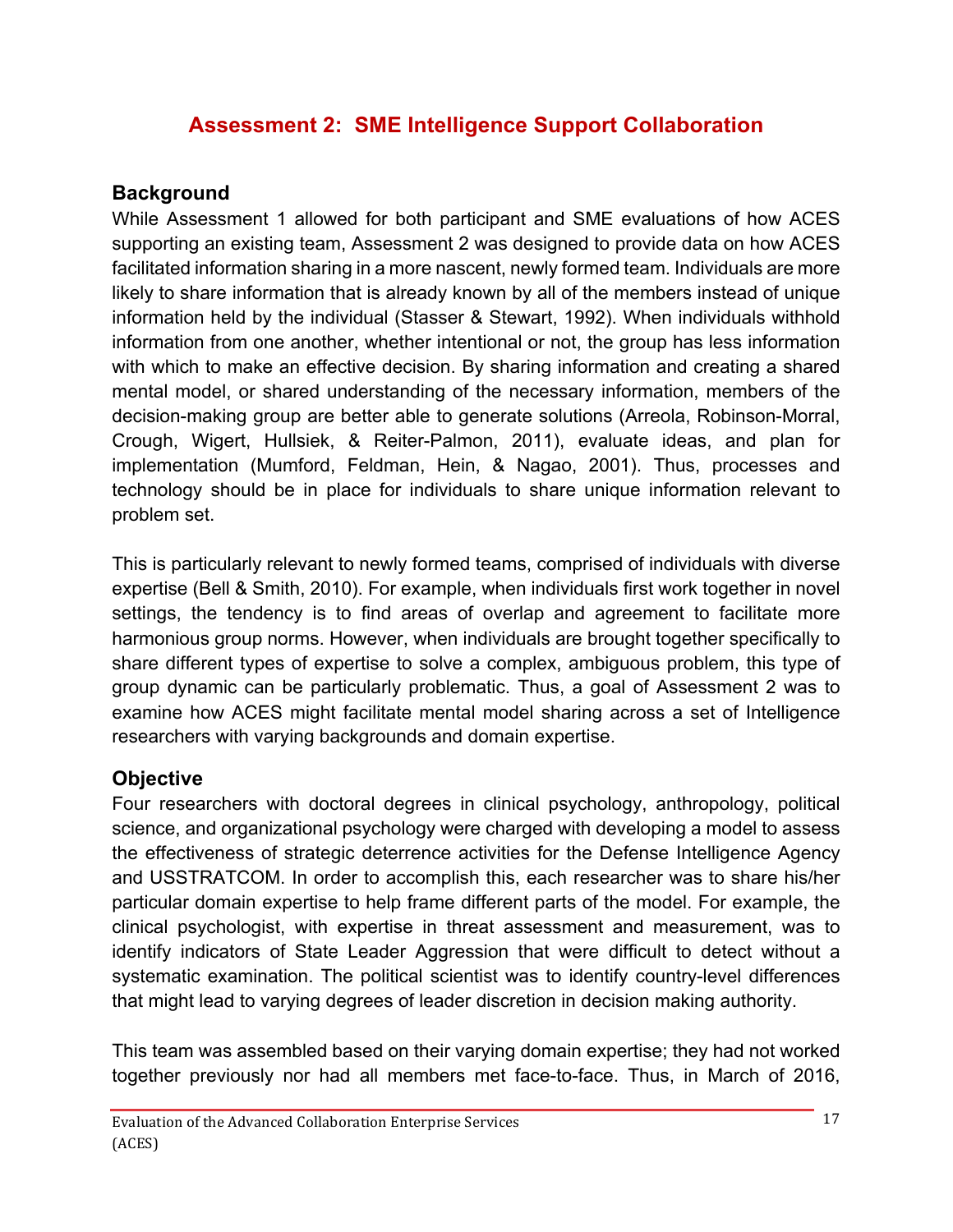members of the team traveled from their respective locations (Omaha, Lincoln, Ft. Leavenworth, Austin) to the Rosslyn ACES node to develop a product for USSTRATCOM J2 around the measurement of the "cognitive domain" of deterrence effectiveness. The goal of this Assessment of ACES was to determine how the system either facilitated or hindered collaboration for these individuals working on an ambiguous, ill-defined problem set.

### **Methodology**

Participants spent 7.5 hours in the Rosslyn ACES node. At the beginning of the session, they completed a battery of pre-assessments to measure their pre-training motivation, their understanding of the problem set, and their understanding of each other's expertise. Participants then engaged in a 2-hour training session for the ACES system. Upon completion of training, participants were given a brief break and then reconvened to use the system in on a series of problem solving tasks related to developing a model to assess the effectiveness of deterrence. Upon completion of the session, the four participants immediately completed a set of post-measures meant to assess changes in a) motivation to use the system, and b) mental models for the problem and the team composition. In the following sections, we will detail each of these steps, the analyses conducted, and the results from this Assessment of ACES.

*Pre-Assessments.* A series of validated measures and open-ended survey items were administered via qualtrics to assess: 1) confidence with the system, 2) mental models for other participant expertise/background (i.e., open-ended items about both surface (e.g., degree) and deep-level (e.g., specific expertise) differences), 3) problem definition (i.e., open-ended items about requirements of the problem, ideas about successful completion).

*Model Development Task.* The task in this assessment can be described as a divergent, ill-defined problem. The overall goal of the participants was to develop a model to assess the cognitive domain of deterrence effectiveness. In other words, while we know a great deal about measuring an adversary's capability for strategic attacks, we know less about how to assess an adversary's intent to use that capability. Thus, the central task of the team was to develop a model for intelligence analysts to consider when analyzing data related to the cognitive space of deterrence. This required three related yet separate tasks. First, participants engaged in a problem construction task. Each member generated an individual construal of what the key problems of the model development were (e.g., measurement without direct access to the private cognition of an adversary). Next, participants engaged in a divergent problem solving task related to model refinement. Finally, participants engaged in an implementation-planning task to develop a way-ahead for the model completion. This three-stage approach was based on the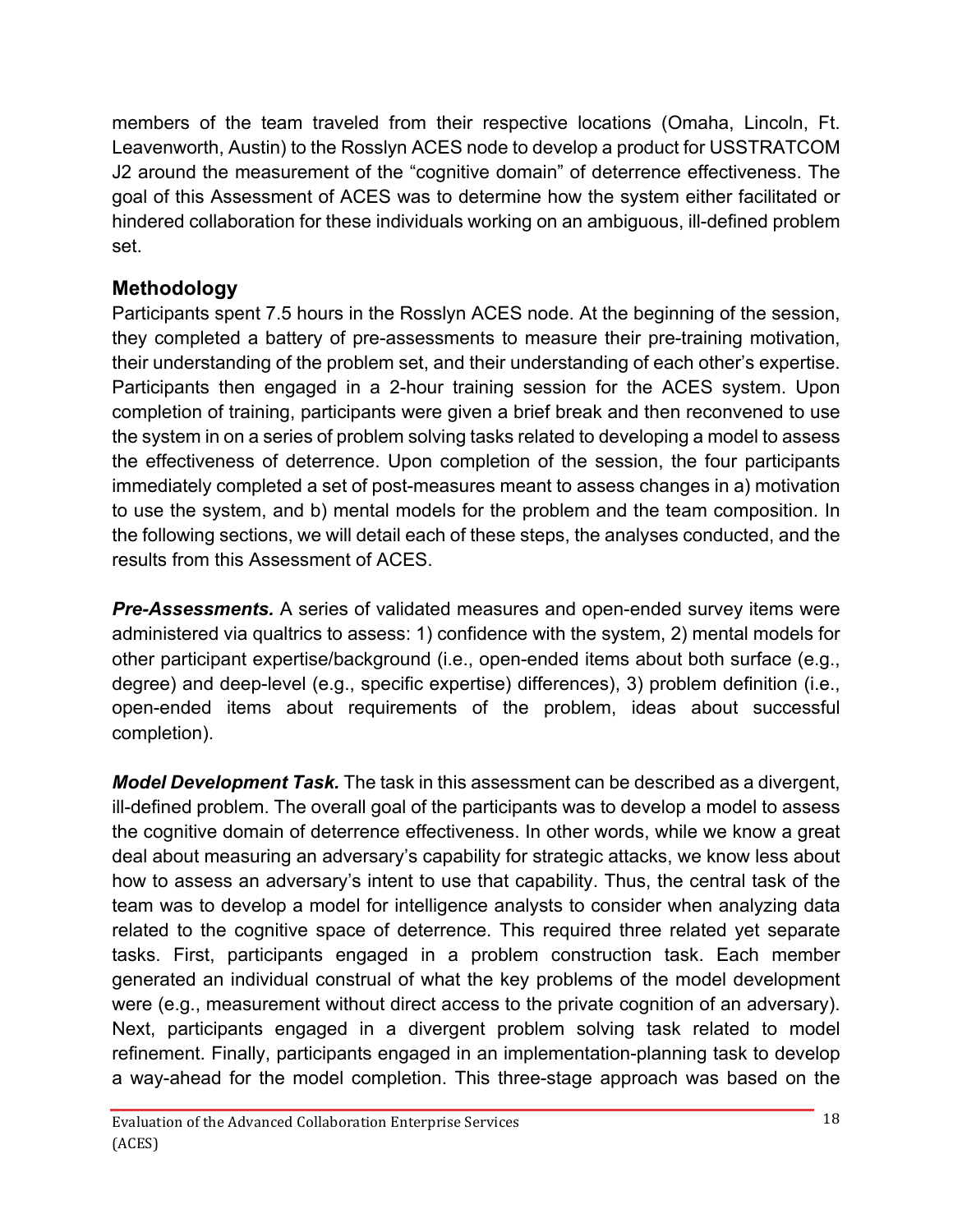Mumford et al. (1995) creative problem solving model. Activities associated with elements of each of the problem solving stages were separated by a 20-minute break, resulting approximately 5 hours of concerted model development from the team.

**Post-Assessments:** Immediately following the session, the online qualtrics survey tool was again used to gather participant ratings and open-ended descriptions of engagement, mental models, and problem definition. The following section details the analyses conducted and the results from this process.

#### **Analysis**

Given the small sample size of Exercise participants (n=4), the survey ratings were assessed using descriptive statistics of mean comparisons and standard deviation of ratings. In addition, open-ended responses from participants were content coded by industrial and organizational psychologist familiar with collaboration, team mental models, and user engagement of expert systems.

#### **Results**

When asked to engage in a single-location, time-bound problem solving processes around the development of an intelligence product for deterrence, the ACES environment allowed for faster convergence of mental models about how to define the problem space. This was most illustrated in the participant understanding of what other expertise was available on the team prior to using ACES and immediately following the ACES session. Specifically, prior to using ACES, participants' descriptions of teammates focused on "surface characteristics" (e.g., job title, decision making authority, location/place of employment). However, at the conclusion of the ACES session, participants' descriptions of each other focused on "deep-level characteristics" (e.g., technical expertise, specific ways other members would contribute to the intelligence product). On a five-point Likert scale, clear differences emerged in the mental models of the team when assessed prior to and immediately following exposure to ACES: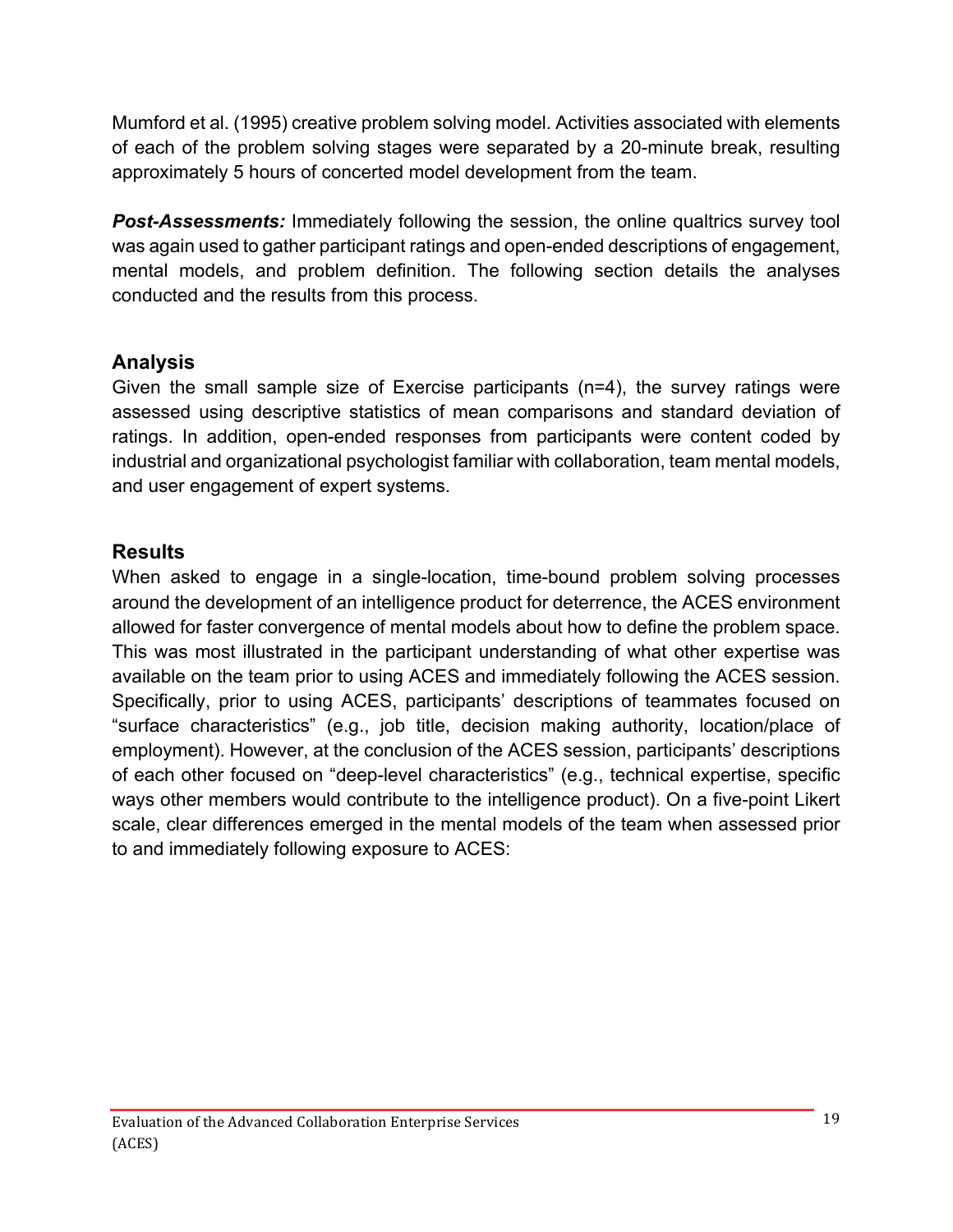

**Figure 6. Shared Mental Models Pre-Versus Post ACES in a New Team**

While greater congruence in shared mental models was achieved post-ACES, implementation planning was rated somewhat marginal by participants. Moreover, participants reported need for greater closure on the way-ahead. Thus, it seemed that in this Assessment, divergent processes were achieved via ACES, but convergent processes were less satisfactory to participants. In addition, participants described a need for more time with face-to-face interactions at the beginning of the session. This may be due to the lack of familiarity among the team. Thus, one recommendation could be to combine ACES with more conventional, face-to-face collaboration techniques in new teams.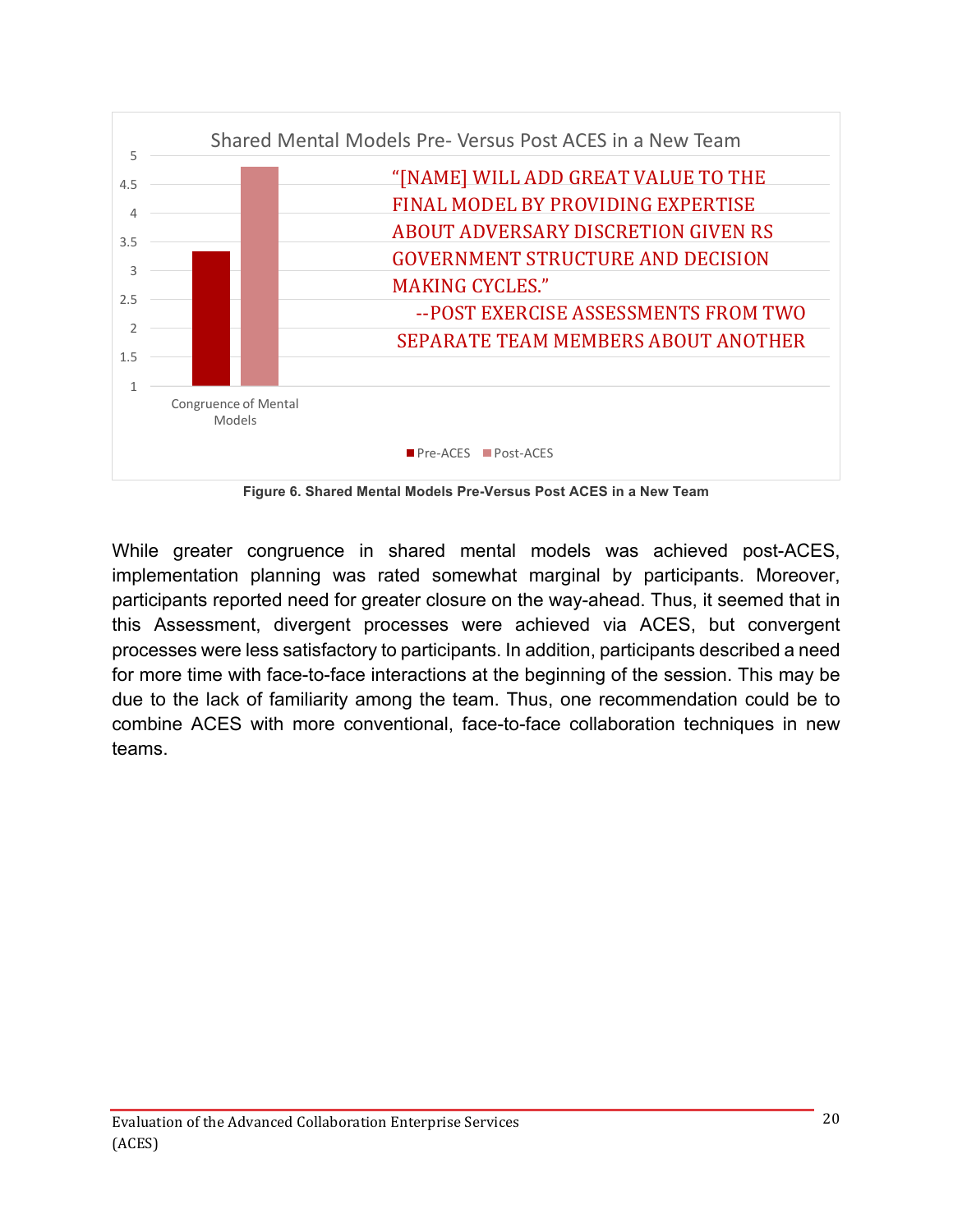### **Assessment 3: Industry Users for Real-Time Collaboration**

#### **Background**

A large online retailer desired to test a redesigned mobile website and a customized native shopping application to enhance their user experience and increase their conversion rates. The company wished to have expert interface designers observe a usability study, coordinate the study in real time, and record all interactions for additional analysis. The goal was to help them better understand "what they may not know" from a shopper's perspective (e.g. is the customer looking for something that is not there, a feature that may be helpful, and why functionality may or may not be used).

ACES was used to connect these two teams with disparate, but related functions and to allow the development team to see in real-time the screen of the eye-tracking workstation that was monitoring the shopper at the other location.

#### **Objective**

From the company's perspective the objective of this project was to conduct usability testing with live eye tracking, participant observation, and video recordings of multiple usability sessions. For the assessment of ACES, observers in an "observation room" required multiple video angles of a proctor and participant located in a second "study room". The observers wished to be able to see both the screen of the mobile device with overlaid eye tracking to know where the participant was looking throughout the usability study. In addition, remote observers needed to be able to communicate with the interviewer seated with the participant in order to suggest a question to pose to the participant or issue directions to the proctor directly. The goal was to have the observers feel as if they were sitting in the room without the participants being physically located with the development team.

For the ACES evaluation, the primary functionality tested was screen and data sharing and collaboration with real consequences. The ACES functionality allowed a single resource, the infrared eye-tracker, to be shared in real-time with the two locations. Outcome measures were the quality of the information sharing, shared mental model of website user's experience, ACES users' satisfaction, value of the new capability, and proper functioning of the ACES system.

#### **Methodology**

The project looked to provide real time observation and coordination of a user experience analysis looking at a redesigned mobile website and native shopping application. A total of 16 study participants were involved in the project which took place over the course of two, non-consecutive days. The first day focused on the mobile website while another day was dedicated to the native mobile shopping application. Each day consisted of 8 usability sessions where a facilitator would guide a single participant through a series of scenarios and use-cases of the mobile interface being tested. These sessions lasted approximately 45 minutes, this allowed 15 minutes between sessions to reset before another participant was brought into the study room and a new session would begin. The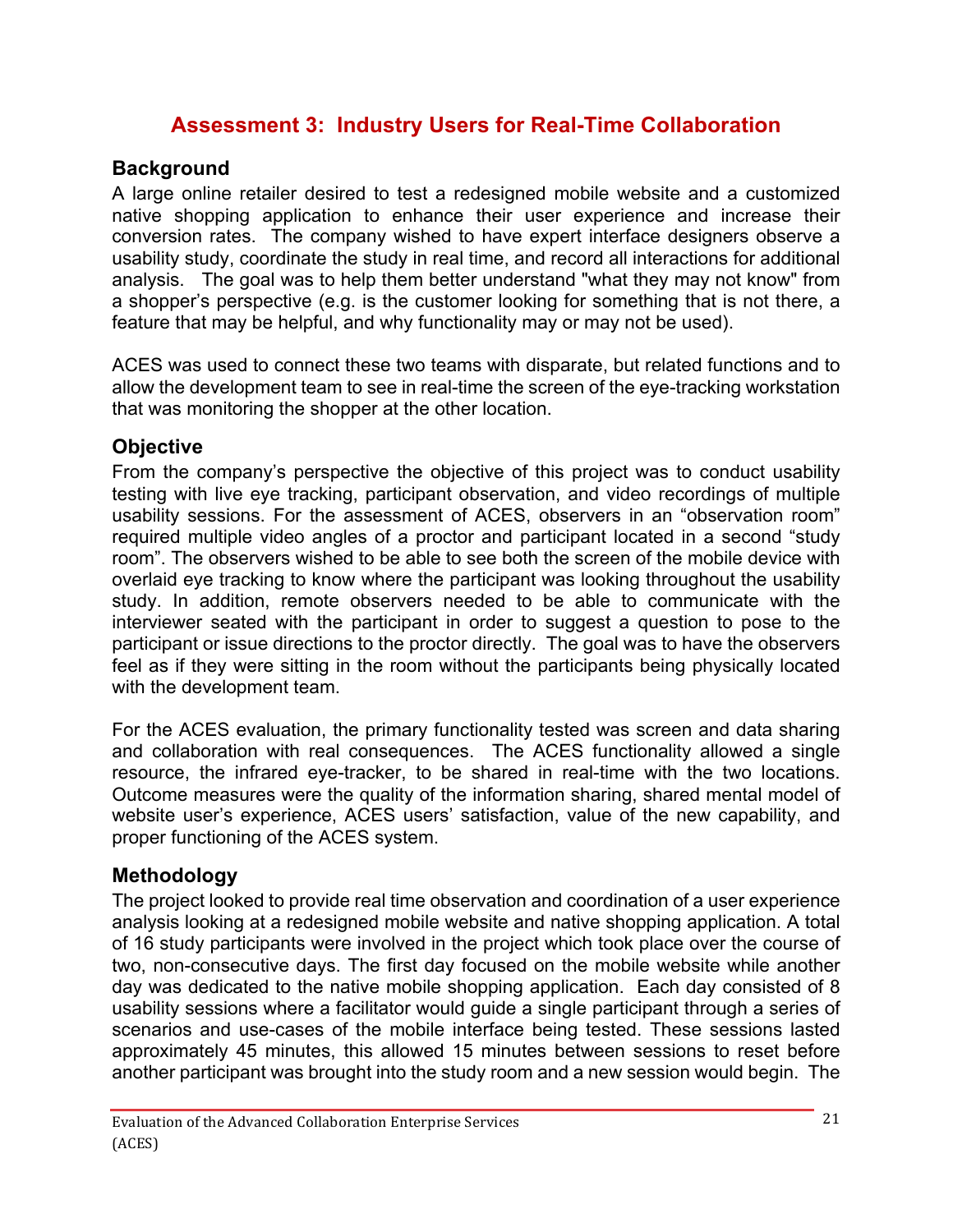interviewers and participant were located in the ACES room in Mammel Hall, 315 (see figure 3).

The development team located in the ACES room in PKI 335 would view the usability sessions in real time via the ACES-enabled conferencing system. The video conference was established at the beginning of the day. While a session was ongoing, the display located in the study room was turned off so the facilitator and participant would not see the observers. These observers had the capability to see an overlay indicating where on the mobile device's screen the participant was looking as well as see multiple angles inside the study room. The remote observers could send real time chat messages to the facilitator located in the study room if they had any requests or feedback for the facilitator while a session was ongoing.



**Figure 7. Study room with mobile eye tracking rig and laptop (foreground center), ACES in Mammel Hall, 315**

Participants were asked if they had ever done a focus group or a usability study before. They were then given an explanation of what to expect in this study and what was expected of them. For example, they were to provide feedback on what they liked and didn't like, or how something worked compared to how they expected it to work. In the start of the interview, initial information was solicited to better understand the participant. Questions asked addressed user familiarity with a smartphone, their general uses of their phone, and their experience with shopping on the smartphone, and other similar topics. Following these ice-breaker questions, the actual study began, consisting of a general exploration stage, a questioning stage, a directed task stage, and finally a conclusion and final comments stage. In the general exploration stage, users were asked to think allowed as they began to explore the app without any direction or task. After discovering the app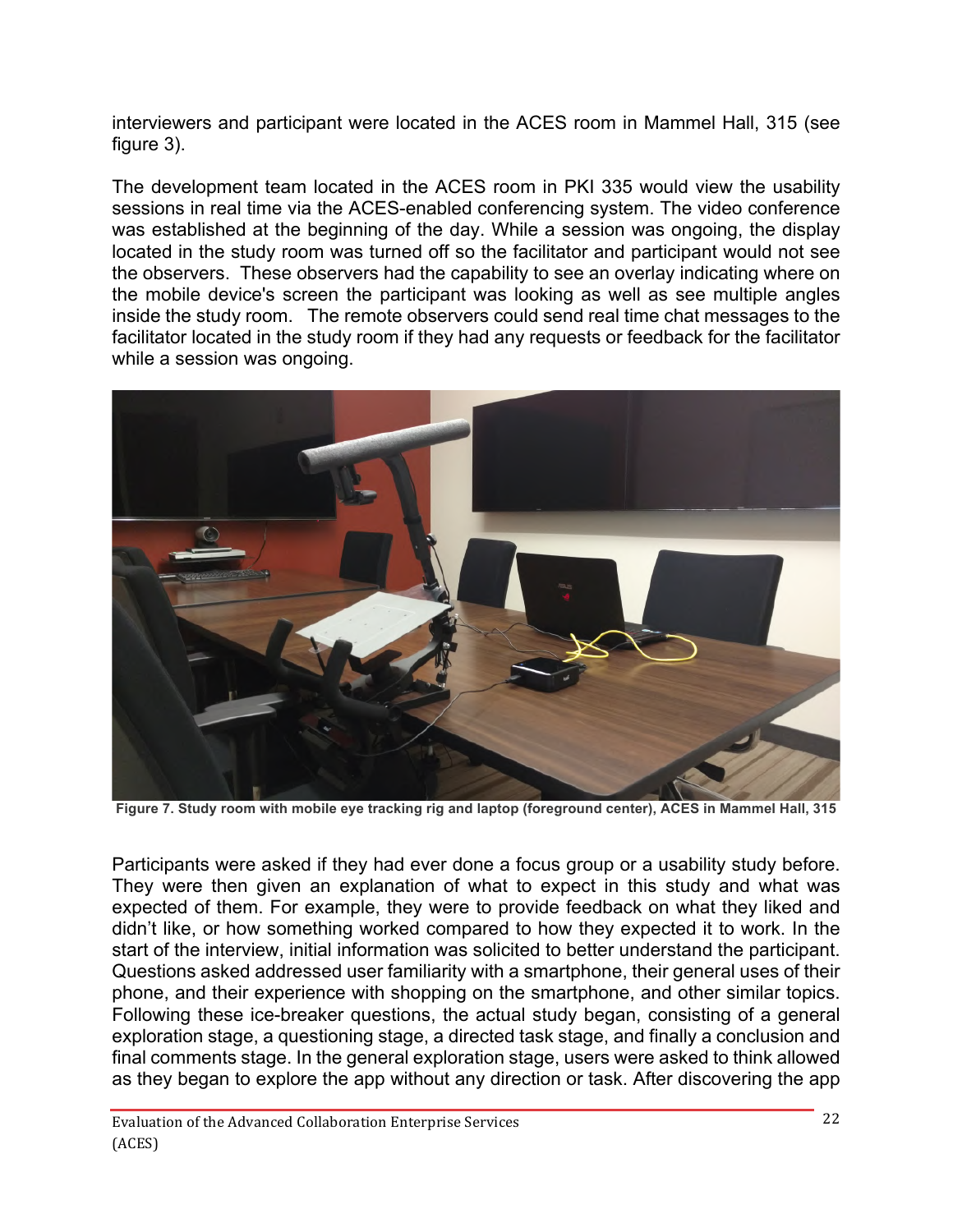on their own, the study proctor began to ask the user specific questions regarding the capabilities, layout, and features of the mobile interface being investigated. For example, what are the different sections and their purpose. In the third stage, users were then asked to complete a number of tasks while talking about their impressions and thought processes (i.e., a think-aloud protocol). In the final stage of the usability session users were asked concluding questions investigating their overall impression of the interface and any feedback about the interface being investigated.

Each session was recorded and included video of the study participant, and video of the eye tracking overlay of the mobile devices screen. Additionally, notes related to the session were logged and captured in Morae, a software allowing for real time annotation, time stamp marking and notetaking.

### **Assessment Tools**

This study utilized hardware and software technologies from iMotions, Tobii, and the installed ACES systems. In the study room, a laptop running iMotions was used in combination with a web camera and infrared eye-tracking device from Tobii to capture and record participants use of an iPhone. The laptop was connected via ACES to the PKI room. The conferencing camera captured a front facing view of the participant and study proctor was also utilized. In addition, cameras from the ACES system were positioned to capture multiple angles of participants in the usability study room.

In the ACES observation room, observers viewed two large displays showing the multiple video feeds originating from the study room. The front facing video feed was run through a PC with HDMI input capture card to record this front facing angle. This front facing angle was also displayed on a screen in the observation room.

Communication between the two rooms was enabled by TechSmith's Morae software, allowing multiple observers to send instant text based messages to the facilitator in the study room. In addition, the Morae software allowed for time synchronized note taking and event logging of actions and observations regarding participants use of their mobile device.

The final measurement was with the two teams in semi-structured, post-assessment interviews. The purpose of the interviews was to determine their satisfaction with the process and the quality of the interaction. Additionally, we assessed if the system facilitated a shared understanding between the remote development team and the interviewer.

#### **Analysis**

For this project the participant was able to simulate a typical mobile shopping experience and provide the critical feedback that was beneficial for their system redesigns and upgrades. They were able to capture specific pieces of objective information utilizing heat maps and gaze patterns to determine customer preferences, likes, dislikes and missing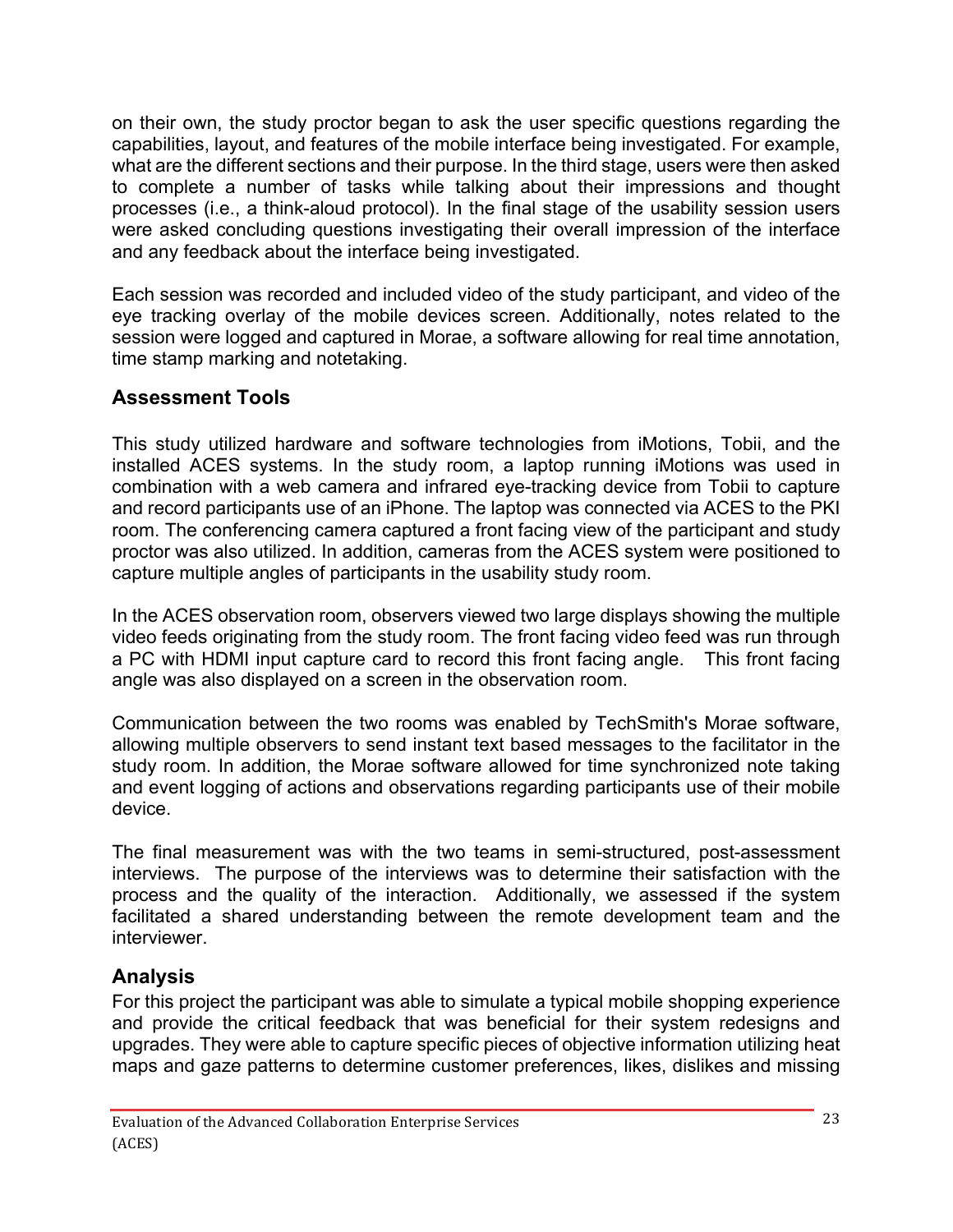information that could be utilized to make their website more interactive, efficient and productive.

ACES provided them a capability that they had never had before. It afforded them an opportunity to conduct an interactive study and complete their observation and analysis during the session from a remote location. The video capture enabled them to make notes and include markers to identify key points of information for more in depth analysis.

We analyzed the post interviews for themes about information sharing, the quality of process, and recommendations / dissatisfaction with the system. These themes and recommendations were consolidated by the research team.

### **Results**

The company was very pleased with the information sharing – in their words, "it was unprecedented". ACES coupled with the eye-tracker provided the company with a capability that they had never had before. The ACES system was leveraged in both setup and execution of the study. Prior to the study beginning, ACES allowed for individuals setting up in the study room, to better understand how the observers would view the sessions by display the screens of the observation room in the study room itself. This ability enabled the setup to be adjusted and several layouts to be tested quickly and for both parties in the different locations to understand the setup benefits and drawbacks from the other locations perspective and the varying expertise. This pre-participant collaboration alone, created a more complete and improved usability test.

When setting up the study initially, the plan was to use a virtual machine hosted within ACES to enable a live screen share of the study rooms laptop. This setup worked, but did not provide a smooth video display capable of replicating the eye-tracking gaze points. Likely because the processing power on the laptop struggled to maintain the hardware supporting the eye-tracker and the ACES virtual machine. Ultimately it was decided to use the second input on the Cisco video conferencing system to directly feed the remote ACES room. This setup worked flawlessly.

Another finding related to the synchronization of video feeds from the multiple cameras located in the study room. While the cameras themselves provided the desired multiangle look into the study room, each of the video feeds had slight delays. The decision was made to use a more direct (e.g., native Cisco) video feed as the main participant view, and to use the remaining cameras as the alternative angels into the study room. This latency will need to be improved in future iterations of ACES.

Related to the findings for the company, the usability study was a tremendous success and findings have had an immediate impact resulting from changes they have implemented. They stated they were able to immediately identify critical flaws in their website design. This insight allowed them to collaborate with their team members and develop immediate solutions. The resulting changes drove positive feedback from their customers, and a significant improvement in purchase conversion rates, sales and profits. This project was so successful that using the ACES environment is now their preferred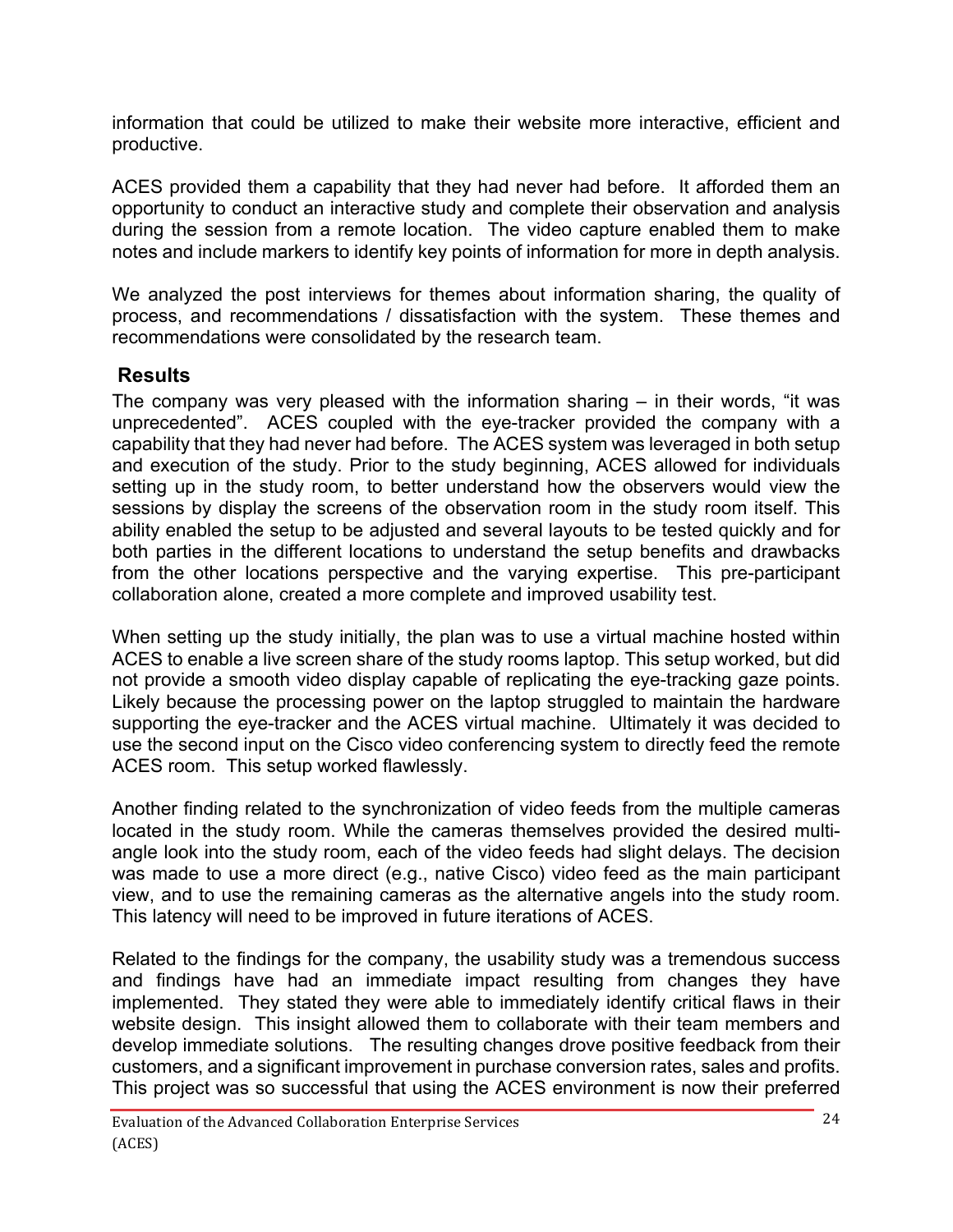method to capture information and they have immediate plans to use this for multiple design projects for both their mobile and desktop applications. In summary, the information sharing, process satisfaction, and resulting mental models were superb.

A number of recommendations were suggested for future iterations of the ACES-OE. First, a number of collaboration scenarios require the use of expert systems and devices that are brought into the ACES environment and needed to be accessed by users of the ACES system. Developing better integration technologies for these outside devices would greatly aid in the ability of ACES to meet a diverse range of use cases and scenarios. A second recommendation relates to the present implementation of audio/video equipment especially the synchronization of various video feeds from the IP cameras. As collaborators look to use these video feeds as information sources, their lack of synchronization negatively impacts their ability to be used as primary collaboration tools.

Overall, ACES significantly enhanced collaboration and provided a new capability. It did not fundamentally alter their process for usability test, but it did enhance it. The objective and subjective measurements indicated tremendous value.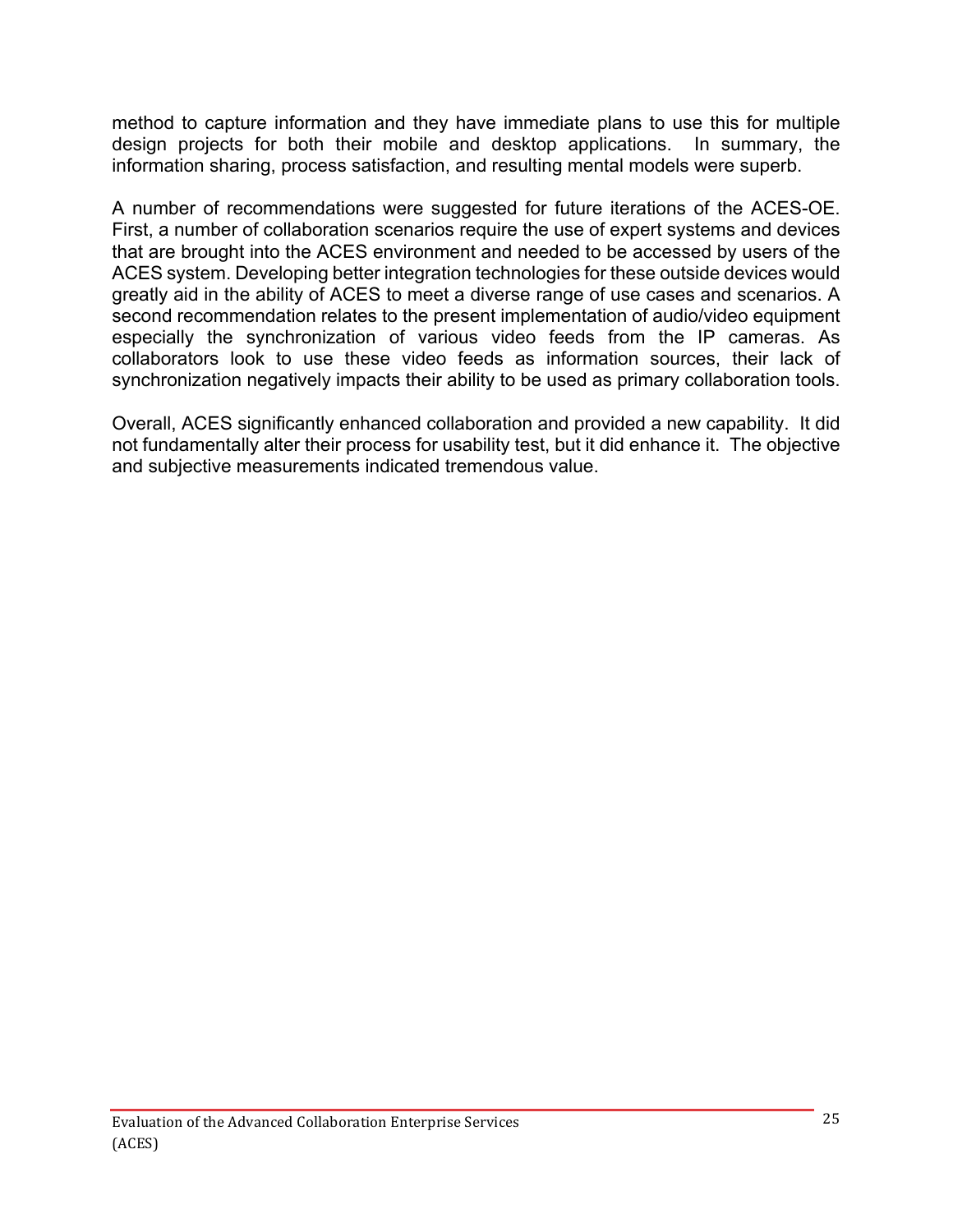### **Assessment 4: Convergent Solution Experimentation**

For the final two assessments, we conducted four experiments that tested multiple conditions. The goal was to understand how ACES operated depending on different types of problems and task complexity. The idea of problem complexity has been studied for decades, and has led to numerous definitions of complexity, along with breakdowns of its various subcomponents. The complexity of a problem is often characterized by the number of resources and types of interactions of those resources required to solve the problem. For this assessment, we examined the structure of a problem.

Comparisons of ill-structured and well-structured problems have been around since research on problem solving from the 1970s (Simon1977). Well-structured problems are those for which all relevant information is known ahead of time, the problem state can be clearly defined and actions will result in predictable outcomes (Jonassen1997). Often well-structured problems have a single solution, and the challenge of problem solving is identifying the sequence of actions that will move the solver from the identified problem state to the solution.

A part of the complexity of ill-structured problems is the size of the set of possible solutions (Simon1971). Well-structured problems, as explained above, often have a single solution or small set of solutions. Ill-structured problems, however, may have a large set of solutions. For some problems, it is only important to arrive at a solution, without regard for solution quality. In these situations, a large set of solutions can make things easier, as it becomes a simple task to find a solution that resolves the problem. In other problems, it is important not only to come up with a solution, but to identify a **good solution**, or even the **best solution** to the given problem. In these situations, a large solution set can be a part of the problem, as comparing solutions and weighing alternatives becomes a challenge in itself.

To examine this, we created four experiments. This first experiment focused on welldefined, but challenging problems. This type of collaboration and decision-making is different than creating new solutions or options (Convergent Process Support Required). The second focused on ill-defined problems (i.e., only symptoms of problems). For this type of collaboration, there needs to be processes for data synthesis and conceptual combination (Divergent Process Support Required). Existing academic literature suggests benefits and challenges arise when moving from individual to group decisionmaking. Decision quality is enhanced when multiple perspectives are brought to weigh in on a particular issue (Amason, 1996). However, when adding more individuals to the process, they are likely to prefer one solution to another and take sides. Sheer power wins the battles of choice, meaning the more people you have supporting an idea, the more likely it is that the idea will be selected (Eisenhardt & Zbaracki, 1992). This can become more complicated when examining how individuals tend to choose sides. Natural separations, or fault lines, within the group can occur based on the status of the group members – not on issue or values (Eisenhardt & Bourgeois, 1988).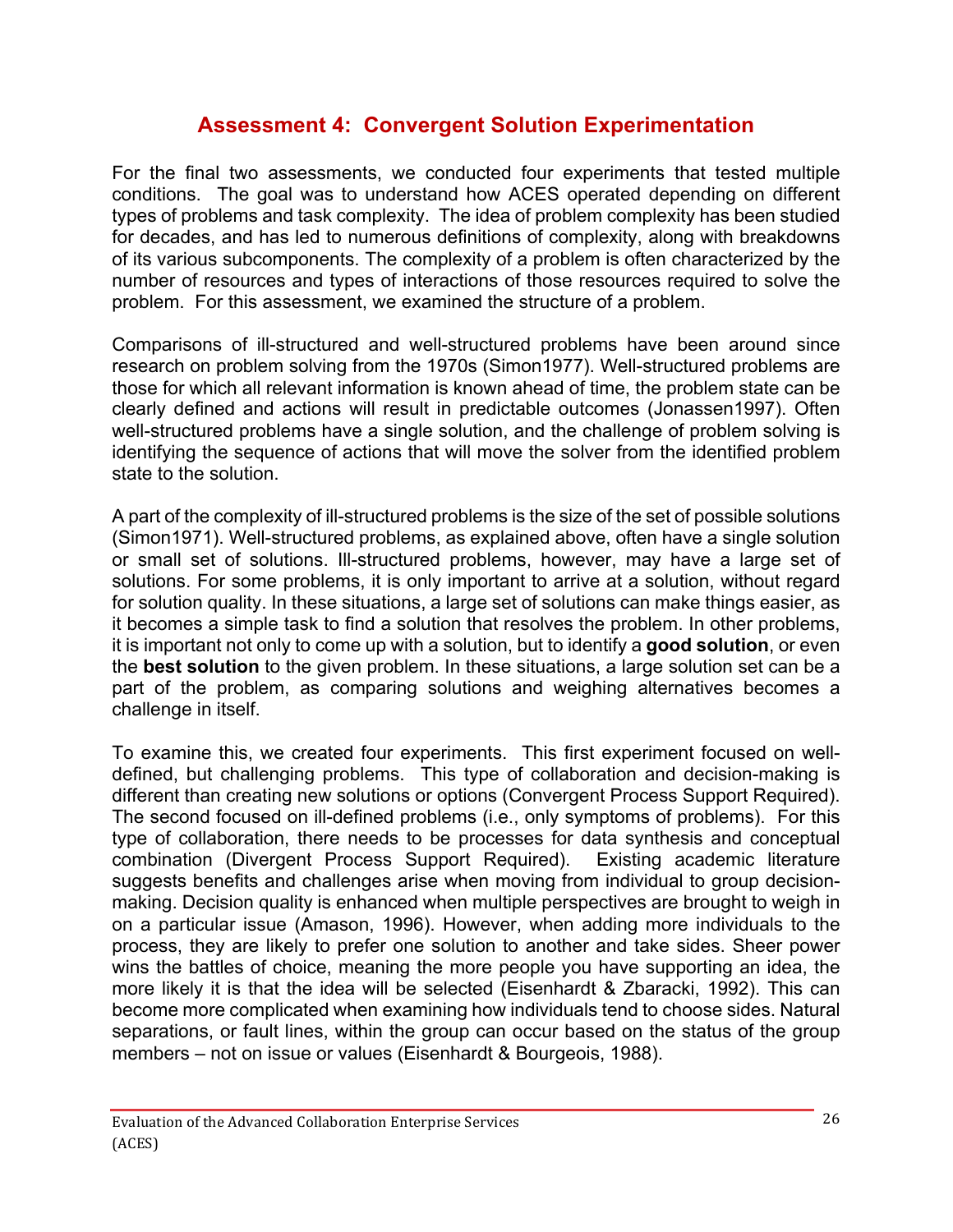The goal was to determine how the ACES platform supported these two types of problems that required different types of collaboration support (e.g., Convergent and Divergent). Figure 4 below shows the experiment plan for the following two assessments.

|                        |                                                             | <b>Problem Type</b>                                         |                                                      |  |  |
|------------------------|-------------------------------------------------------------|-------------------------------------------------------------|------------------------------------------------------|--|--|
|                        |                                                             | <b>Divergent Task</b>                                       | <b>Convergent Task</b>                               |  |  |
|                        | <b>Video Conference</b><br>with Common Text<br><b>Space</b> | <b>Team Creative</b><br><b>Strategic Problem</b><br>Solving | <b>Not Planned</b>                                   |  |  |
| Collaboration Modality | <b>ACES</b>                                                 | <b>Team Creative</b><br><b>Strategic Problem</b><br>Solving | <b>Critical Thinking /</b><br><b>Single Solution</b> |  |  |
|                        | In Person                                                   | <b>Not Planned</b>                                          | Critical Thinking /<br><b>Single Solution</b>        |  |  |

**Figure 8. Experiment Plan for Divergent and Convergent Experimentation**

### **Background**

Convergent thinking is the type of thinking that focuses on coming up with a single answer to a problem (i.e., the collaborators "converge"). It is oriented toward deriving the single best, or most often correct answer to a question. Convergent thinking emphasizes speed, accuracy, and logic and focuses on recognizing the familiar, reapplying techniques, and accumulating stored information (Cropley 2006). In this view, answers are either right or wrong. The solution that is derived at the end of the convergent thinking process is the best possible answer the majority of the time.

The intent of this assessment was to determine how ACES performed / facilitated teams when the solution space didn't require divergent thinking, but rather generating a single, established solution. This type of process focuses mainly on case matching and recognition of similarly- or identically-structured problems. Team members likely engage in comparative analysis of expected and past cases and elicit potential responses to the situation based on isomorphic events where established solutions exist. Decisions are confined to generally using or producing established solutions and options.

Individuals are likely to compare what they know about a prior, similar situation and use that schema to code how this situation will unfold. Depending on how much knowledge individuals have of similar problems or solutions, the amount of information seeking required may vary. After benchmarking against pre-formed mental schema, individuals are likely to compare the sources of information, if more than one source exists. For instance, if you have infrared, intelligence, and satellite sources giving you similar or contradictory information, you may weigh each type differently when deciding which type of action should be taken.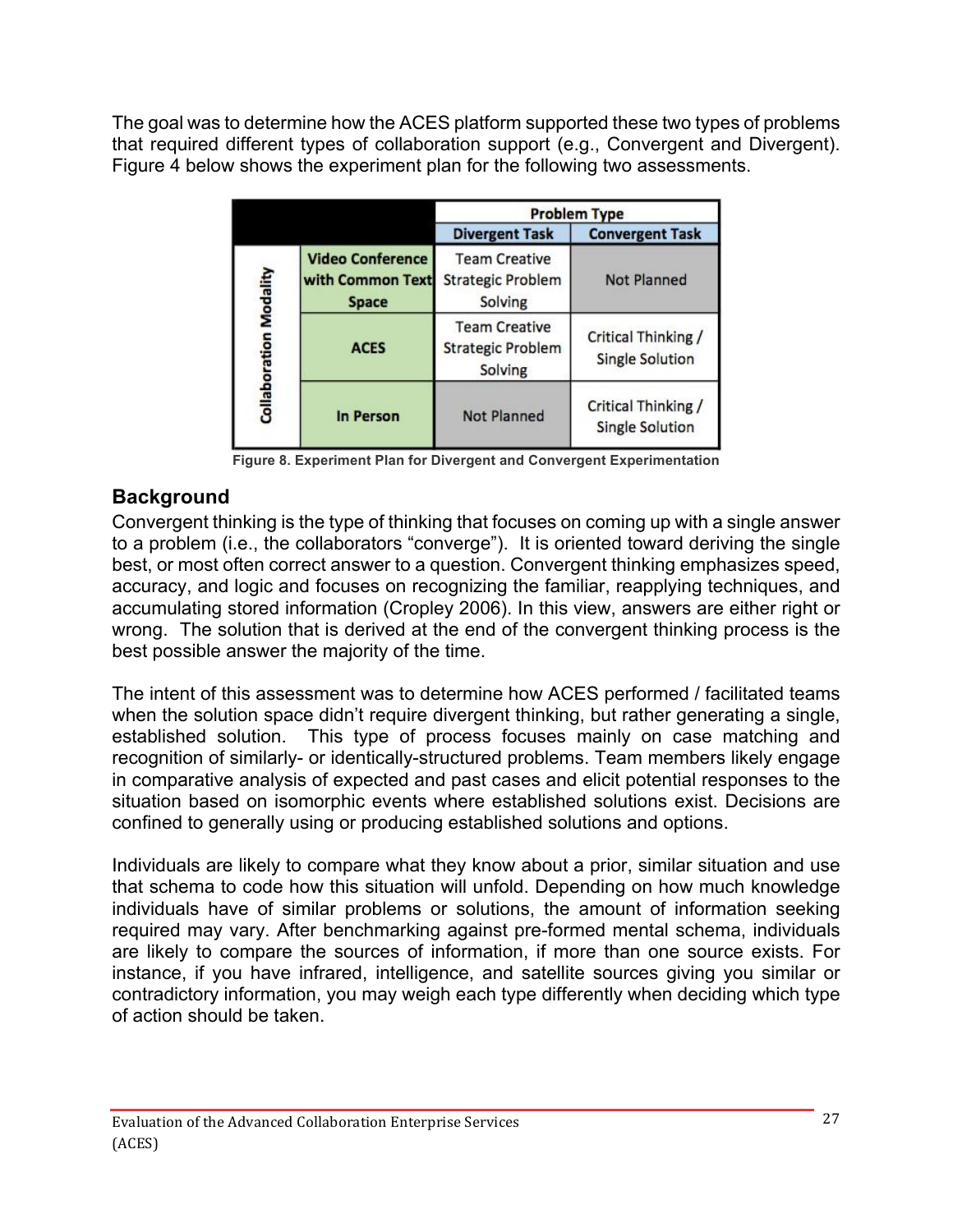#### **Objective**

Teams of students were assigned to complete various programming challenges. The goal of the assessment was to compare the time it takes to complete each challenge with the ACES environment and without the ACES environment in order to test the effects of collaboration using and being immersed into the ACES environment. The key measurement was time to complete the solution, quality of the solution generated, and the users' satisfaction with the system.

#### **Methodology**

We recruited five teams to participate in the study. All of them were college undergraduate students that have programming experience. The students were randomly assigned to a team and asked to complete a pre-survey questionnaire. The teams were then randomly assigned to either ACES first, or the in-room-only condition first. They were then given the following instructions, "In this study you and your partner will be completing four programming challenges in Java using the HackerRank website. Two of the challenges will be completed with the ACES system, and two in a normal environment. For the ACES portion of this study, you will be given a short presentation on the functionality of ACES before you begin. When you have finished each challenge, let us know so we can save your code, then advance to the next challenge. We will begin with the (ACES/non-ACES) portion of the experiment".

Each of the challenges is described in the table below.

| <b>Challenge</b><br><b>Number</b> | <b>Description</b>                                                                                                                                                                                                                                                                                                                                                                                                                                            | <b>Justification</b>                                                                                                                                                                                                                                                                                                                                                        |
|-----------------------------------|---------------------------------------------------------------------------------------------------------------------------------------------------------------------------------------------------------------------------------------------------------------------------------------------------------------------------------------------------------------------------------------------------------------------------------------------------------------|-----------------------------------------------------------------------------------------------------------------------------------------------------------------------------------------------------------------------------------------------------------------------------------------------------------------------------------------------------------------------------|
| 1                                 | This challenge tests the user's knowledge of<br>strings. In order to complete this challenge, the<br>user will have to be able to compare each<br>character of a string to determine if the string is<br>an anagram or not. If the string is an anagram<br>the output should say "anagram," if not, the<br>output should say "not an anagram".                                                                                                                | This challenge was chosen because it<br>is easy enough to understand, but<br>difficult enough to allow collaboration.<br>The teams will be expected to work<br>together on the challenge to come up<br>with the most effective code that will<br>output what is expected                                                                                                    |
| $\overline{2}$                    | This challenge tests the team's ability to<br>comprehend strings. Each team will have to<br>determine in a word is a palindrome, if it is--<br>the output of the code will be "palindrome." If it<br>is not a palindrome, the output should say "Not<br>a Palindrome." This challenge will be fairly<br>simple and should not take a lot of time,<br>especially since each team will be<br>collaborating with each other to come up with<br>the best solution | This challenge was chosen because it<br>tests a basic concept that is taught in<br>Java 1. We wanted to make sure that<br>the concepts were easy to<br>understand, but difficult enough finish<br>alone within the time constraint. We<br>are trying to inspire collaboration by<br>choosing challenges that are easy to<br>understand, but difficult to complete<br>alone. |
| 3                                 | Challenge 3 tests the teams' ability to use a<br>string and count how many words are in the<br>string and display that number as the output.<br>This challenge seeks basic knowledge of Java,<br>but easy to understand capabilities. What is<br>expected of the teams is to solve the challenge                                                                                                                                                              | This challenge was chosen for the<br>ACES study because it will force<br>collaboration inside of the teams.<br>There is no right way of solving this<br>problem, and we are hoping that the<br>code will be more creative and unique                                                                                                                                        |

#### **Table 2. Challenge Descriptions**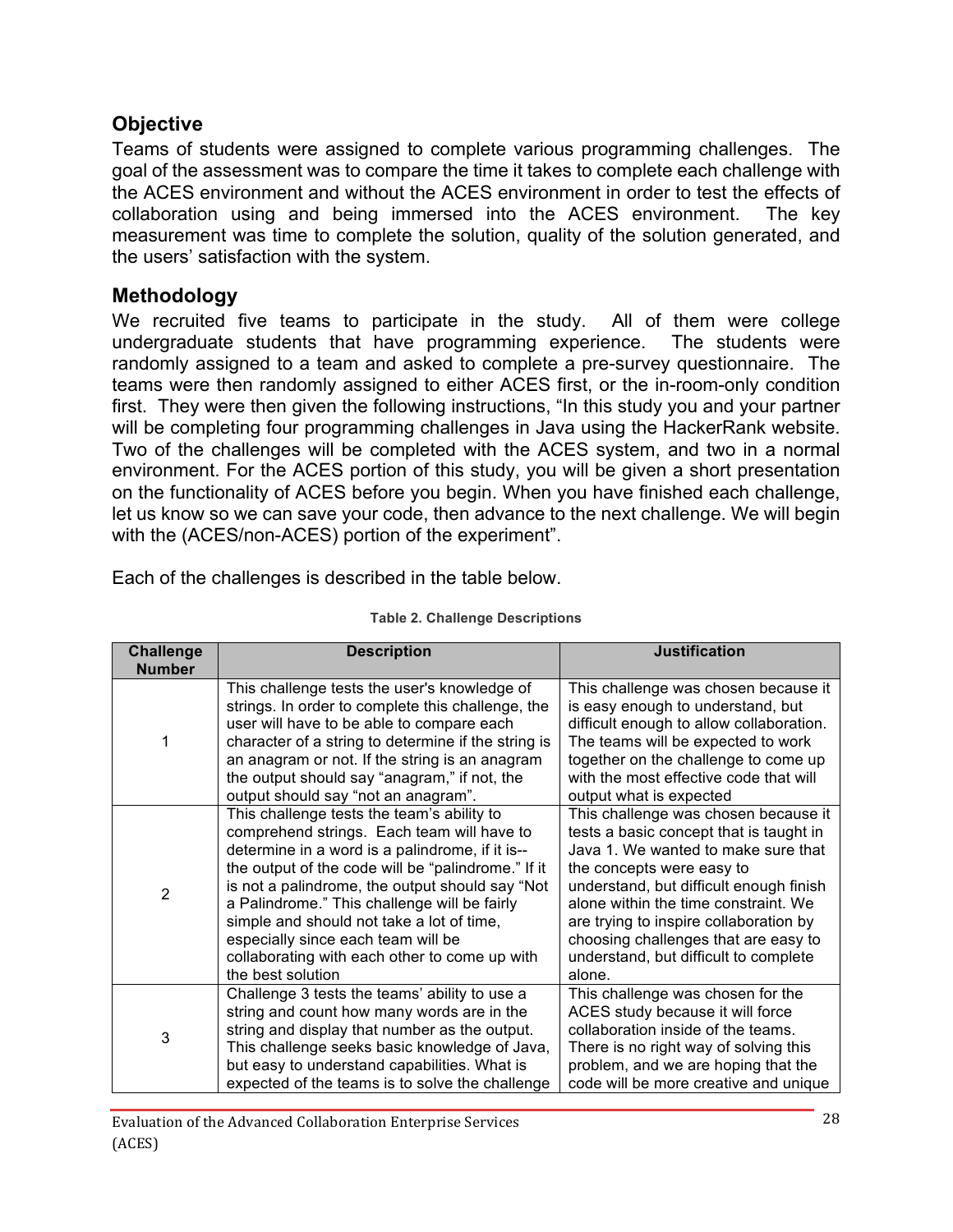|   | using collaborative methods. This can be done<br>by using IDE's that each team is familiar with<br>and copying that code into the Hackerrank<br>website.                                                                                                                                   | inside of the ACES environment<br>rather than in a different setting.                                                                                                                                                                                                                                                                                                                                                |
|---|--------------------------------------------------------------------------------------------------------------------------------------------------------------------------------------------------------------------------------------------------------------------------------------------|----------------------------------------------------------------------------------------------------------------------------------------------------------------------------------------------------------------------------------------------------------------------------------------------------------------------------------------------------------------------------------------------------------------------|
| 4 | This challenge is asking more of the user's<br>knowledge of programming. The biography<br>informs the user of the methods that will need<br>to be used in order to complete the challenge.<br>Using what is given to the teams the challenge<br>should be solely based upon collaboration. | This challenge was chosen because<br>of this demand for collaboration. It will<br>take discussion and planning to come<br>to a conclusion that meets all of the<br>requirements of this challenge. This<br>challenge should prove that ACES<br>environment does enhance creativity<br>rather than an environment that is<br>distracting and does not have the<br>same capabilities that the ACES<br>environment has. |

All the teams were given and introductory training to the ACES system and had a chance to use it and get familiar with the technology prior to the experiment. At the end of the experiments, the uses were given a post-survey measure that gauged their satisfaction with ACES and asked open-ended questions about the system.

#### **Assessment Tools**

Process and outcome satisfaction were measured based on the instrument developed by Briggs, Reinig, and De Vreede (2006) to assess the affective arousal on the part of a participant with respect to procedures and tools used in a collaboration interaction. These two, four-item scales were meant to measure affective aspects of satisfaction, asking whether certain aspects of a collaborative interaction were valued (such as perceptions of process fairness). In the present study, we obtained appropriate scale reliability of α =.996, and thus aggregated items to obtain scale scores.

We also measured the time to converge and derive the solution, the completeness of the solution, the quality of the solution, and their perceptions of the ACES system.

#### **Analysis**

We began by analyzing the time that each team took to complete the various challenges. This data is summarized in table 3 below where each of the values is in seconds. The labels have the following mean: ACES1 is the first challenge that team completed using ACES and ACES2 is the second. NON1 is the first challenge not using ACES, etc.

Table 4 shows the percentage of the problem that was solved by each team in each condition. It is important to note that the time was capped at 30 minutes (1800 seconds). So, it is conceivable that the teams would have completed the exercise given more time.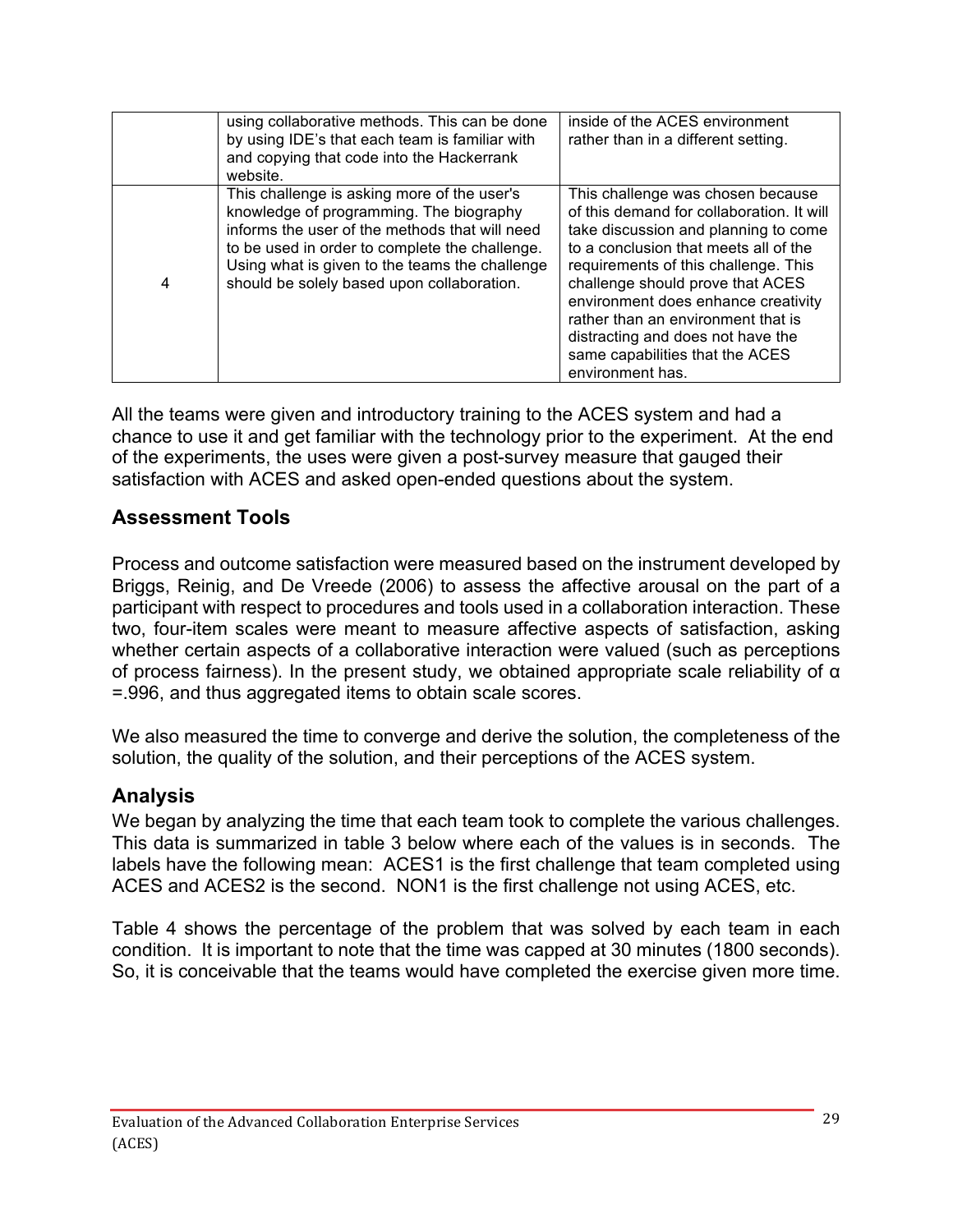| <b>Team ID</b>                    | ACES1  | ACES2  | <b>TEAM</b><br><b>AVERAGE</b><br><b>ACES</b> | NON1   | NON <sub>2</sub> | <b>TEAM</b><br><b>AVERAGE</b><br><b>NON</b> | <b>DIFFERENCE</b><br>(NON-ACES) |
|-----------------------------------|--------|--------|----------------------------------------------|--------|------------------|---------------------------------------------|---------------------------------|
| $\overline{2}$                    | 615    | 1800   | 1207.5                                       | 259    | 202              | 230.5                                       | $-977$                          |
| 3                                 | 1231   | 256    | 743.5                                        | 1572   | 1714             | 1643                                        | 899.5                           |
| 5                                 | 1800   | 1800   | 1800                                         | 1800   | 600              | 1200                                        | $-600$                          |
| 4                                 | 1800   | 752    | 1276                                         | 1061   | 991              | 1026                                        | $-250$                          |
| 1                                 | 1626   | 1800   | 1713                                         | 927    | 818              | 872.5                                       | $-840.5$                        |
| <b>AVERAGE</b>                    | 1414.4 | 1281.6 | 1348                                         | 1123.8 | 865              | 994.4                                       | $-353.6$                        |
| <b>COMBINED</b><br><b>AVERAGE</b> |        | 1348   |                                              |        | 994.4            |                                             |                                 |

**Table 3. Summary of time to complete**

**Table 4. Percentage of problem solved**

| <b>Team ID</b> | ACES1 | ACES2 | NON <sub>1</sub> | NON <sub>2</sub> |
|----------------|-------|-------|------------------|------------------|
|                | 100%  | 60%   | 100%             | 100%             |
| 3              | 100%  | 100%  | 100%             | 100%             |
| 5              | 0%    | 0%    | 0%               | 100%             |
|                | 50%   | 100%  | 100%             | 100%             |
|                | 100%  | 0%    | 100%             | 100%             |
| <b>AVERAGE</b> | 61%   |       |                  | 90%              |

### **Results**

#### *Time to complete*

Of note, the teams that did not use ACES performed faster on the convergent tasks by an average of 5:53.6 seconds and only one of the teams saw a speed improvement using ACES, while four teams performed much faster without it. In fact, when comparing with teams, team speed without ACES was faster from 2:10 to 16:27 minutes. There are multiple confounding variables that could explain this:

- 1. It could be that the personalities of the individuals and team dynamics played a role. This would need to be evaluated further to determine if certain personality types (e.g., introverts) have difficulty in this new flatter collaborative environment.
- 2. The fact that the technology is new. There may have been a learning curve associated with it. This learning curve may have "gotten in the way" of the benefits of working to solve the problem.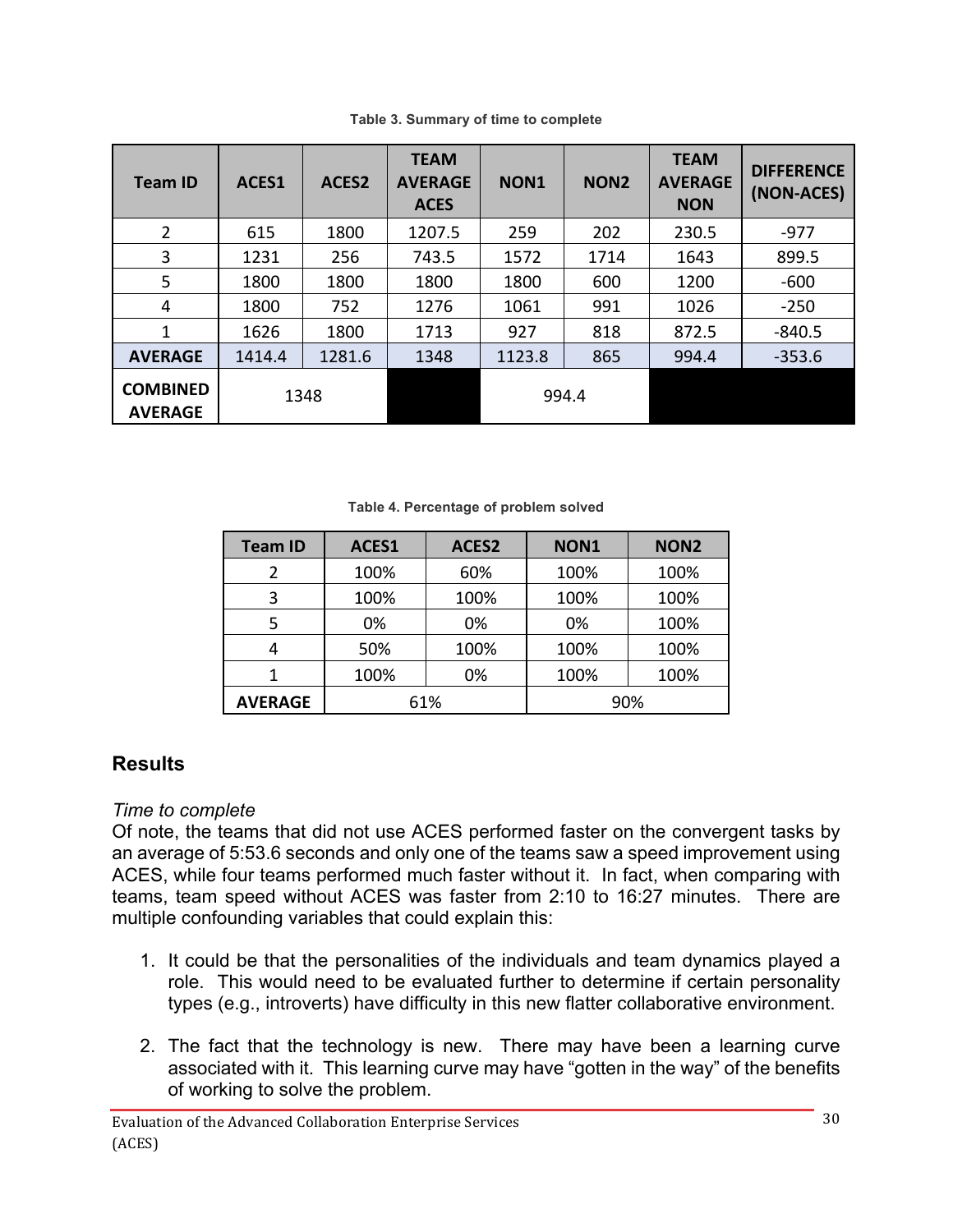- 3. The problems varied in difficulty and not all team members' abilities were the same. However, random assignment should have washed out this variance and comparing within teams would not account for this anomaly. Further data collection is required to be certain.
- 4. The technology may not be well suited for convergent types of problems.

#### *Completeness / Quality*

Similar to time to complete, teams generally performed better when not using the ACES system for the convergent problems. On average the teams completed 90% of the solutions in the non-ACES condition, and only 61% with the ACES platform. Additionally, all of the teams improved or performed equally well without the ACES system. Four out of the five teams improved their performance and one team performed equally well. Similar factors as outlined in the section above may have been at play.

It should also be noted that at the start of the sessions (in the pre-survey), team members were asked, "Do you feel prepared to work collaboratively on this project?" and asked to reply on a scale from 1-5 with 5 being the most eager to collaborate. The average for all users was a remarkably low 1.2. This lack of initial willingness to collaborate may have been a large driver in the fact that benefits were not realized. It is also interesting to note that after the users had interacted with the system, they were asked a series of questions in a post-survey. One of these questions, was "How motivated are you to use the ACES system for future collaborations?". The average was 2.3, nearly double the initial question. It appears that ACES may have had an effect on willingness to collaborate at the individual level. It would be interesting to see if this trend would continue based on repeated exposure to and use of the system over time.





#### *User satisfaction measures*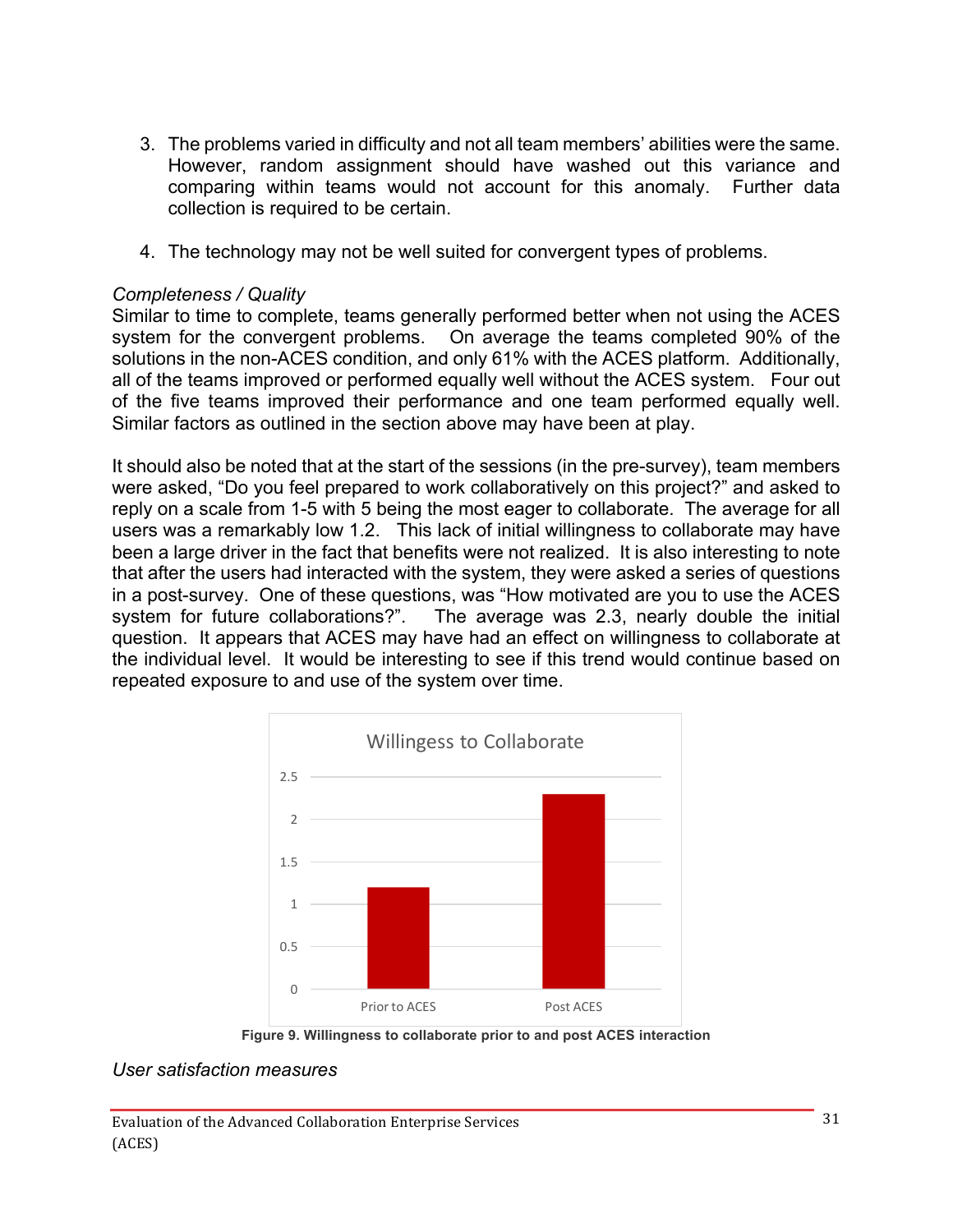After the users' interaction with ACES, we asked them a 12-item survey that had 3 constructs, measured by 4-items each. The constructs of interest were: perceived value of the ACES system, process satisfaction, and outcome satisfaction.

In order to gauge perceived value, the following questions were asked on 5-point scale:

- The ACES work session was worth the effort I put into it.
- The things I accomplished in work session the ACES warranted my effort.
- The results of the ACES work session were worth the time I invested.
- The value I received from the ACES work session justified my effort.

In order to gauge process satisfaction, the following questions were asked on 5-point scale:

- I feel satisfied with the way in which the ACES work session was conducted.
- I feel good about the ACES work session process.
- I feel satisfied with how my team collaborated during the work session.
- I feel satisfied with the procedures used in the ACES work session.

In order to assess outcome satisfaction, the following questions were asked on 5-point scale:

- I liked the outcome of the ACES work session.
- When the ACES work session was finally over, I felt satisfied with the results.
- I am happy with the results of our team's collaboration using ACES.
- I feel satisfied with the things I achieved in the ACES work session.

In order to ensure scale validity, we calculated Cronbach's alpha. The results were as follows: Perceived-Value = .968, Process-Satisfaction = .885, and Outcome-Satisfaction = .937. So, each of the measures could be calculated using an average. The results were: Perceived-Value = 3.94, Process-Satisfaction = 3.58, and Outcome-Satisfaction  $=.3.80$ 



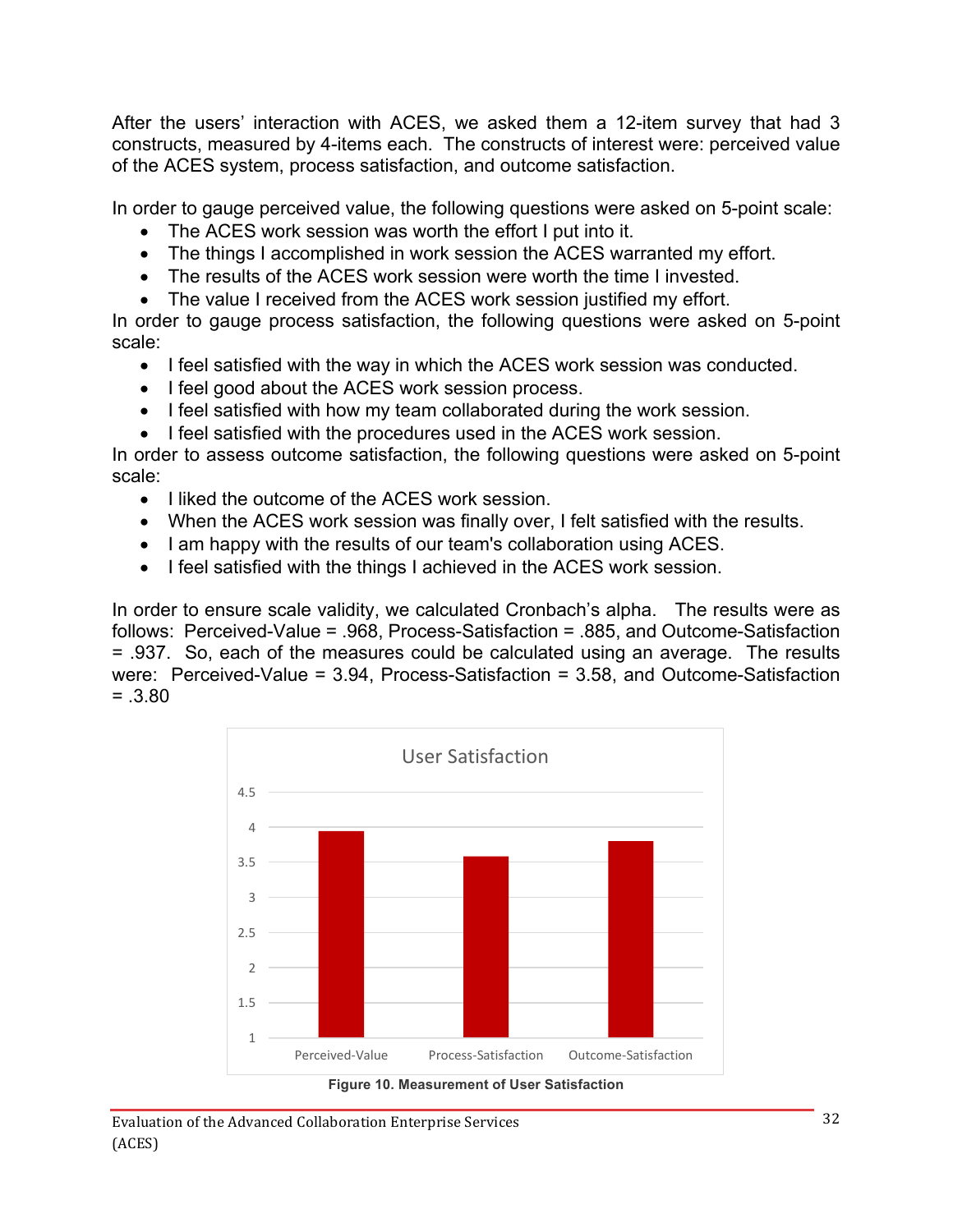The results are surprising because the teams performed slower and worse using the ACES system than without it, yet they all had high ratings for the perceived value and satisfaction measures. The indicates that perhaps learning the technology played a role in the degraded performance and that the users saw great value in the system and the processes associated with it.

#### *User comments and feedback*

After the experiment, we asked the users a series of open-ended questions, some of the most pertinent are summarized in the tables below.

#### **Table 5. After today, what concerns do you have about the ACES system?**

The system is far from easy to use. Sharing entire VMs seems like overkill, especially if I want to share only one application within that VM. There seems like very, very few ways in which you can share a screen, which slows me down -- completely opposite to what the system should be doing. Simply, put I have to think entirely too much in order to use the system.

How easy it would be to schedule time to use the facility for any projects that I would like to do in the future?

Bugs make it difficult to work sometimes

I noticed that while I was able to view my partner's screen, I was not able to directly change anything on his screen. This means that I needed to physically tell my partner some changes that may have helped his solution.

The system was a bit slow when using it, also make sure quality hardware is used if needed. The front screen bars are kind of annoying because they make it hard to see content

sometimes. My partner also seemed to have less control over the large screen vb than I did.

Passing of VMs can be problematic since one item moved to your area messes up the VM and you have to resize it. / 4K screens can make it hard to use some of the smaller stuff on the screen.

Sometimes it can get slow to respond

#### **Table 6. What were your favorite features of the ACES system? Why?**

The ability to easily manipulate the positioning and locations of the virtual machines. It makes moving work around to be viewed by other people easy.

ability to watch other persons screen made it easy to tell where we were doing it wrong

Being able to share my VM with my teammate was nice. We were able to see the different ways we were going about solving the problem

I like being able to send my screen to others because it makes it so much easier for them to see what I'm working on.

Easily "throwing" up my screen on the big screen so that everybody could see it.

I like being able to drag back and forth between team screens especially because of the way we were able to use it for syntax discovery combined with coding.

The ability to easily share screen with each other made it easier to figure out what to do.

You could pull up screen of your computer and show it on your partners screen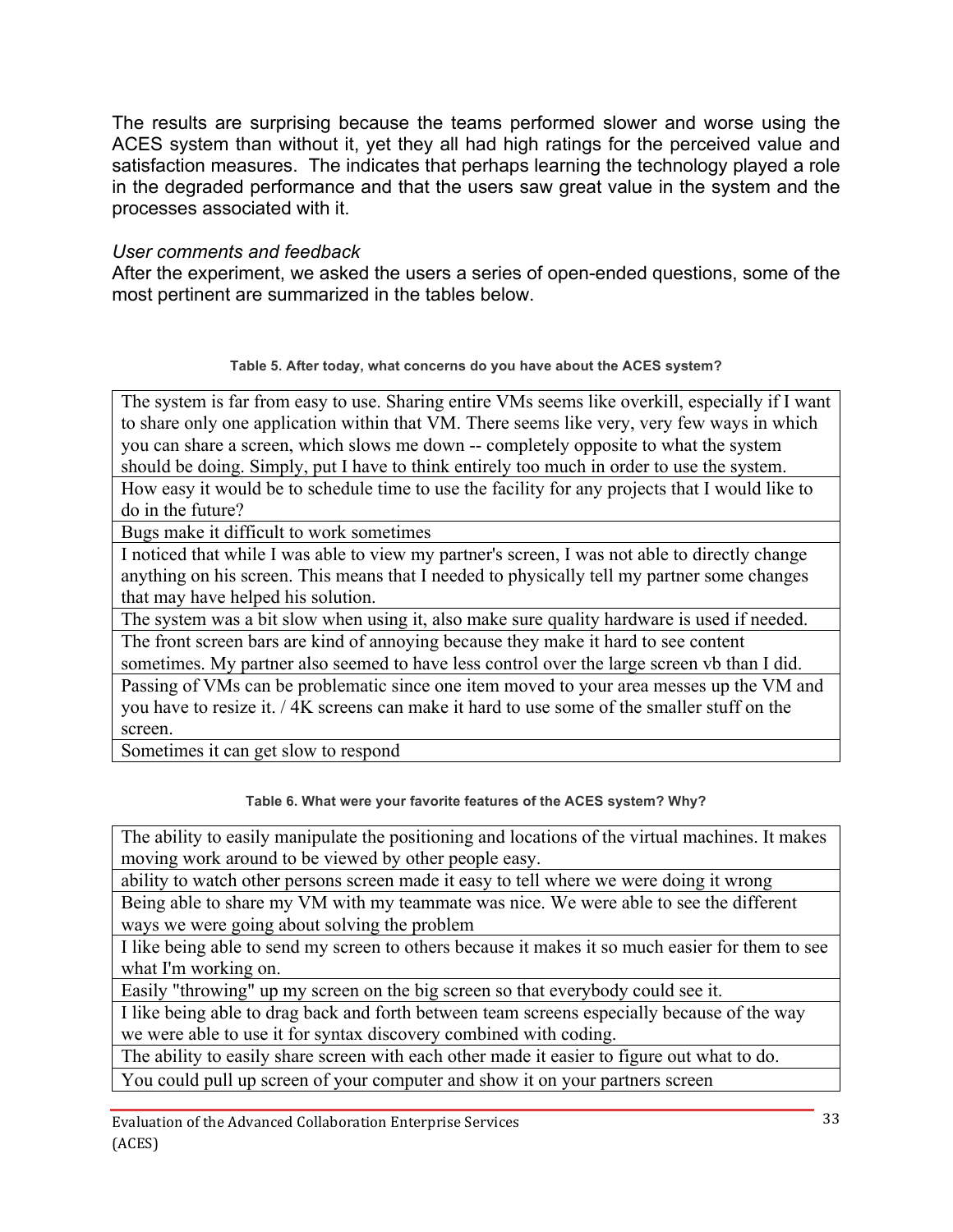**Table 7. What improvements would you like to see to current ACES system?**

How you share and what you can share over the system feels it needs to be reworked completely.

There is a little bit of lag other PCs don't have this that I work with

Just basic bug fixes and polish

Being able to directly input into another person's VM is a need. It may have been because I used the 3 screen setup, and we used my partner's VM in the shared screenspace in the middle, but I'm not sure. // Another improvement would be the ability to resize VM's. I found myself struggling to correctly place my whole VM onto my screen

I would like to be able to have ACES auto-fit the screen I drag onto my screen. The resizing thing doesn't work for me for some reason.

A more reliable system, some problems happened and I did not know why or what was going on/causing them.

Just a little more seamless user experience. It was mostly fine but there were a few hiccups with moving things around. Automatically snapping to the size of the screen you moved your window to would be very helpful as well.

A better UI. A better way of handing window sizing of VMs / Better definition of left/right screen on the L desk.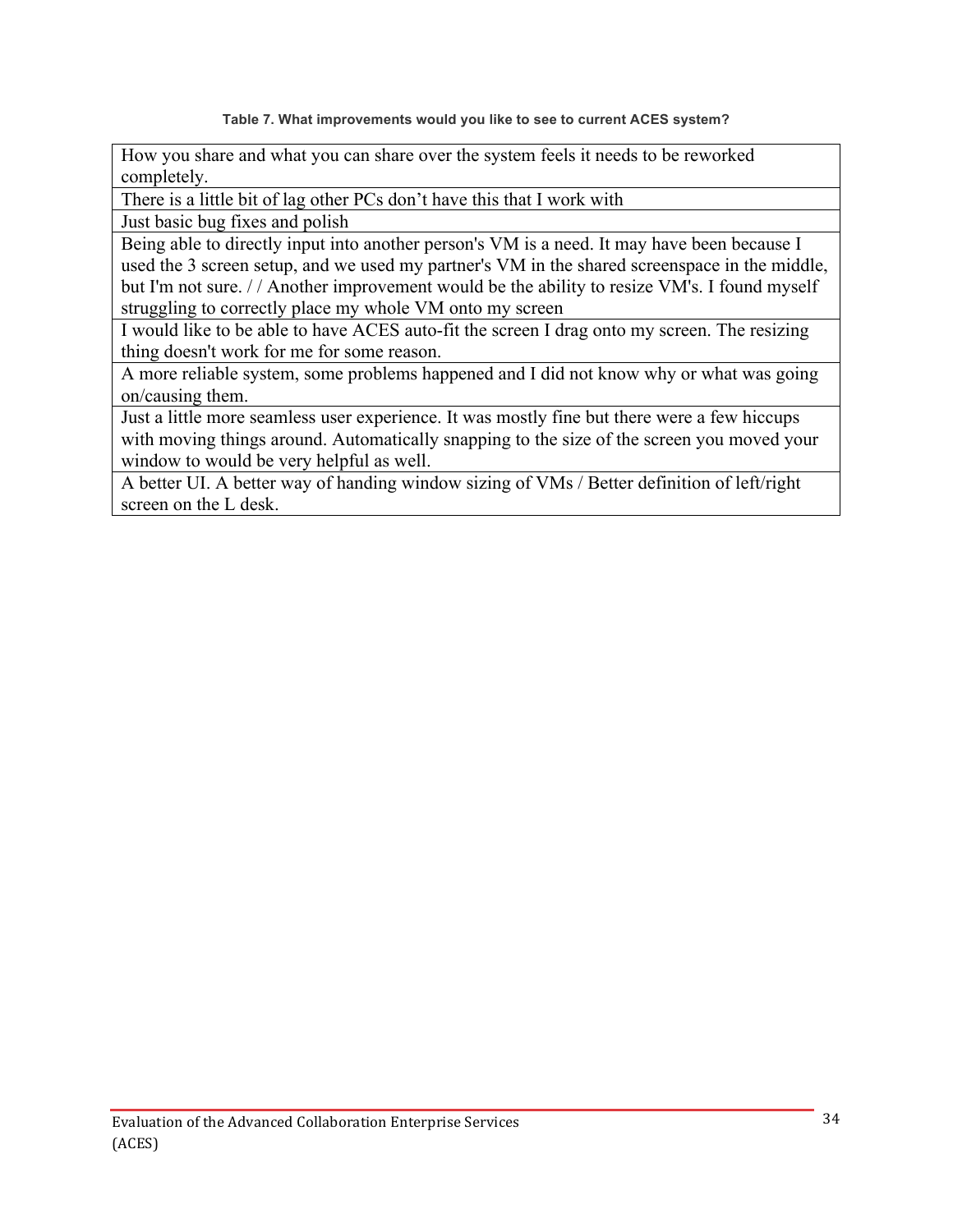### **Assessment 5: Divergent Solution Experimentation**

#### **Background**

Problem solving research examines problems ranging from highly-structured to ambiguous. Creative problem solving is unique from other types of problem solving in that it focuses specifically on ill-defined or ambiguous problems (Anderson, 1983; Mumford, Whetzel, & Reiter-Palmon, 1997). Well-defined problems are highly structured and have only one correct solution. Consequently, only one pathway exists to solve these problems. Conversely, ill-defined problems have many possible solutions, are more complex, and require a less uniform problem-solving process than do well-defined problems (Mumford et al., 1991). Ill-defined problems are also highly ambiguous, making individual differences in creativity more apparent. As the differences between these two types of problems suggest, performance on well-defined problems has been shown to be independent of performance on ill-defined problems (Schraw, Dunkle, & Bendixen, 1995).

These divergent, creative processes focus on new solution generation, data analysis, conceptual combination and synthesis of ideas, rather than information dissemination. Decision-making is more complex as data and sources are considered and solutions are generated. The generation of alternative options is based on prior mental models, conceptual combination of existing solutions, and problem definition. Individuals must gather knowledge from past similar, but not identical, cases and from expert sources that will deliver new, useful information. Collecting new information happens continuously throughout the process. Once new information has surfaced, that information is combined with past cases. From the result of this conducted analysis, synthesis, and combination, individuals may decide to seek even more information to ensure that proper solutions are generated. Decision-makers should define the problem in multiple ways prior to generating solutions to assure that all parts of the event are being addressed and a complete solution may be generated. For divergent processes, the technology chosen to facilitate decision-making should focus on rapid data synthesis and situational sensemaking.

Multifarious problems present an ongoing challenge for organizations. Indeed, many of the important strategic problems facing organizations demonstrate complexity, interdependence, and are ill-defined. The purpose of this study was to examine how teams with a divergent process support may or may not benefit from the ACES technology. To test this, we developed a strategic problem with twelve different formulations (i.e., problem symptoms). Strategic problem formulation is defined as a formalized causal representation of a given symptom or web of symptoms. Organizations often become aware of a potential "problem" through the observation of its symptoms.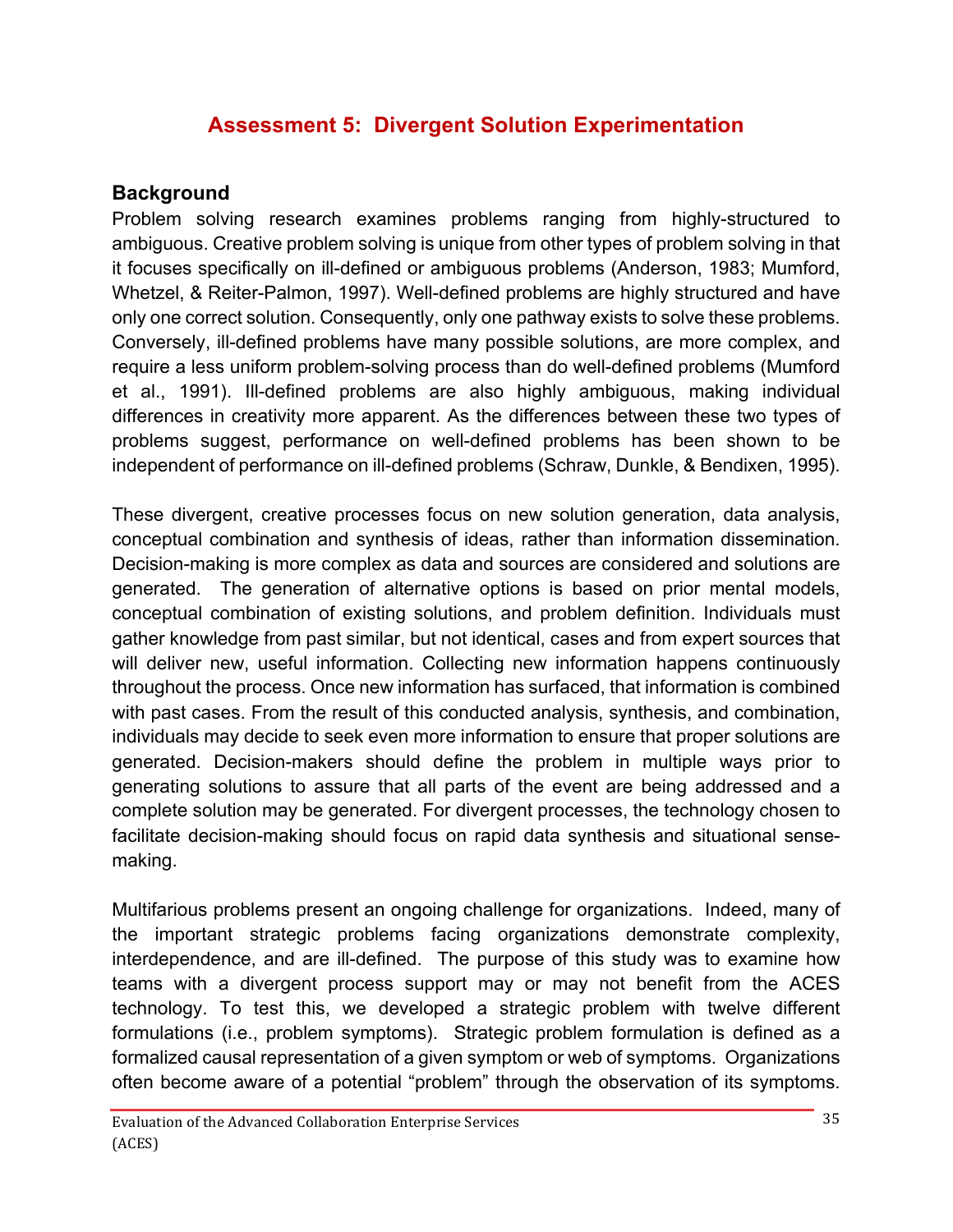The distinction between a problem and its symptom is worth noting. For example, a loss in market share represents a symptom while possible problem formulations range from new technologies, incoming competitors, governance misalignment, or supply chain inefficiencies. The ill-defined, complex, and interdependent nature of complex problems result in a wide range of possible problem formulations, effectively obscuring the emergence of a clear choice. Subsequently, multifaceted problems often result in disagreement and confusion within the top management as to the appropriate course of action.

#### **Methodology**

We first identified real organizations facing complex problems. Six problem descriptions across various industries were reviewed. Upon evaluation for appropriateness and complexity, a difficult problem facing a large consumer electronics retail firm was selected. A review of the information surrounding the problem indicated competing views among stakeholders regarding how to proceed, as well as the presence of multiple interrelated problem formulations. Subsequently, we adopted the underlying framework of the company to serve as a baseline in developing a problem that would be appropriate in an experimental setting. Details regarding the focal company's salient resources and capabilities were collected as well as information regarding the firm's history. Relevant problem formulations were also categorized and labeled. The complexity and approximate length of the problem formulations were increased or decreased to ensure equivalency across formulations.

The end result placed participants in the role of turn-around specialists at "Bordet Electronics," a fictitious consumer electronics firm facing declining sales and falling stock prices. Participants were first given a brief history of the company and were told that their task was to develop a unique and creative solution that would provide economic value and help the company compete. 33 students from a Midwestern university were recruited to participate in this study and were compensated with course credit and participants were randomly assigned to a virtual team consisting of three people and the teams were randomly assigned either to a video-conference with chat environment or to the ACES environment. The video-conference team environment is shown in figure 11.

The screen in the video-conference condition allowed the teams to edit the solution simultaneously and to see each of the teammates. It also provided an overview of the resources and capabilities of the company, the different formulations, and a button to review the entire case again. Each team was given twelve different formulations of the problems at Bordet and the categories of problem formulations included: the emergence of Internet, customer experience, product offerings, and the management of the businesses in which the company operates.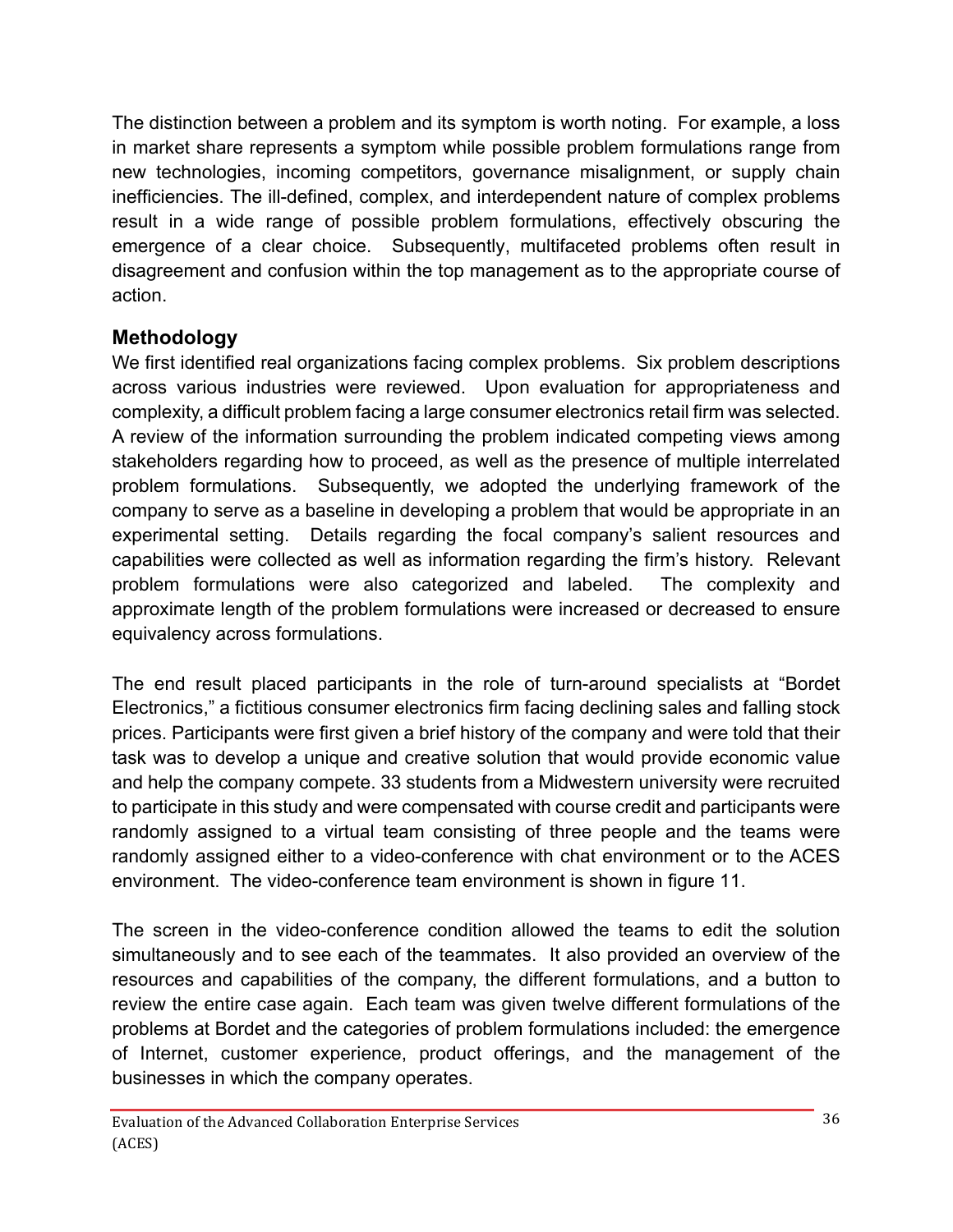

**Figure 11. Screenshot of the User Interface for Video Conference**

Teams were again instructed to virtually collaborate and develop a solution that was both novel and valuable. They did this by talking and working in the shared space to produce the solution. A screenshot of one of the combined team videos is shown in figure 12. Based on the random assignment, the sample included 5 teams in the video condition, and 6 teams in the ACES condition. Before the study in the ACES room began, participants were trained on how to use the Photon client to control the ACES environment.

Once the teammates were satisfied with their solution, they pushed the button to finalize and submit it. Finally, all participants completed a post-survey.



**Figure 12. Sample Video of the Teams working on the Problems**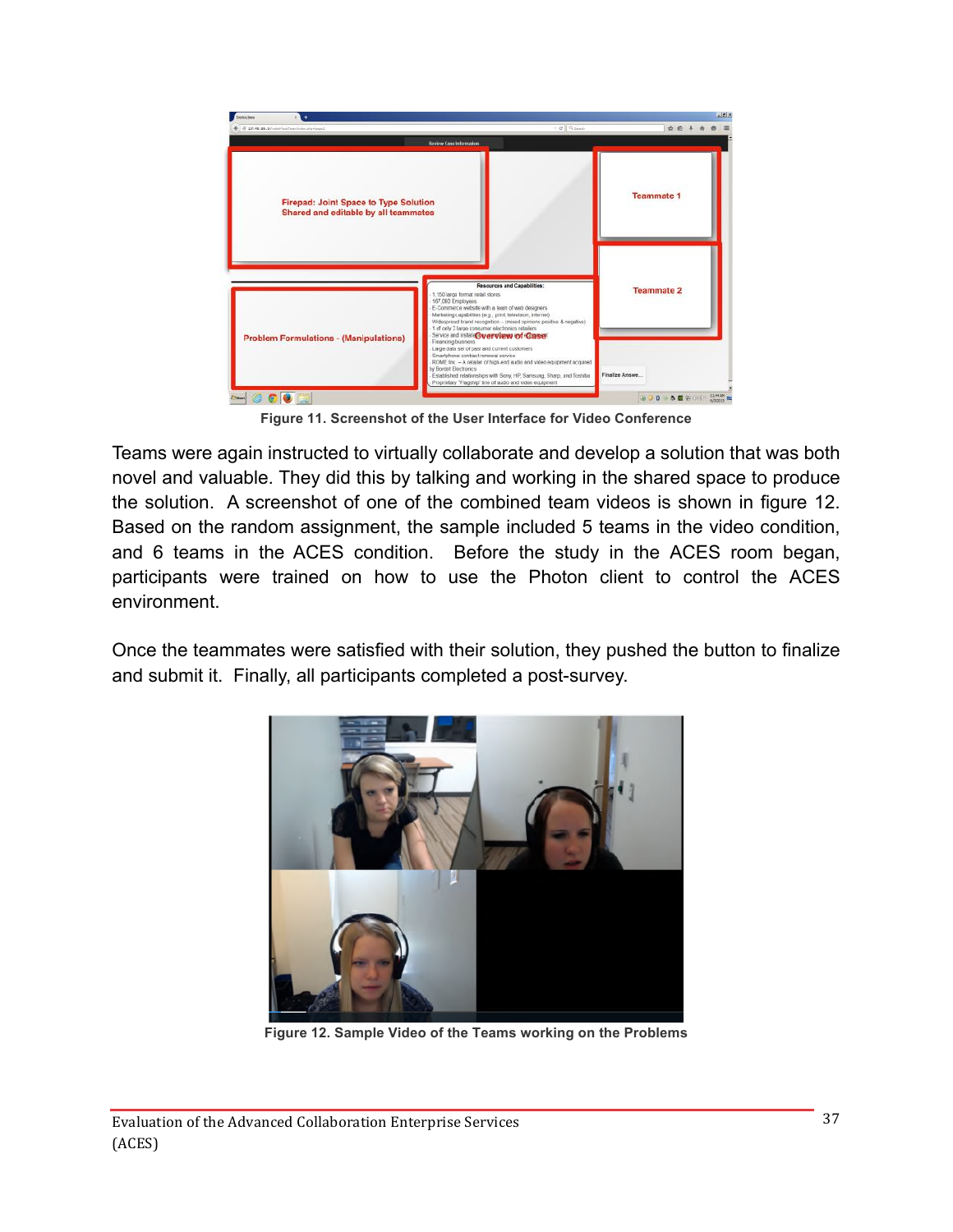#### **Assessment Tools**

Three research assistants that are familiar with evaluating performance on ill-defined problems developed benchmark ratings scales to evaluate the novelty, quality, and elegance of the solutions. Using procedures developed by Bessemer and O'Quinn (1995), raters then underwent 15 hours of calibration training and then independently rated all solutions. Raters used a modified Delphi method to reach agreement across ratings. Ratings were all in agreement within one scale point and the Intra-class correlation coefficient for each measurement was 0.792, 0.791, and 0.691 respectively (novelty, quality, elegance), showing excellent measurement reliability.

Raters evaluated the degree of novelty of the proposed solutions on a 5-point Likert-type scale, where 1 represents a common and or frequently proposed idea and 5 represents an uncommon and or infrequently proposed idea. The greatest discrepancies among raters were resolved through discussion.

Raters also evaluated quality by considering how many elements of the problem were effectively addressed by the solution. Solutions were then rated on a 5-point Likert-type scale, where 1 represents no elements addressed and 5 represents over five elements addressed. The greatest discrepancies among raters were again resolved through discussion.

Raters assessed elegance of the solution by determining how parsimoniously the problem was realistically solved. Parsimony was rated on the clarity, brevity and completeness of the solutions. Solutions were rated on a 5-point Likert scale where 1 represents a redundant and unrealistic solution and 5 represents a succinct and realistic solution.

### **Analysis**

Because of the excellent inter-rater reliability, we were able to average the measurements from each of the raters across all teams for all conditions. The results are shown in table 8 below.

| <b>Condition</b> | <b>Novelty</b> | Elegance | Quality | Word<br>Count |
|------------------|----------------|----------|---------|---------------|
| Video            | 2.2            | 3.0      | 3.0     | 194.8         |
| ACES             | 2.6            | 3.6      | 3.8     | 239.7         |

**Table 8. Average data from video chat and ACES environments**

Because of the small sample size, it is difficult to draw any definitive conclusions as to the differences. We simply do not have the statistically power to categorically state support for the hypotheses that ACES-supported groups generate more novel, more elegant, and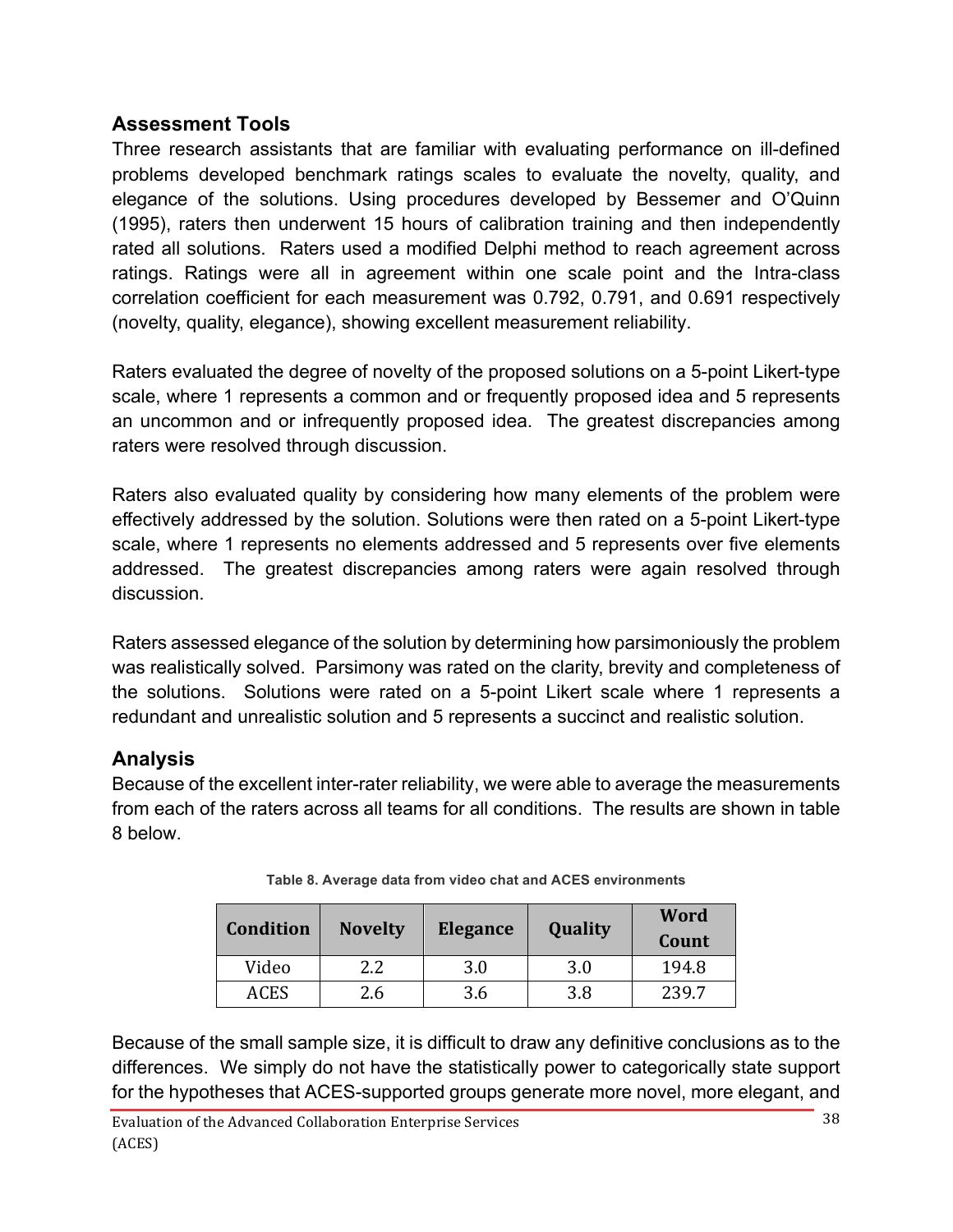higher quality solutions. However, even with the limited sample size, the statistics are suggestive that these hypotheses would be supported. We conducted Welch's twosample t-test for each variable and found that even with only 11 teams, there was statistical support to show that the difference in elegance ( $t=2.0581$ , df = 6.1383, p < .05 one-tailed) was statistically significant. Similarly, quality ( $t=1.3525$ , df = 6.0635, p < .1 one-tailed) and novelty (t=0.8822, df =  $7.7427$ , p = .2021 one-tailed) would likely be significant with a more robust sample.

#### **Results**

The teams that used ACES performed better in all three measures of the experiment. They generated more novel solutions and the creativity of the team was better. Moreover, their solutions were more elegant as measured by how parsimoniously and realistically the problem was solved. Parsimony was rated on the clarity, brevity and completeness of the solutions. Realism was rated based on how the applicability and how implementable the recommendations were. Finally, the ACES teams also generated higher quality solutions. This was determined by the number of issues that were addressed and the overall effectiveness in addressing the problem. However, it should be noted that the standard deviations of solution novelty, quality, and elegance indicate that a fair amount of variability exists within groups. Thus, it is likely that other factors may also contribute to solution creativity. Figure 13 below summarizes the results.



**Figure 13. Performance of ACES to Video Teams**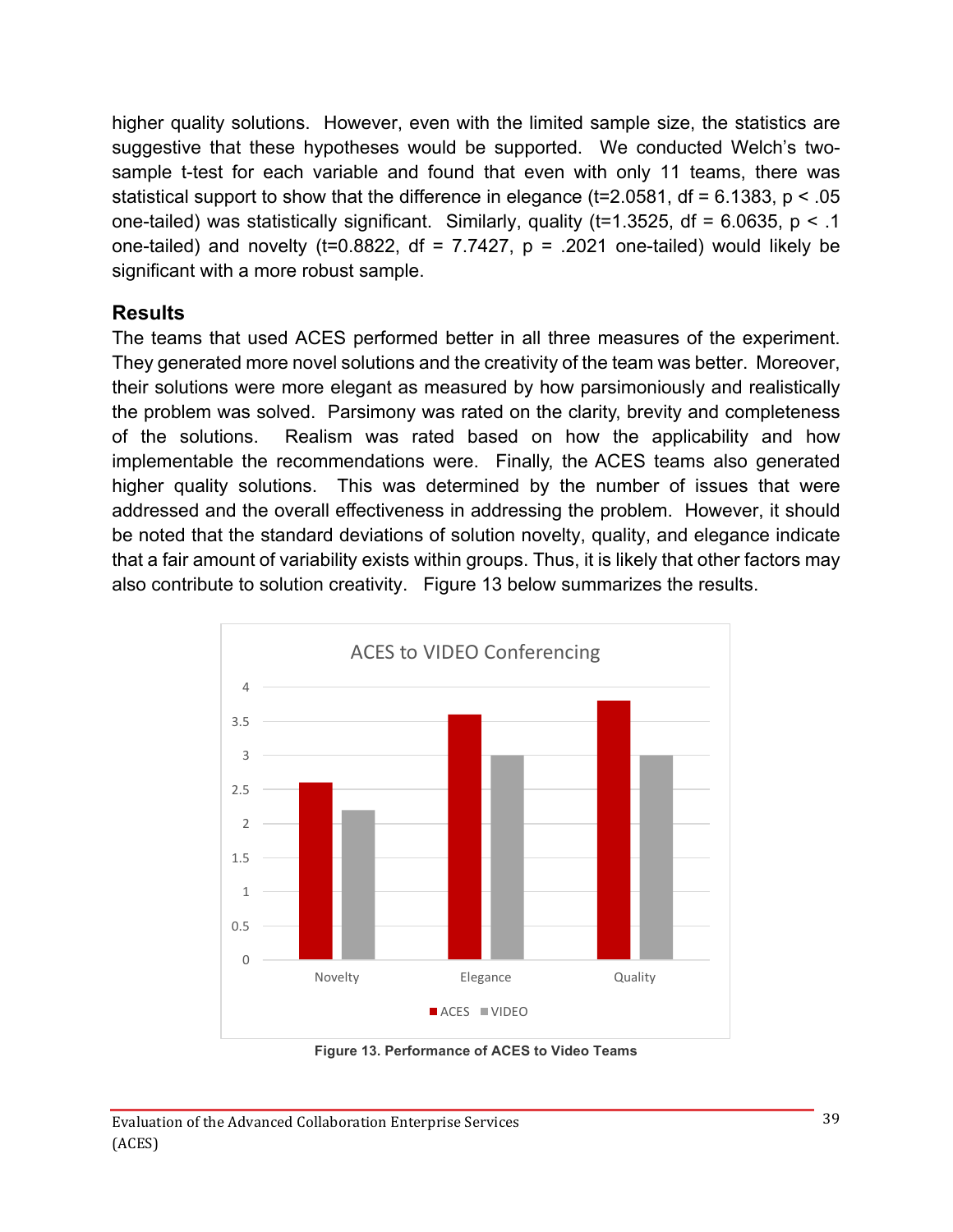## **Findings and Conclusions**

Table 9 summarizes the result of each assessment.

| <b>Assessment</b>     | <b>Primary Users</b>   | <b>Description</b>     | <b>Result</b>                          |
|-----------------------|------------------------|------------------------|----------------------------------------|
| National Event        | Army and Navy          | Support to a high      | Users reported high-engagement         |
|                       | Active Duty and        | consequence exercise   | and high value. SME ratings            |
|                       | Civilians              | for a convergent task. | indicated that ACES generated          |
|                       |                        | Examine potential      | more novel and higher quality          |
|                       |                        | operational benefits   | solutions.                             |
| Intelligence          | Post-graduate          | Create an intelligence | Significant and rapid increase of      |
| Support               | <b>Contractor SMEs</b> | support document.      | shared mental models among             |
|                       |                        | Assess the creation of | experts with disparate expertise.      |
|                       |                        | shared mental models.  |                                        |
| Industry              | Industry               | Link a development to  | The information sharing, process       |
| <b>Usability Test</b> | Professionals and      | market research team.  | satisfaction, and resulting mental     |
|                       | <b>Normal Users</b>    | Examine multi-team     | models were superb. Technical          |
|                       |                        | system.                | improvements identified.               |
| Convergent            | Graduate and           | Determine how ACES     | <b>ACES</b> teams performed slower and |
| Lab                   | Undergraduate          | supports convergent    | less effectively in the convergent     |
| Experiment            | Students               | collaboration tasks.   | tasks. Technical improvements          |
|                       |                        |                        | identified. However, willingness to    |
|                       |                        |                        | collaborate dramatically increased.    |
| Divergent Lab         | Graduate and           | Determine how ACES     | <b>ACES</b> teams outperformed video   |
| Experiment            | Undergraduate          | supports divergent     | conferencing, shared-text-space        |
|                       | Students               | collaboration tasks.   | teams on all measures (novelty,        |
|                       |                        |                        | elegance, and quality).                |

|  |  |  | Table 9. Summary of all assessments |
|--|--|--|-------------------------------------|
|--|--|--|-------------------------------------|

It appears that ACES offers significant promise, especially for geographically-separated, multi-team systems, and for ill-defined, divergent collaborative processes. Co-located teams with a convergent process did not benefit from ACES. The greatest benefits came to experts with diverse expertise, across geography.

### **Recommendations**

ACES shows great promise. However, the technical recommendations specifically identified in Assessments 3 and 4 need to be considered and the interface needs to be improved. Additionally, most of the experiments serve as pilot data and because of small sample sizes, additional data collection is needed for conclusive statistical power.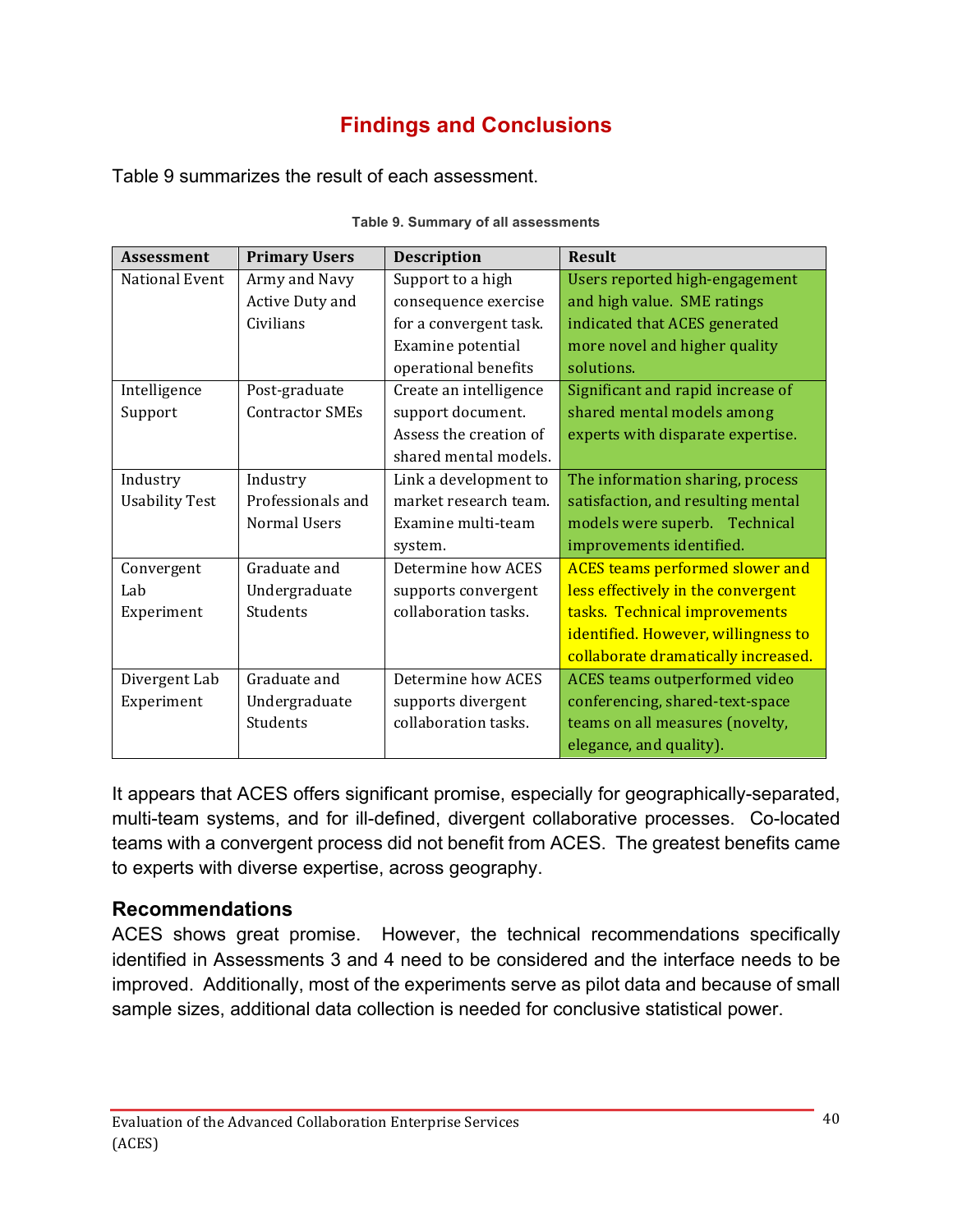We recommend that ACES move forward to a broader operational JCTD with both operational and experimental testing. We recommend that additional experiments also be conducted to validate the ACES value propositions.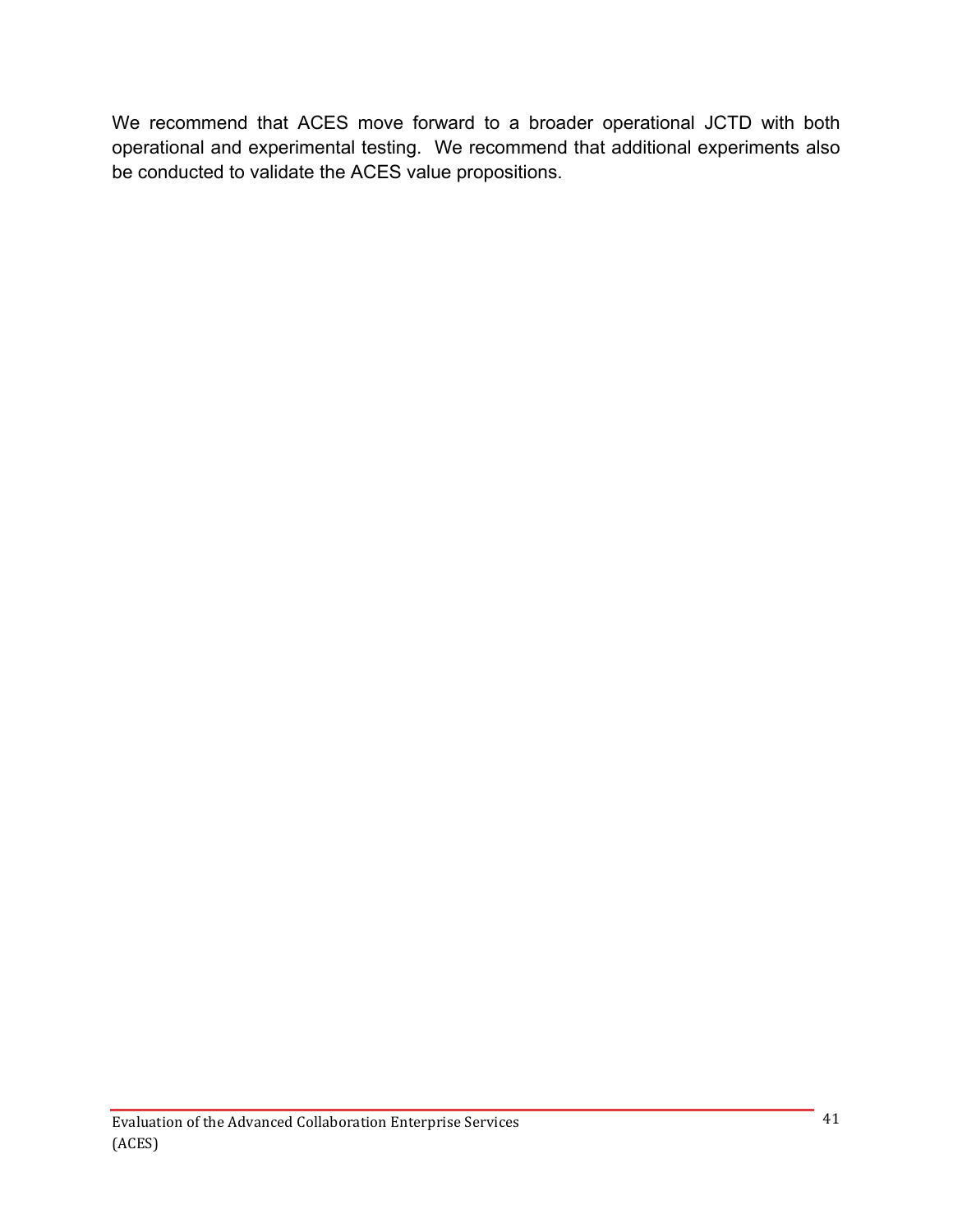#### *Selected References*

- Amason, A. C. (1996). Distinguishing the effects of functional and dysfunctional conflict on strategic decision making: Resolving a paradox for top management teams. *Academy of Management Journal, 39*(1), 123-148.
- Anderson, P.A. (1983). Decision making by objection and the Cuban missile crisis. *Administrative Science Quarterly, 28*, 201-222.
- Arreola, N. J., Robinson-Morral, E., Crough, D. A. S., Wigert, B. G., Hullsiek, B., & Reiter-Palmon, R. (2011). *Creativity in teams: The role of shared mental models.* Poster presented at the 26<sup>th</sup> Annual Conference of the Society for Industrial and Organizational Psychology, Chicago, IL.
- Bell, B.S., & Kozlowski, S.W.J. (2002). A typology of virtual teams: Implications for effective leadership. *Group & Organization Management, 27*, 14-49.
- Cannon-Bowers, J. A. and Salas, E., "Reflections on shared cognition," *Journal of Organizational Behavior,* vol. 22, pp. 195-202, 2001.
- Cannon-Bowers, J. A., Salas, E., and Converse, S., "Shared mental models in expert team decision making," in *Individual and group decision making*, N. J. Castellan, Ed. Hillsdale, NJ: Lawrence Erlbaum Associates, 1993, pp. 221-246.
- Cropley, Arthur (2006). "In Praise of Convergent Thinking". *Creativity Research Journal*. 18 (3): 391–404.
- Briggs, R.O., Reinig, B.A., and de Vreede, G.-J. Meeting Satisfaction for Technology-Supported Groups An Empirical Validation of a Goal-Attainment Model. *Small Group Research*, *37*, 6 (2006), 585–611.
- Cooke, N. J., Salas, E., Cannon-Bowers, N. J., and Stout, R. "Measuring team knowledge," *Human Factors,* vol. 42, pp. 151-173, 2000.
- DeChurch, L. A., Burke, C. S., Shuffler, M. L., Lyons, R., Doty, D., & Salas, E. (2011). A historiometric analysis of leadership in mission critical multiteam environments. *The Leadership Quarterly, 22(1),* 152-169.
- Eisenhardt, K. M., & Bourgeois, L. J. III. (1988). Politics of strategic decision making in high-velocity environments: Toward a midrange theory. *Academy of Management Journal, 31*(4), 737-770.
- Eisenhardt, K. M., & Zbaracki, M. J. (1992). Strategic decision making. *Strategic Management Journal, 13*, 17-37.